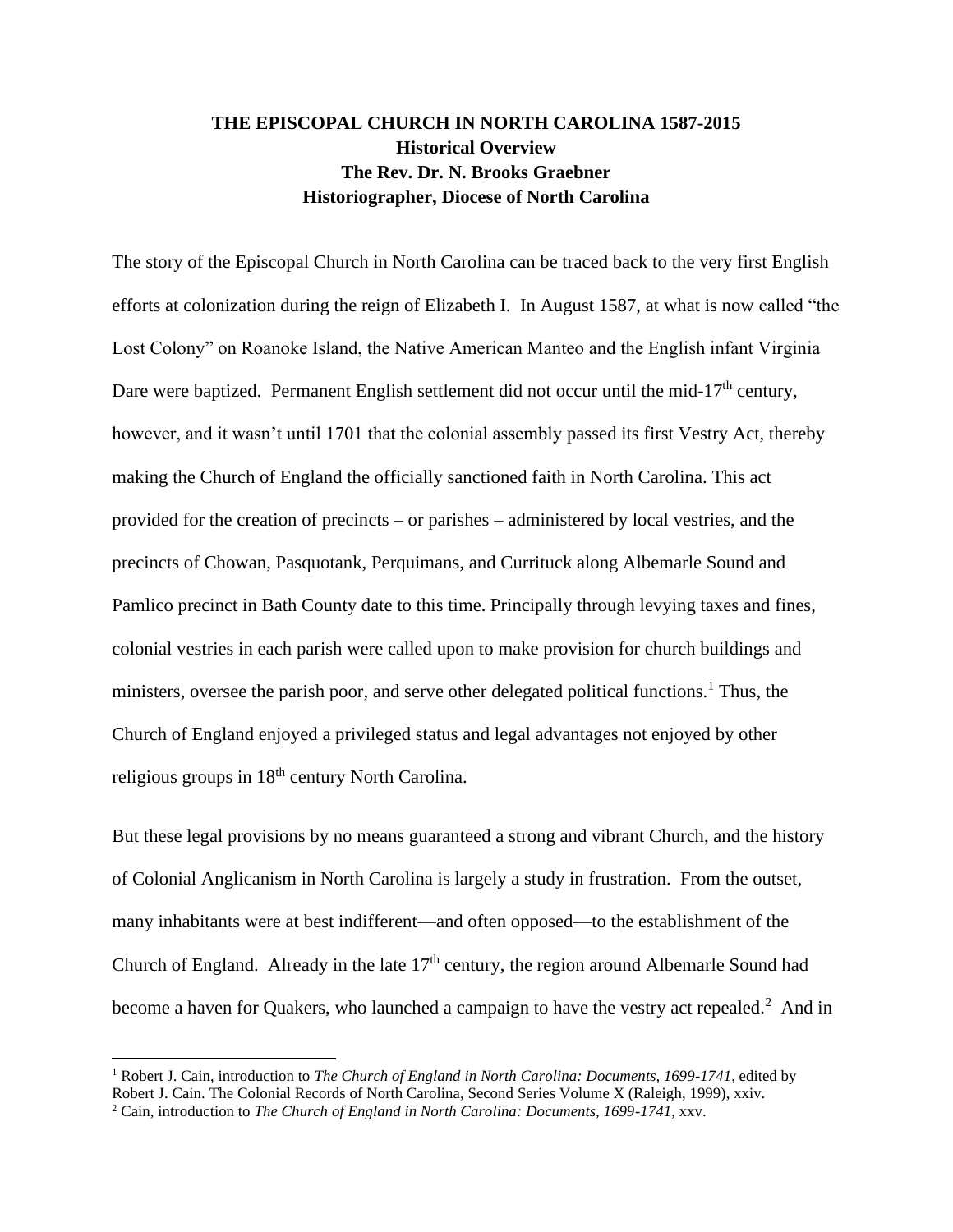the subsequent course of the  $18<sup>th</sup>$  century, piedmont North Carolina would become home to sizable numbers of Presbyterians, Baptists, and Methodists who shared Quaker antipathy to Anglican establishment.

Also daunting were the organizational challenges of erecting houses of worship. Colonial parishes were geographically large, sparsely settled, and difficult to traverse. For example, Chowan precinct ran from the present Virginia State line south through present-day Chowan County to include Washington and Tyrell Counties on the south side of Albemarle Sound and west to include present-day Bertie County. This led the vestry to give greater priority to the construction of simple wooden chapels throughout the parish than upon the erection of a substantial parish church. In Chowan Precinct at least six such chapels are known to have been built in the early 1700s. Here services could be held on Sundays, and if no ordained minister were present, a local lay reader could be paid a small stipend to read the service instead.<sup>3</sup> By contrast, St. Paul's, Edenton, the parish church, was not completed until 1760. Many parishes, when faced with the difficulty of raising funds for church construction, simply did without substantial church buildings altogether. $4$ 

But the greatest barrier to the growth and development of the Church was the chronic shortage of qualified ministers. One complicating factor was the nature of ministry in the Church of England, which required all clergy to receive ordination at the hands of a bishop. But there was no resident bishop in any of the colonies, so all clergy had to be ordained in England and then authorized to serve abroad by the Bishop of London. Moreover, North Carolina quickly

<sup>&</sup>lt;sup>3</sup> Anne Rouse Edwards, *A Celebration of Faith: 300 Years in the Life of St. Paul's (Edenton, 2003), 24.* 

<sup>4</sup> Hugh Talmage Lefler, "The Anglican Church in North Carolina: The Royal Period," in *The Episcopal Church in North Carolina, 1701-1959,* ed. Lawrence Foushee London and Sarah McCulloh Lemmon (Raleigh, 1987), 24.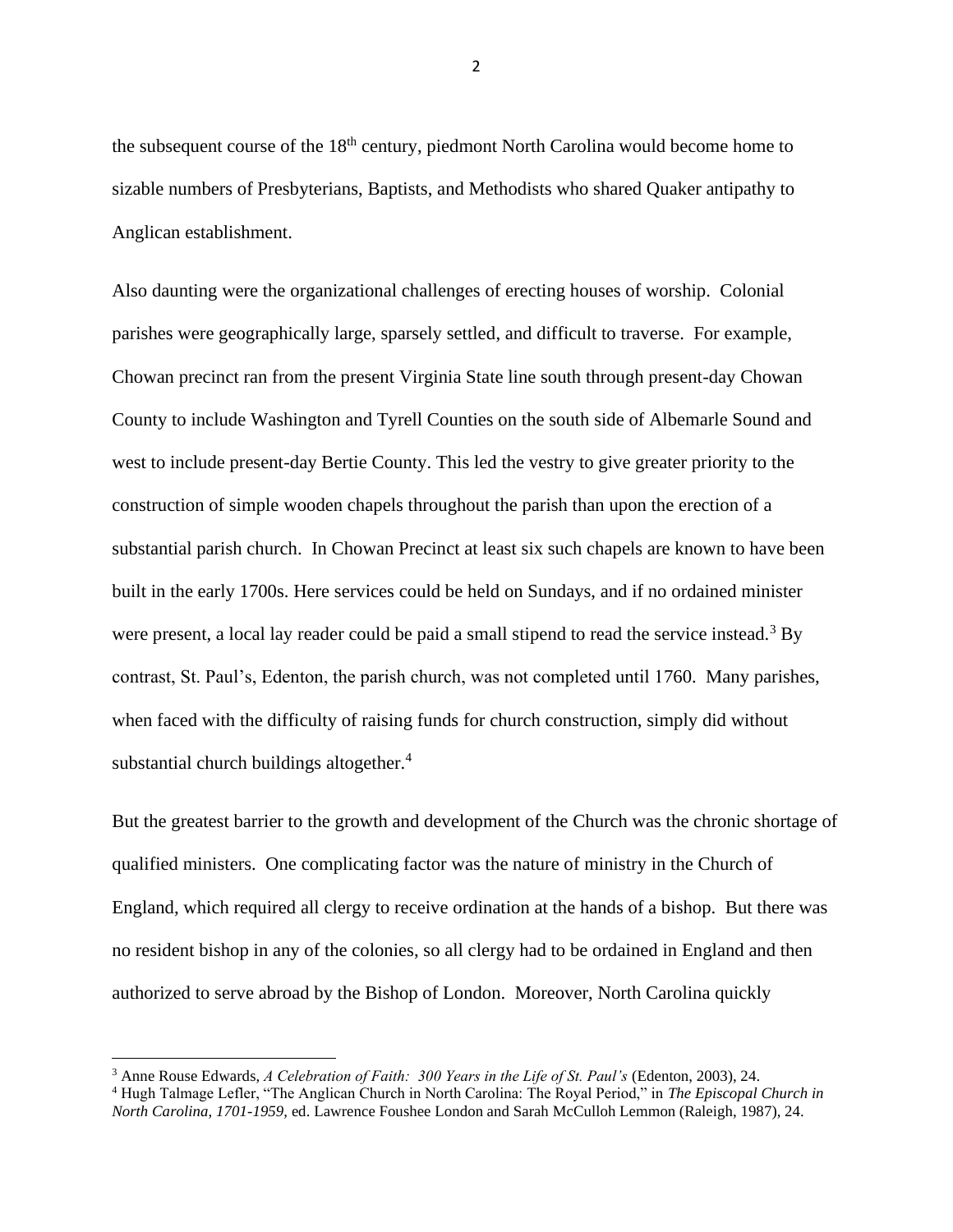developed a reputation for being a highly undesirable and inhospitable place to serve. Disease was rampant, especially along the coastal plain. Parish size meant arduous travel. Factor in poor wages and living conditions, along with an unreceptive populace, and one can readily understand why most colonial parishes in North Carolina had trouble attracting and retaining ministers.<sup>5</sup>

The established church in North Carolina might well have continued to languish had it not been for the efforts of Governor William Tryon, who was determined to make the Anglican Church a living reality in the colony. As Tryon saw it, the key to vitalizing the established church was to attract and retain good clergy to supply North Carolina parishes and thereby to create an effective ecclesiastical presence. To that end, Tryon began an active campaign to solicit clergy through the Society for the Propagation of the Gospel (S.P.G.), the quasi-official missionary arm of the Church of England. Founded in 1701, the S.P.G. was a voluntary society formed to supply Anglican clergy for colonial service and to counter the growing influence of dissenting religious groups. In some instances, the S.P.G. recruited and paid for clergy to work as missionaries where the church was not established, but in places like North Carolina, they customarily provided salary supplements to make colonial service more attractive. Governor Tryon was himself a member of the S.P.G., and soon after his arrival in North Carolina in 1765, he began a vigorous letter-writing campaign to lobby the Society on behalf of North Carolina.<sup>6</sup> Although the Society had been active in North Carolina from the outset, they generally limited their support to one or two ministers at a time. But through Tryon's personal efforts, there were

<sup>5</sup> Cain, introduction to *The Church of England in North Carolina: Documents, 1699-1741*, xiv.

<sup>&</sup>lt;sup>6</sup> In a letter to the S.P.G. in August of 1765, the Governor reported that Presbyterians and a "Sect who call themselves New Lights" were the largest religious groups in the colony, followed by the Church of England, but the Governor expressed his conviction that: "when a sufficient Number of Clergy as exemplary in their Lives, as orthodox in their Doctrine, can persuade themselves to come into This Country, I doubt not but the larger Number of every Sect would come over to the Established Religion." William S. Powell, ed., *The Correspondence of William Tryon, Volume I, 1758-1767* (Raleigh, 1980): 144.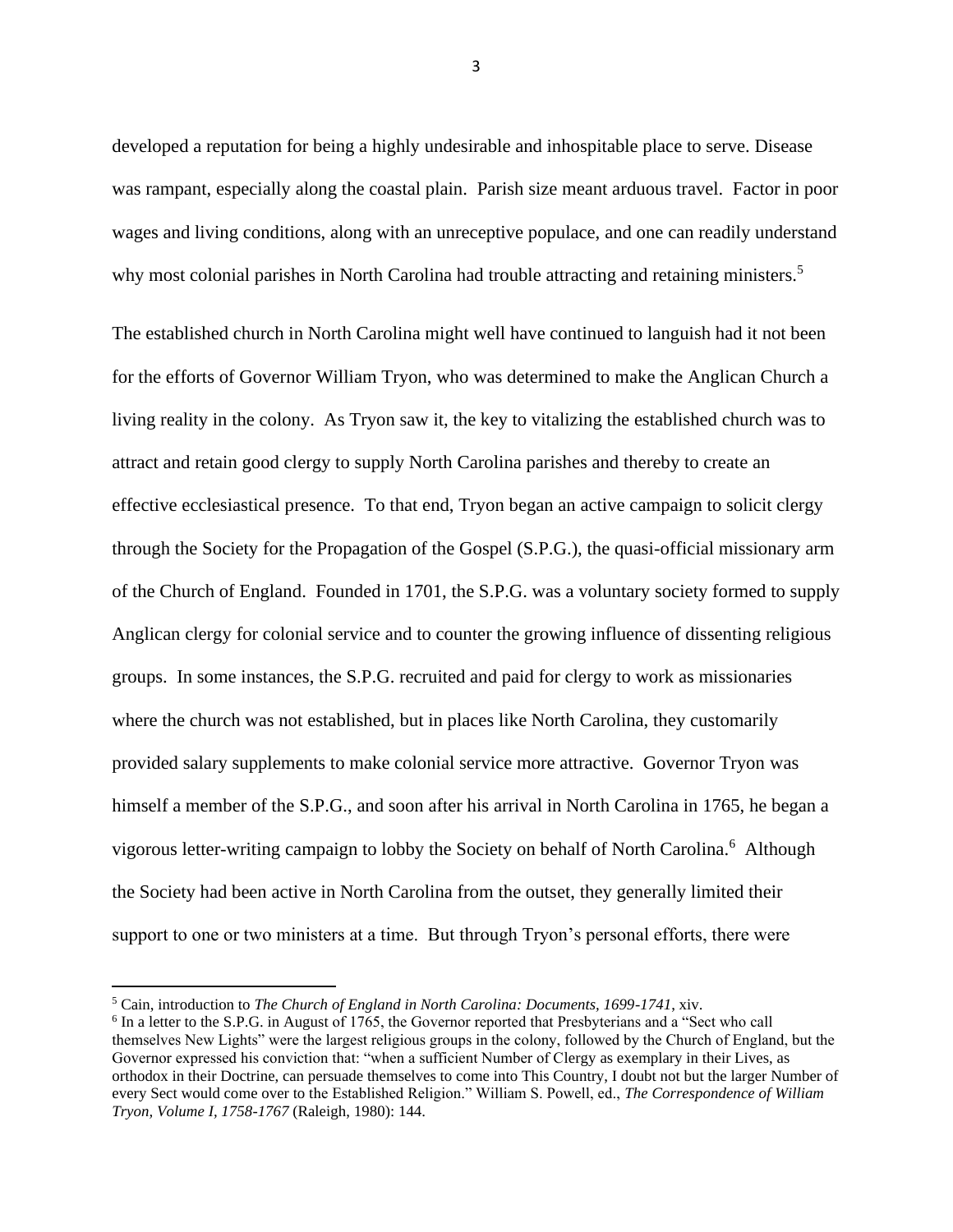thirteen Anglican ministers in North Carolina by 1767 and eighteen by the time of his departure for New York in 1771.<sup>7</sup>

Tryon's efforts on behalf of the established Church went hand in hand with his efforts to strengthen and extend Royal Government through the County Court system into the North Carolina Backcountry. By the late 1760s, growing unhappiness with the policies and practices of the Government led to armed clashes with local militias called Regulators. The Regulator uprisings were quickly suppressed, but the triumph of Tryon's forces did nothing to endear the established Church to the populace. Instead, it merely reinforced the association of Anglicanism with the imposition of English rule.<sup>8</sup>

To be sure, there were highly commendable clergy among those who served in the colonial period, men who dedicated themselves to serving their parishes and to providing ministrations regardless of Anglican affinity. Particularly noteworthy were Clement Hall in Edenton, Alexander Stewart in Bath, and James Reed in New Bern, all of whose missionary and pastoral efforts embraced enslaved and native American populations, along with attending to far-flung English settlers.<sup>9</sup> But Tryon's expectation that exemplary and orthodox clergy would win over the adherents of other groups was at best wishful thinking, and such strength as the colonial Church of England did achieve was concentrated in a handful of coastal parishes.

In any event, Royal Government ended with the American Revolution, and the citizens of North Carolina acted quickly to terminate the religious establishment. Article 34 of the 1776

<sup>7</sup> Paul Conkin, "The Church Establishment in North Carolina, 1765-1776," *The North Carolina Historical Review* 32 (1955): 9,10.

<sup>8</sup> Marjoleine Kars, *Breaking Loose Together: The Regulator Rebellion in Pre-Revolutionary North Carolina* (Chapel Hill and London, 2002), 108, 109, 184.

<sup>&</sup>lt;sup>9</sup> Lefler, "The Royal Period," 34-43.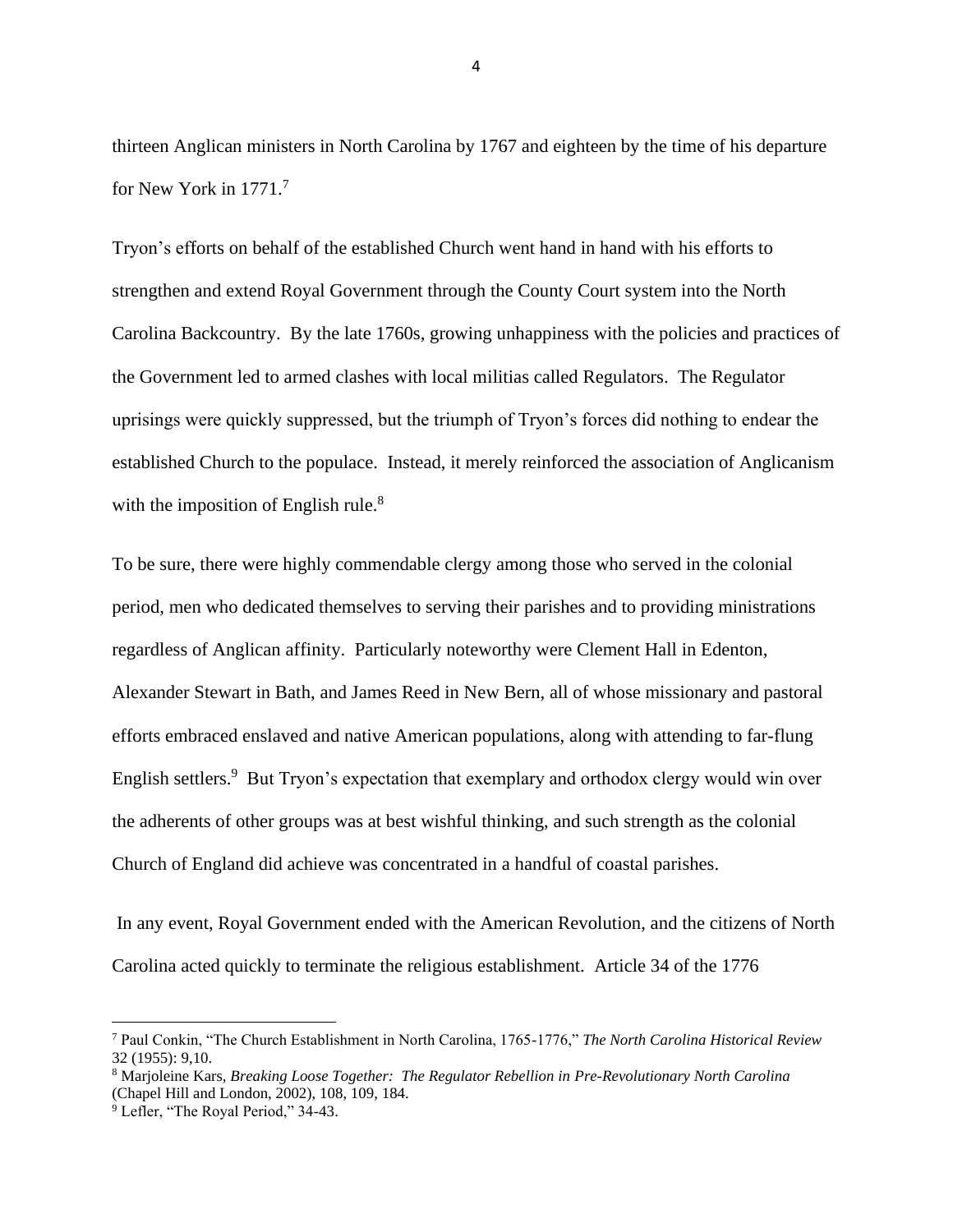constitution declared that no one church should be established nor any person compelled to support a church or minister.<sup>10</sup> Although ordinances provided for existing buildings and property to remain in denominational hands, legislatures and local governments were not zealous to enforce these provisions, and former Anglicans did not press their claims vigorously. The fate of the parish church in Hillsborough, St. Matthew's, is emblematic: during the war it was commandeered for housing troops and suffered extensive damage; afterwards, it was briefly used for a school, then pulled down entirely some time before 1800. The lot stood empty until the Presbyterians used it to erect a new church building in  $1816$ <sup>11</sup>

The coming of the American Revolution also placed Anglican ministers in a precarious position, morally and financially. Clergy with loyalist convictions had to decide whether to flee the colony altogether or reach some accommodation with patriotic vestries. The vestry in New Bern suspended James Reed and withheld his salary for a year over his failure to pray at the behest of the Continental Congress. He was allowed to resume his ministrations, but forced to endure the sound of boys drumming and shouting every time he offered the customary prayers for the king.<sup>12</sup> Even clergy with patriotic sympathies still had to wrestle with matters of conscience over their solemn ordination oaths to uphold royal supremacy and liturgical uniformity. And once the war was over and independence won, the S.P.G. terminated all financial support in the former American colonies.

<sup>10</sup> Sarah McCulloh Lemmon, "The Decline of the Church, 1776-1816," in *The Episcopal Church in North Carolina, 1701-1959,* ed. Lawrence Foushee London and Sarah McCulloh Lemmon (Raleigh, 1987), 61.

<sup>11</sup> Joseph Blount Cheshire, *An Historical Address Delivered in St. Matthew's Church, Hillsboro, N.C. on Sunday, August 24, 1924: Being the One Hundreth Anniversary of the Parish,* (Durham, 1925), 18-20.

<sup>&</sup>lt;sup>12</sup> Lemmon, "The Decline of the Church, 1776-1816," 63.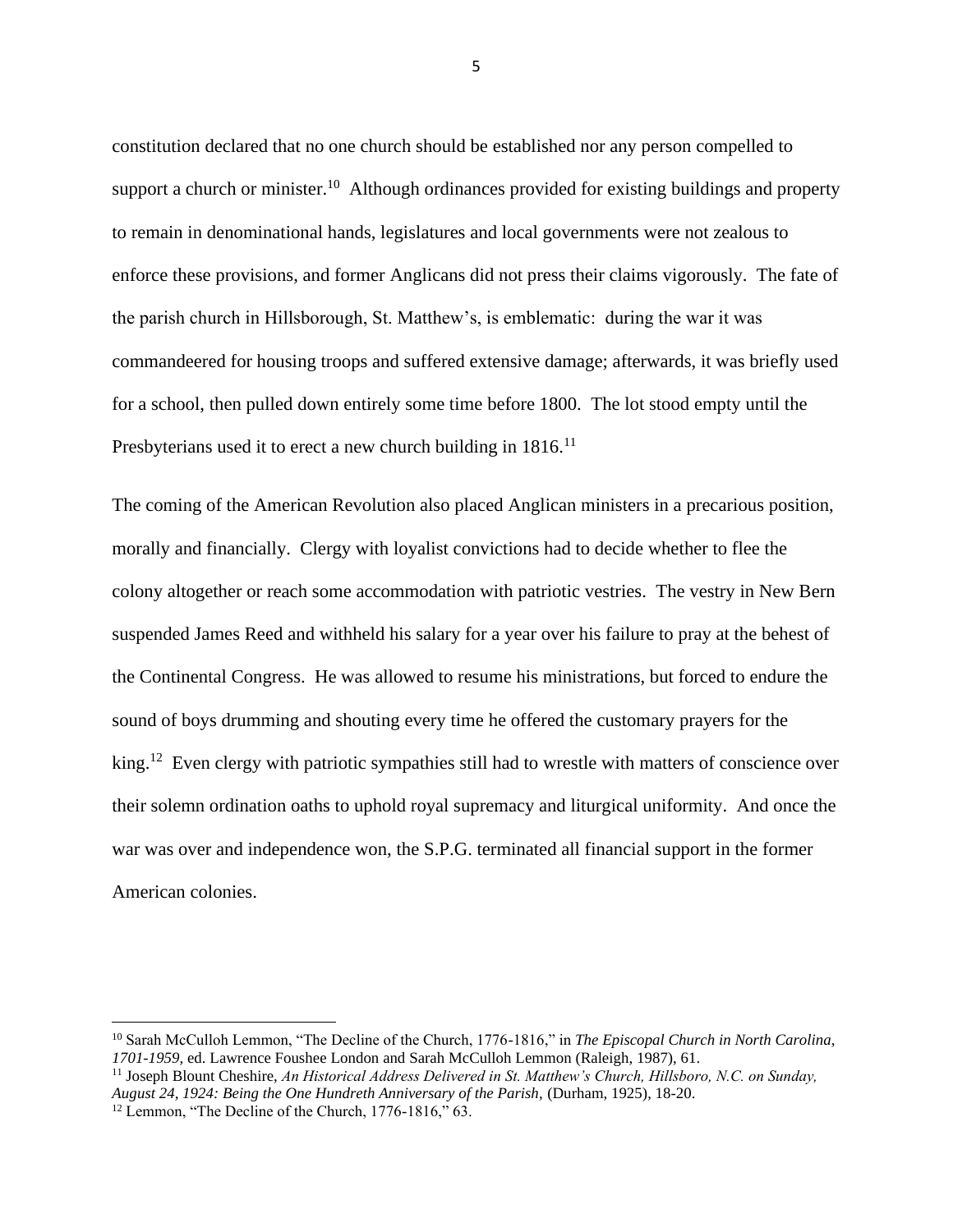But the institutional crisis which imperiled the very life of the church in the new American nation was the two-fold lack of any organizational structure beyond the parish and any bishops to ordain new clergy. By 1782 it was evident that the patriots had won the war for independence and colonial ties to the English crown and church were irrevocably severed. But what would replace them? The rector of Christ Church, Philadelphia, William White, provided one possible answer in his treatise *The Case of the Episcopal Churches in the United States Considered.* White encouraged his readers to accept the fact that henceforth the only bonds available for uniting the former members of the Church of England in the United States would be "voluntary associations for union and good government."<sup>13</sup> To forge those bonds, White proposed that the churches on this continent develop a system of representative government, beginning at the local level and proceeding to state and regional bodies. These representative bodies would be formed equally of clergy and laity and would exist to make only such decisions as are "judged necessary for their continuing one religious communion," namely, to set forth the doctrine, discipline, and worship of the church. White also brought a moderate, pragmatic bent to the subject of episcopacy. Although he desired to retain a church with bishops (as reflected in his employing the name 'Episcopalian'), he regarded it impracticable to count on having bishops in apostolic succession any time soon, since English bishops were bound by the terms of their own ordinal to require loyalty to the King and Church of England from those they ordained and consecrated. And so White proceeded to advocate for a provisional authority to ordain ministers and organize the church until such time as the episcopacy could be secured.<sup>14</sup>

<sup>&</sup>lt;sup>13</sup> William White, "The Case of the Episcopal Churches in the United States Considered, 1782," in ed. Don A. Armentrout and Robert B. Slocum, *Documents of Witness: A History of the Episcopal Church 1782-1985* (New York, 1994), 4.

<sup>&</sup>lt;sup>14</sup> White, "The Case of the Episcopal Churches Considered," 13.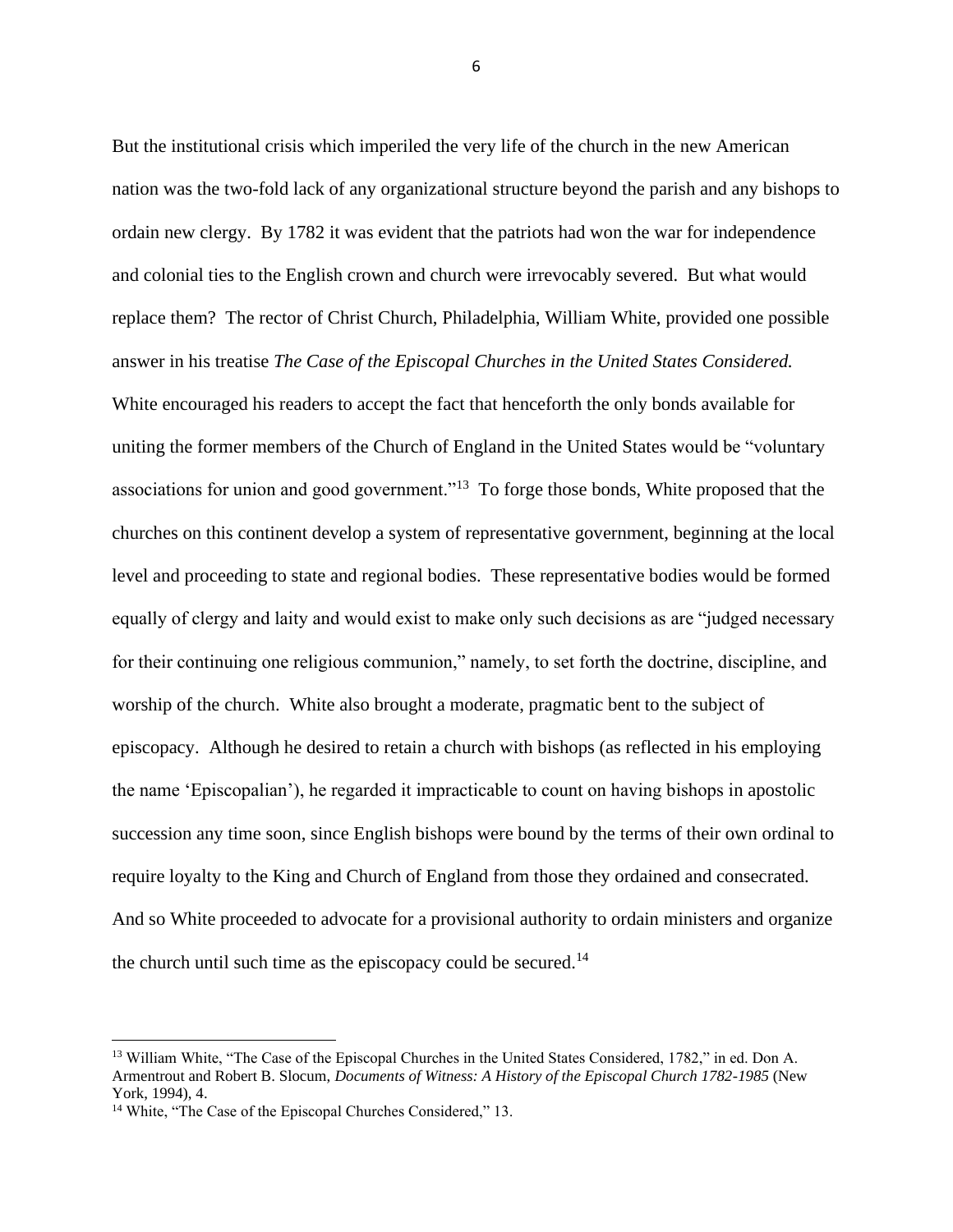White's assessment of the needs and prospects for the new Episcopal Church was not universally shared. His willingness to organize the church without first securing bishops, coupled with his willingness to grant powers of church governance to laity and clergy alike, put him at odds with the clergy in Connecticut, predominantly composed of former S.P.G. missionaries who were unprepared to accept even a temporary suspension of Episcopal government and disinclined to allow laity to sit in the councils of the church. In March of 1783, the Connecticut clergy met to identify suitable candidates for bishop, and one of those candidates, Samuel Seabury, went to England seeking consecration. When rebuffed by English bishops, Seabury had recourse to consecration at the hands of bishops of the nonjuring Episcopal Church of Scotland. On his return to Connecticut in 1785, Seabury quickly began to fulfill his role as bishop. Within six months he had presided over two convocations of clergy, made parochial visitations, issued a pastoral charge, and ordained twelve priests. 15

At the same time, a call had gone out to Episcopalians in every state to send delegates to an organizing convention in Philadelphia along the lines set forth in White's 1782 proposal. When the convention did meet in Philadelphia in September, 1785, there were sixteen clergy and twenty-six laymen representing seven states—but not the state of Connecticut. The two groups continued to walk apart until 1789, by which time England had made special provision for consecrating three bishops for the American church (including White himself), and White's original proposal had been modified along lines agreeable to Bishop Seabury.<sup>16</sup> The hybrid body drew strength from both sources. Thanks to William White, the Episcopal Church met directly

<sup>15</sup> Frederick V. Mills, Sr., *Bishops by Ballot:An Eighteenth-Century Ecclesiastical Revolution* (New York,1978), 233-234.

<sup>16</sup> Mills, *Bishops by Ballot*, 240-281.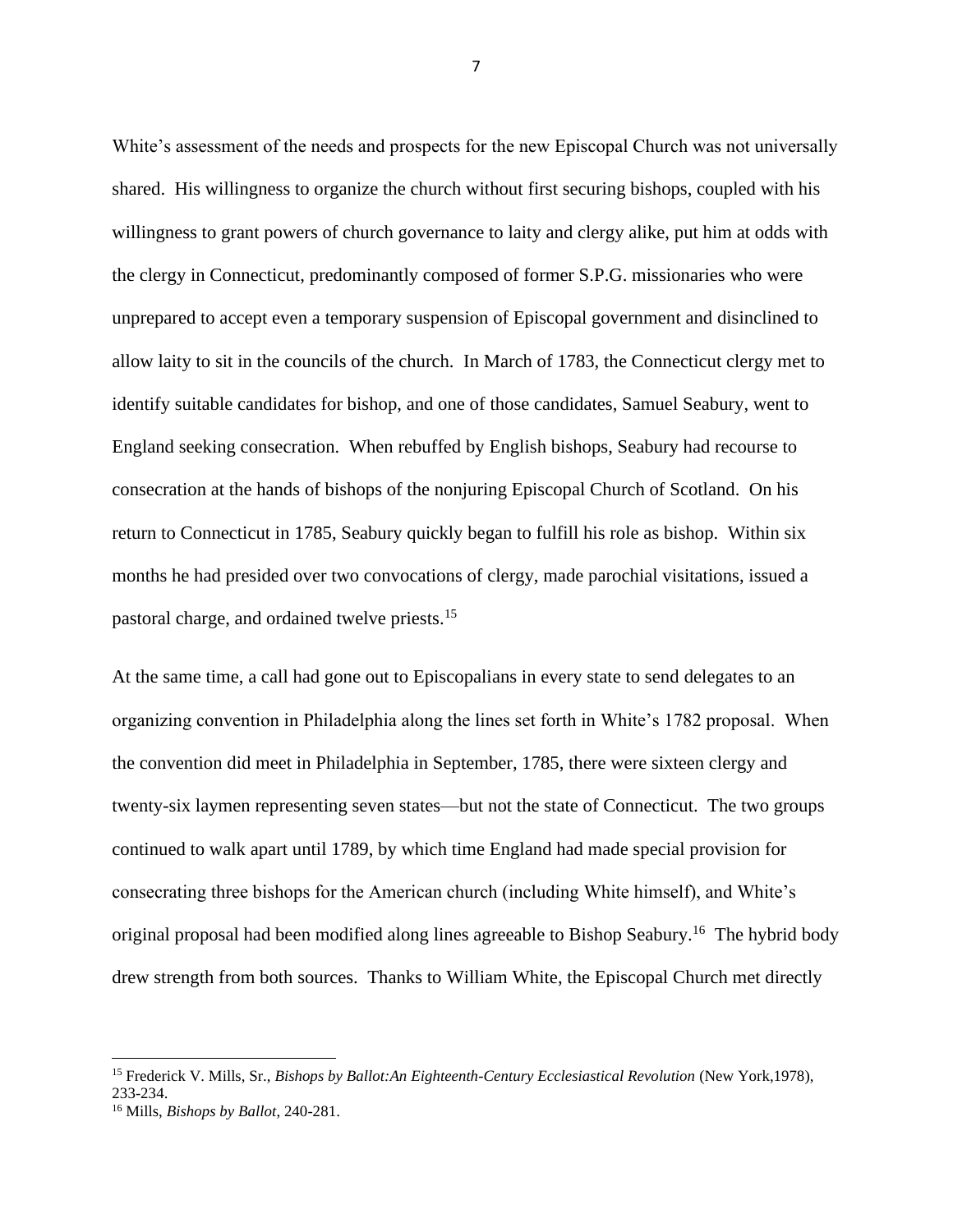the need to adapt itself to the character of its new national context. Without recourse to establishment, the church had no realistic alternative but to embrace denominationalism and voluntarism. That is, the Episcopal Church could expect no privileged position vis-à-vis other religious groups, and it would have to rely on the voluntary support of its members for its continued existence. White took these new realities as his starting point and offered Episcopal churches a way of organizing and making decisions consistent with the prevailing sentiments of post-Revolutionary America. Thanks to Samuel Seabury, the Episcopal Church safeguarded its distinctive and traditional forms of doctrine, discipline, and worship. The result was a solid basis for a national church of sufficient breadth and adaptability to last to the present day.

But the 1789 Protestant Episcopal Church was a national church in name only. Although the two competing versions of the church were now unified, the Carolinas and Georgia remained moribund as far as participation was concerned. Bishop White sent letters to North Carolina, urging the clergy to organize and send delegates to General Convention. Charles Pettigrew of Edenton, one of the few remaining clergymen in the state, did call for a meeting in Tarboro in May, 1790, at which four persons attended. They agreed to accept the 1789 constitution of the Church and called for another meeting in Tarboro later in the year. This second meeting was better attended and took the first steps toward a formal statewide organization. Even more promising was the convention of May, 1794, when sixteen persons met in Tarboro to adopt a state constitution and elect a bishop. Charles Pettigrew was chosen, and papers to that effect were sent to Bishop White in anticipation of Pettigrew's consecration at the General Convention of 1795. But that is where all organizing efforts in North Carolina ceased for the next twenty years. Bishop-elect Pettigrew set out for Philadelphia, but turned back at the news of a yellow fever epidemic in Norfolk, Virginia, and he never again made the attempt. Nor did he take steps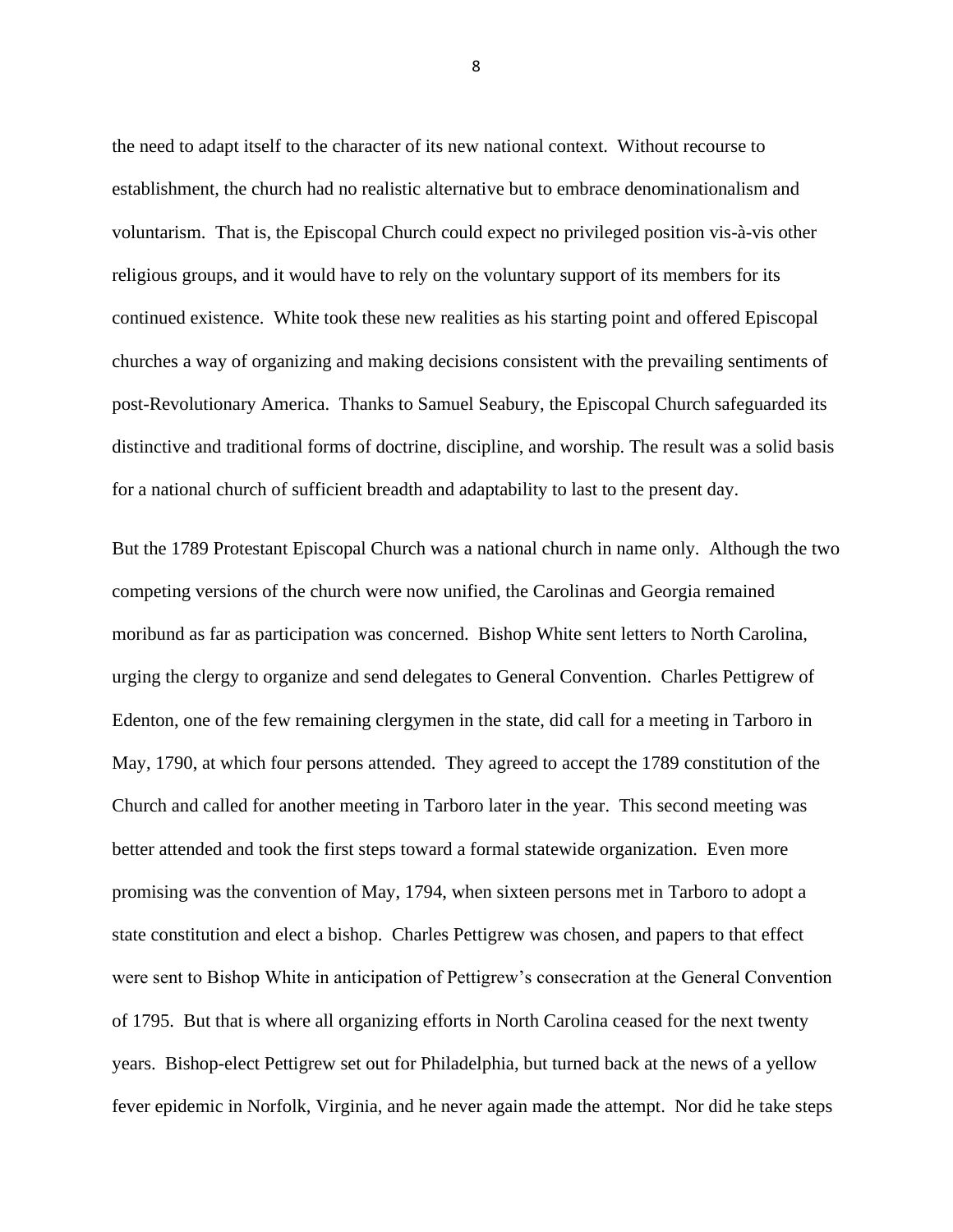to hold another statewide meeting after 1794. The most straightforward explanation for his behavior is discouragement. Pettigrew had been ordained in England before the War of Independence; he had endured the revolution and disestablishment; he had seen the Church he served in ruin and held out little prospect for its revival. He therefore contented himself in old age with preaching at a chapel of his own construction near his plantation home in Scuppernong.<sup>17</sup>

New life for the Episcopal Church, in North Carolina and elsewhere, would instead come from a post-Revolutionary generation of leaders, who brought fresh energy and commitment to the task of reviving the Church. One path for a renewed and revitalized Church followed the High Church vision set forth by Bishop John Henry Hobart of New York. Hobart, who served from 1811 to 1830, sought to forge a distinctive place for Episcopal Church within American Protestantism as the one true visible church within Reformed Christianity—that is to say, the only church of the Reformation to retain apostolic succession, adherence to faith and practices of the primitive church, and to have a valid sacramental life. He insisted that Episcopalians walk apart from other Protestant denominations; he refused to lend support to the nascent American Bible Society (formed in 1816) or other pan-denominational efforts to join forces to reform American life and make it more overtly reflective of Christian values.

At the same time Hobart was launching his effort to define the Episcopal Church over against other Protestants, an alternative vision for the Episcopal Church was being put forth in the Diocese of Massachusetts by their new Bishop, Alexander Griswold, who also took office in

<sup>&</sup>lt;sup>17</sup> An account of the Tarboro conventions of the 1790s and their aftermath appears in Lemmon, "The Decline of the Church, 1776-1816," 78-86.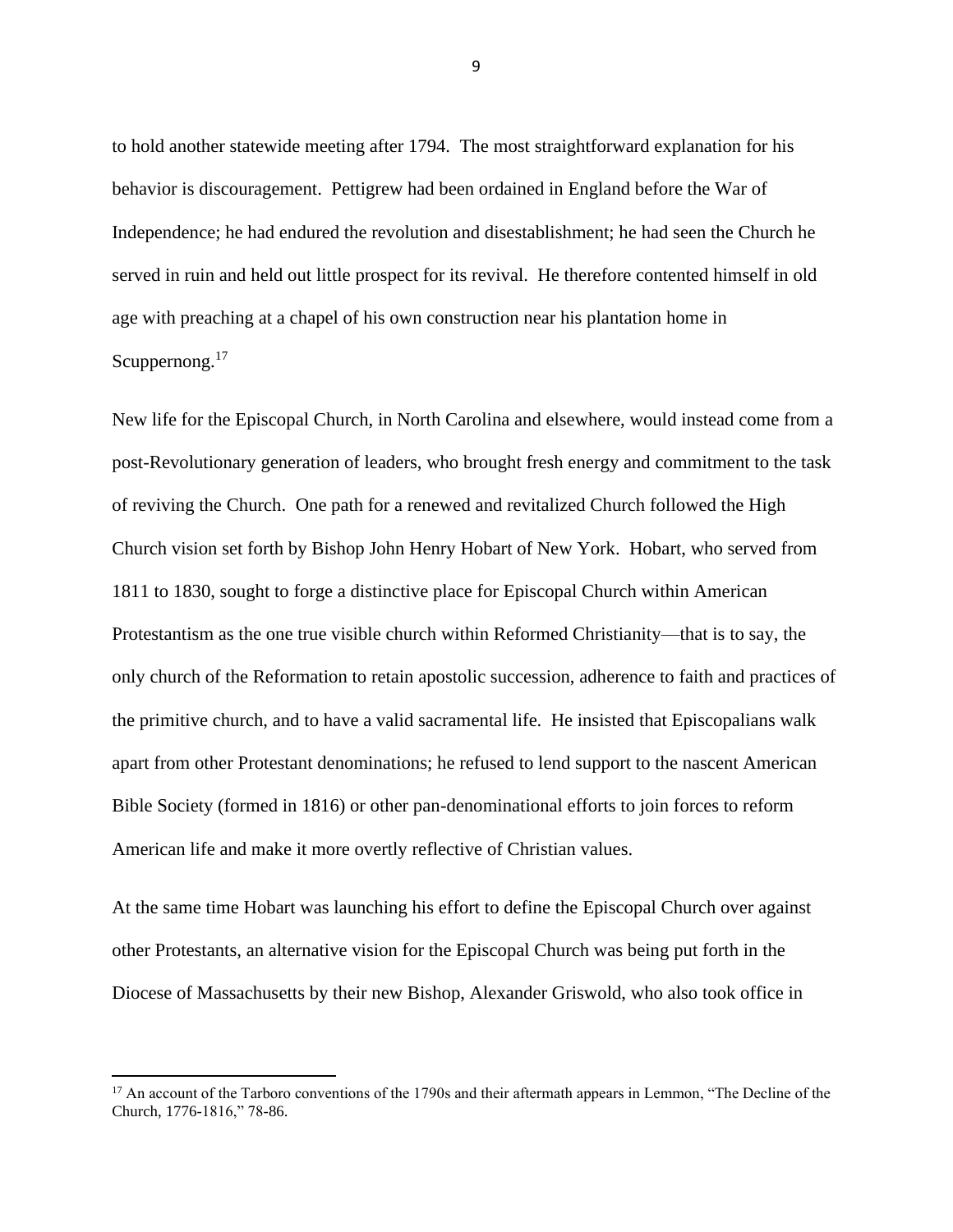1811. Unlike Hobart, Griswold wanted to renew the Episcopal Church principally through effective evangelical preaching. Episcopalians might worship in the distinctive voice of the Book of Common Prayer, but their message would contribute to the overall harmony of American evangelical Protestantism. These two views define the High Church/Low Church split in the Episcopal Church in the second and third decades of the  $19<sup>th</sup>$  century.<sup>18</sup>

The pivotal action leading to the revival of the Church in North Carolina also occurred in 1811: the calling of a 25-year-old New Yorker, Adam Empie, to serve the parish of St. James' Wilmington. Soon the parish began to flourish. Empie initiated correspondence with other Episcopalians in the state in hopes that an organization could be formed, but his efforts were put on hold in 1814, when he left Wilmington to become the first chaplain at West Point. Empie returned to Wilmington in late 1816, and soon thereafter resumed his statewide organizing efforts. Prospects for taking a definitive step were by then considerably improved. During Empie's absence, the congregation in Wilmington had called another priest, Bethel Judd, but Judd was now preparing to take charge of a newly-forming congregation in Fayetteville. Moreover, in January, 1817, New Bern called a young minister, Jehu Curtis Clay, as rector and schoolmaster. These three clergymen—Empie, Judd, and Clay―along with lay representatives from their three congregations and St. Paul's, Edenton (nine people in all) gathered on April 24, 1817 in New Bern and proceeded to create a statewide organization that has continued to the present.<sup>19</sup>

<sup>18</sup> Robert Prichard, *A History of the Episcopal Church,* revised edition (New York and Harrisburg: 1999), 118-123. On Hobart, see R. Bruce Mullin, *Episcopal Vision/American Reality: High Church Theology and Social thought in Evangelical America* (New Haven, 1986).

<sup>19</sup> Henry S. Lewis, "The Formation of the Diocese of North Carolina, 1817-1830," in *The Episcopal Church in North Carolina, 1701-1959,* ed. Lawrence Foushee London and Sarah McCulloh Lemmon (Raleigh, 1987), 95-97.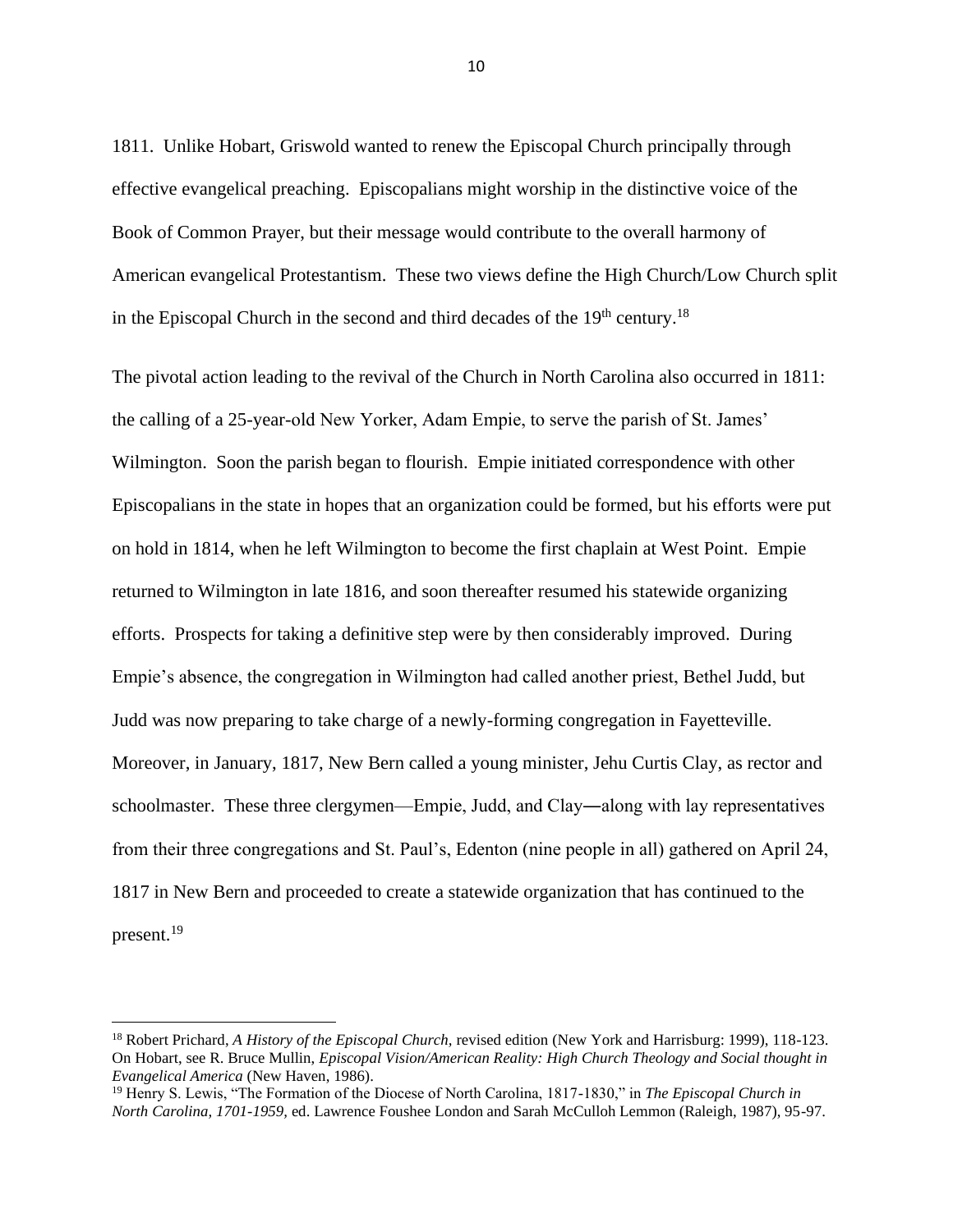But organizing was just the first step. Of these four founding congregations of the Diocese of North Carolina, only St. James' Wilmington had substantial communicant strength and a fulltime rector. The diocesan journal of 1819 provides the first solid evidence for gauging the relative communicant strength of the organizing churches: Wilmington 151 communicants; Fayetteville 56 (up 28 from the year before); New Bern 32, and Edenton  $11.^{20}$  Where, then, was new growth to come from? Who was expected to come forth to bring the Church in North Carolina to life? And what path would the new diocese follow?

One principal strategy adopted in these early days of the diocese was to identify families and individuals with some demonstrable connection to the church and to try and elicit their help. Once again, this was principally the work of Adam Empie, who used the occasion of the founding of the diocese as reason to write letters to prominent men across the state who he thought might be enlisted in this cause. Empie's letter-writing campaign bears witness to something Bishop Joseph Blount Cheshire, then Historiographer of the Diocese of North Carolina, noted in an 1890 essay about the revival of the church in this early period, namely, that it drew on the work of colonial-era clergy who continued their ministrations after the American Revolution, but who often functioned more like private family chaplains than public ministers.<sup>21</sup> Cheshire's point was that even with a paucity of active congregations by 1817, there was still scattered personal and familial affinity upon which to build. One place where Empie's letter writing campaign evidently bore fruit was in Orange County, where Duncan Cameron, after receiving Empie's letter, took the lead in reopening the colonial-era St. Mary's Chapel and

<sup>20</sup> *Journal of the Third Annual Convention of the Protestant Episcopal Church in the State of North Carolina* (1819): 6. Hereinafter abbreviated *NCDJ*.

<sup>21</sup> Joseph Blount Cheshire, Jr., editor. *Sketches of Church History in North Carolina: Addresses and Papers by Clergymen and Laymen of the Dioceses of North and East Carolina* (Wilmington, 1892), 269.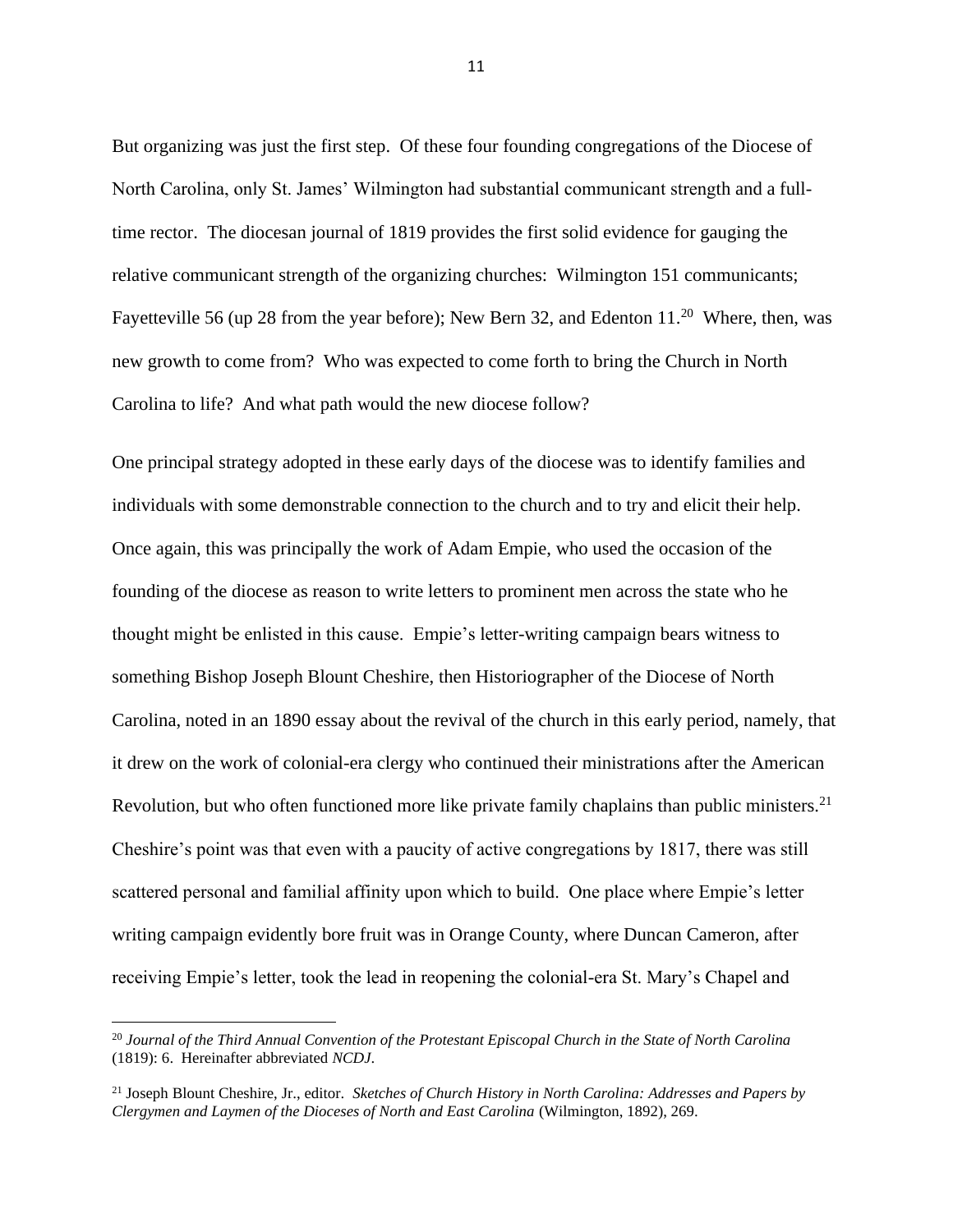securing the services of a lay reader.<sup>22</sup> St. Mary's subsequently entered into union with convention in 1819.

The new diocese also sought Episcopal oversight, and to that end, appealed to Bishop Richard Channing Moore of Virginia to serve as Bishop of North Carolina as well. Moore agreed, and for four years—from 1819 to 1822—he presided over the North Carolina Annual Convention, conducting parish visitations and ordinations on his way to and from the state. Before coming to Virginia as Bishop in 1814, Moore had repeatedly demonstrated success in reviving parishes in New York, and he quickly brought new energy and increased visibility for the church throughout Virginia. He made diocesan conventions a multi-day affair, with services open to the public at large and evangelical preaching, that scholars have characterized as "the Episcopal answer to the camp meeting."<sup>23</sup>

Moore brought the same kind of effort to his work in North Carolina, if on a more modest scale. With his enthusiastic support, North Carolina held its 1820 and 1821 conventions in the fledgling state capital of Raleigh, even though the Episcopalians did not yet have a church building there and had to hold their convention in the Supreme Court Room. But this provided the occasion on Sunday morning to join with the Methodists in their church building, where the Bishop administered Communion to over an hundred persons, including both the Presbyterian and Methodist ministers. At the conclusion of the 1821 Convention, Bishop Moore could say: "the

<sup>&</sup>lt;sup>22</sup> Adam Empie to Duncan Cameron, 5 February 1818. Cameron Family Papers, Wilson Library, Chapel Hill.

<sup>23</sup> Edward L. Bond and Joan R. Gundersen, "The Episcopal Church in Virginia, 1607-2007," *The Virginia Magazine of History and Biography,* 115 (2007): 222-224.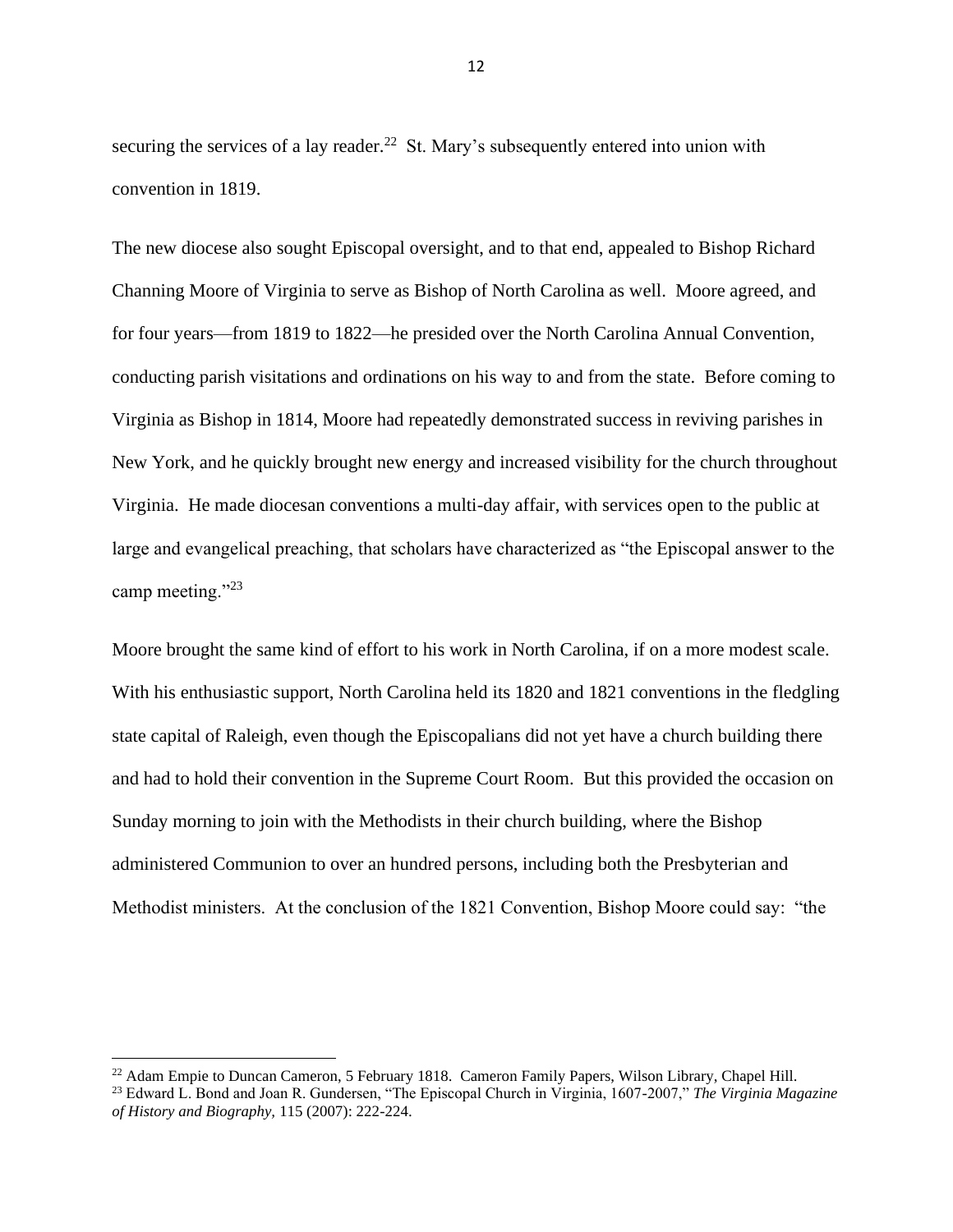different societies of Christians have received us with open arms, and have wished us success in the name of the Lord."<sup>24</sup>

Also in 1821, there arose an intriguing prospect for ecumenical cooperation: a proposal to enter into a close working relationship with the Lutherans of North Carolina. Behind this proposal was the remarkable ministry of Robert Johnston Miller—a Methodist turned Episcopalian—who sought ordination from the Lutherans in western North Carolina back in the 1790s when it became clear that North Carolina wasn't going to be able to follow through on procuring a bishop. In 1821, Miller finally got his long-deferred ordination at the hands of Bishop Moore becoming both deacon and priest while attending the convention in Raleigh. And he brought with him an invitation from the Lutheran Synod to establish mutual recognition, including seat and voice at each other's conventions.

Bishop Moore was suitably enthusiastic in his response to this initiative, declaring, "the proposition which has been made to this Convention, by a portion of the Lutheran Church in this State, is calculated to excite our warmest gratitude to God: it proclaims in language which cannot be misunderstood, the confidence they place in our integrity, and the preference they give to our religious institutions." Moore could foresee a complete union of the two churches, gathered around the same altar.<sup>25</sup>

Moore's genial approach to interdenominational cooperation was shared by his gifted nephew, the Rev. Gregory T. Bedell, who had come to North Carolina in late 1818 to succeed Bethel Judd as Rector of St. John's, Fayetteville. In less than six months, Bedell had doubled the

<sup>&</sup>lt;sup>24</sup> *NCDJ*, 5<sup>th</sup> (1821): 21.

 $^{25}$  *NCDJ*,  $5<sup>th</sup>$  (1821): 22. In the 1990s, an agreement between the Episcopal Church and the Evangelical Lutheran Church in America (ELCA) would bring about the very thing Moore envisioned.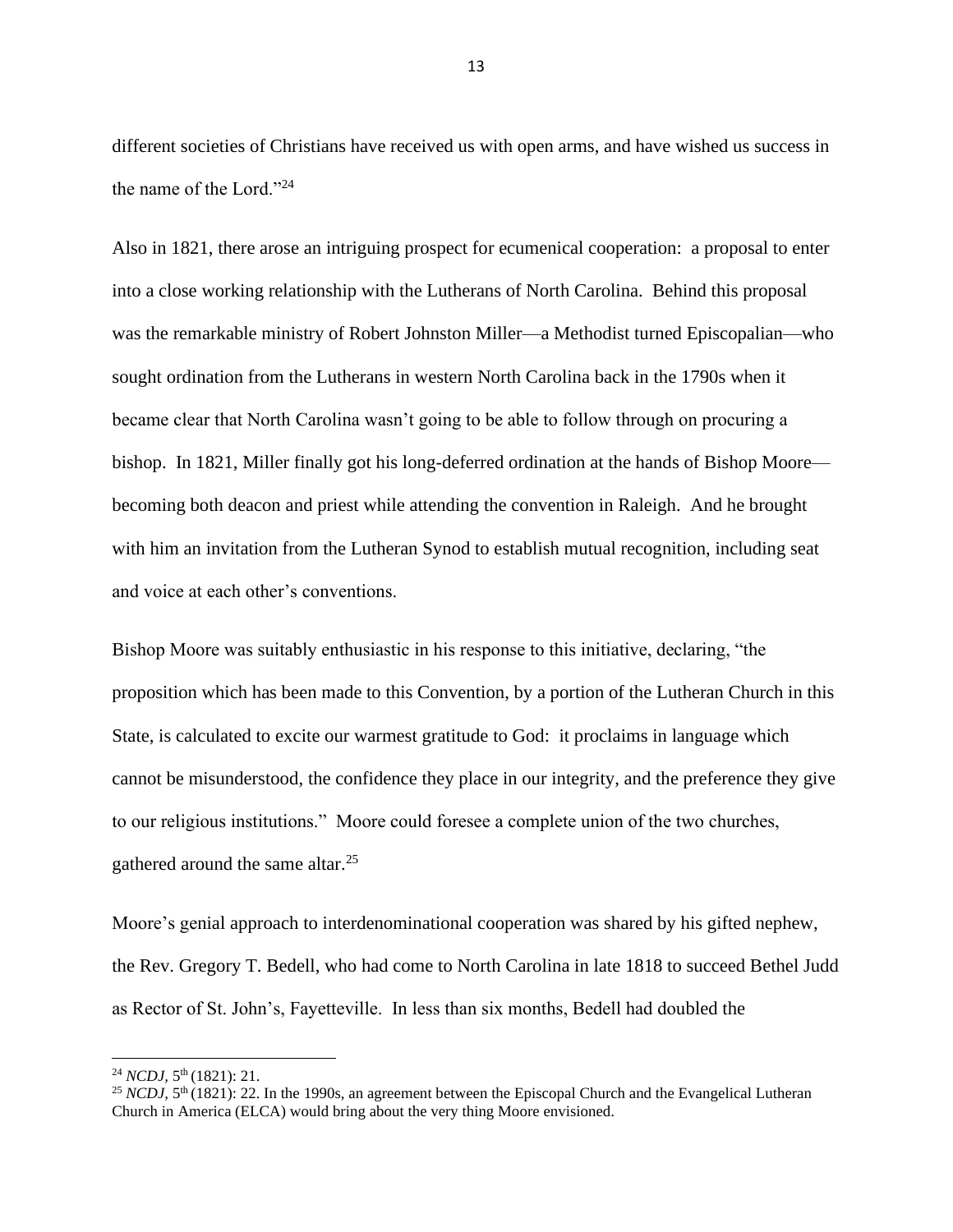communicant strength of the parish. Bedell also fostered interdenominational cooperation, bringing Episcopalians and Presbyterians into a close working relationship. One tribute to Bedell's ministry in Fayetteville reads as follows:

Mr. Bedell drew many worldlings and careless lives to his Church by the animated and impressive style of his oratory, and made them regular attendants by the earnest appeals to the heart, by his own obvious piety, and by the forbearance and Christian charity, and the manner with which he treated the peculiar doctrines of his Church, which was inoffensive to the casual hearers of a different persuasion.<sup>26</sup>

To outward appearances, then, one might have assumed that North Carolina was well on the way to emulating Virginia and adopting an Evangelical (Low Church) mission strategy, one in which Episcopalians would make common cause with other Protestants. The Church in Fayetteville was flourishing under G. T. Bedell's leadership; Bishop Moore clearly welcomed the approbation of other Protestants and saw it as a mark of progress and growing respect for the Episcopal Church.

But North Carolina was instead about to make a decisive shift in sensibility and strategy. In April 1823 the Diocesan Convention met in Salisbury, without Bishop Moore present, and proceeded to elect a bishop of its own. The man chosen unanimously to head the young diocese was John Stark Ravenscroft, a 50-year-old Virginia planter turned priest. Ravenscroft was already in his forties before his personal study of scripture and tradition led him to embrace the Episcopal Church "for that deposit of apostolic succession, in which alone verifiable power to

<sup>26</sup> Stephen H. Tyng, *Memoirs of the Rev. G.T. Bedell, D.D.* (London, 1835), 39.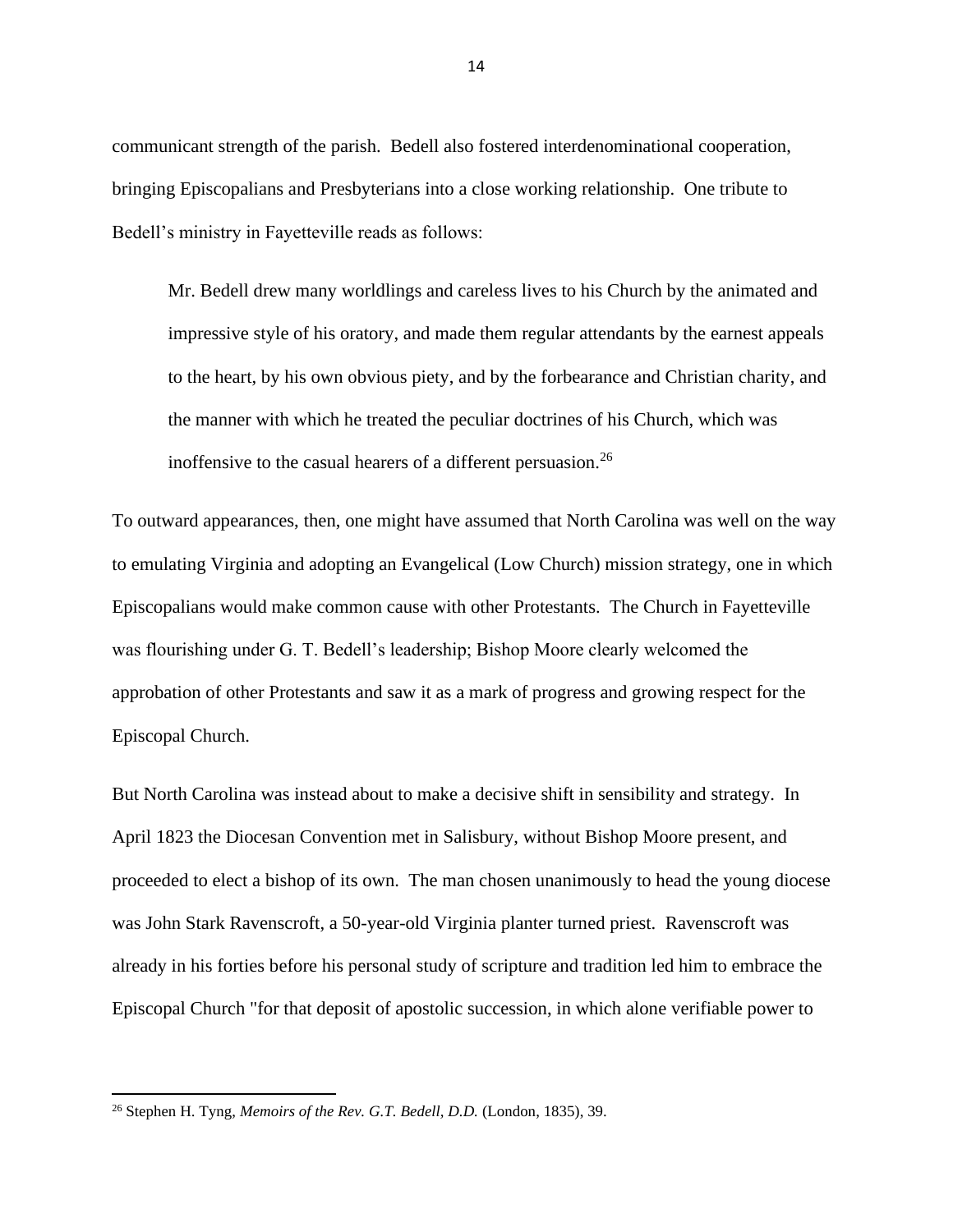minister in sacred things was to be found in these United States."<sup>27</sup> He then presented himself for ordination to Bishop Moore, who received him as a candidate for Holy Orders in 1816, and ordained him a priest the following year.

For Ravenscroft, belonging to the Episcopal Church was not to be likened to membership in another Protestant denomination. He made his views unmistakable in May of 1824 at his first convention after becoming Bishop. He lamented the long absence of the ministrations of the Church in North Carolina following the American Revolution, which had allowed the pernicious notion of "equal safety in all religious denominations" to take root, and he proposed to counter it by calling the clergy to "a steadfast and uniform adherence to the liturgy and offices of the Church, as set forth in the book of Common Prayer and Administration of the Sacraments"<sup>28</sup> and by calling the laity both to restore family use of the Prayer Book and to reserve their financial support exclusively "for the wants of our own communion." The Bishop anticipated that his views would arouse resistance: "Much will be said against this my advice to you, my brethren, and I doubt not it will be called illiberal, uncharitable, perhaps unchristian." But Ravenscroft was resolute in his conviction that only "as the distinctive character of the Church is understood in its principles, applied in its use, and regarded in the hearts of its members, will it be cherished and will flourish."29

Ravenscroft was also prepared to proclaim his position publicly in the state at large. He did so in December of the same year, when he was invited to address the annual gathering of the North

<sup>27</sup> Walker Anderson, "Memoir" prefaced to John Stark Ravenscroft, *The Works of the Right Reverend John Stark Ravenscroft, D.D.*, vol. I (New York, 1830), 19.

<sup>28</sup> John Stark Ravenscroft, "A Sermon on the Church: delivered before the Annual Convention of the Protestant Episcopal Church of North-Carolina," in *The Works of the Right Reverend John Stark Ravenscroft,* vol. I, 110. <sup>29</sup> Ravenscroft, "A Sermon on the Church," in *Works* vol. 1, 116.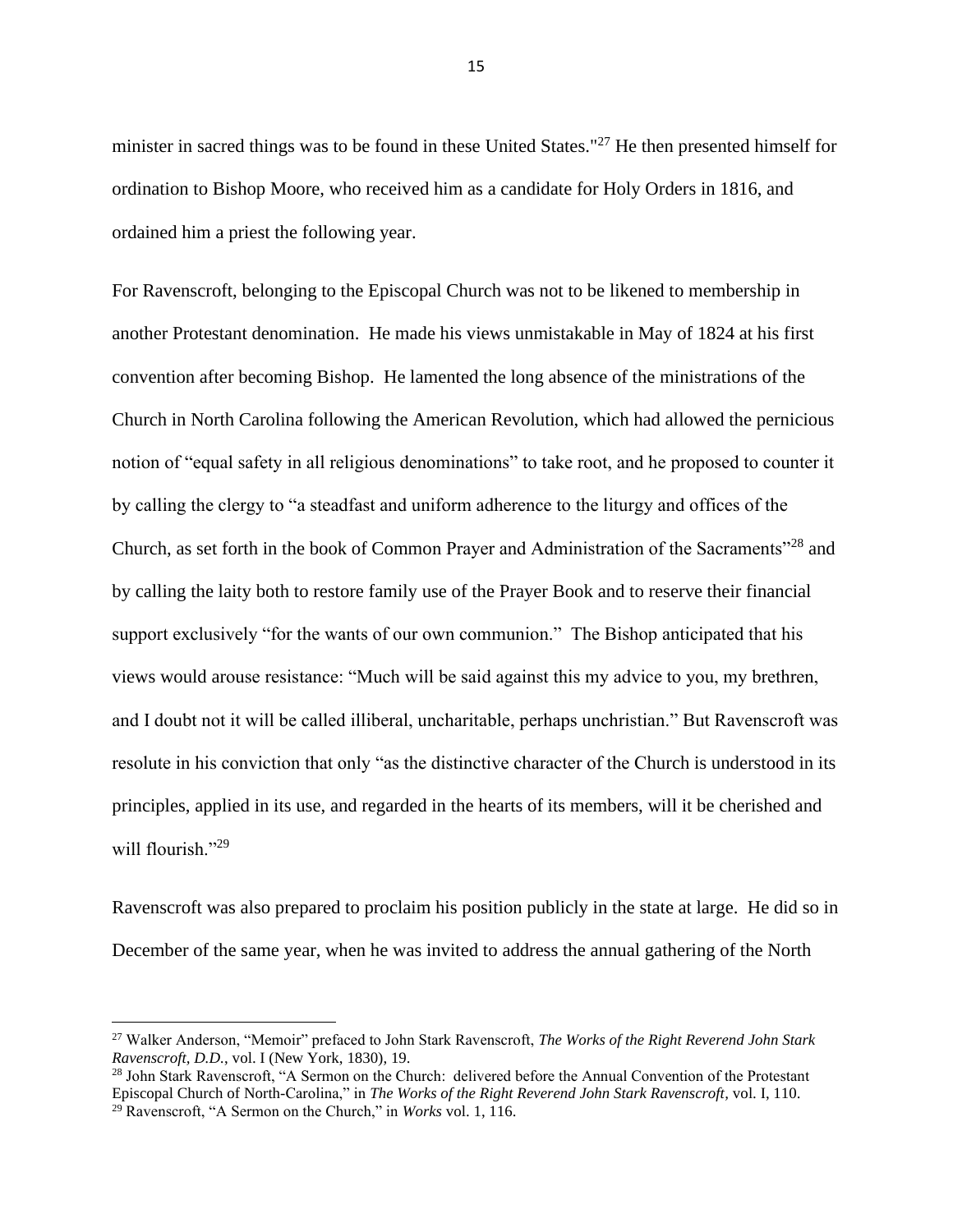Carolina Bible Society. Once again, the Bishop did not mince words as he attacked the very premises upon which the Bible Society was based. By his lights, promoting bible reading without at the same time providing the ministrations of the Church was to suggest that individuals could come to salvation without authoritative guidance. So Ravenscroft announced that he could not in good conscience approve of this enterprise which otherwise enjoyed broadbased interdenominational support. Needless to say, his position was an affront to Bible Society members, and a number of prominent Presbyterian ministers rushed to offer rejoinders in print.<sup>30</sup>

Here as elsewhere, Ravenscroft was following in the footsteps of John Henry Hobart, who had launched a similar critique of the Bible Society in New York, with similar results. Ravenscroft said as much in a candid letter to Hobart written at the height of the Bible Society controversy, in which he justified his actions:

The situation of this southern country, surrendered for the last forty or fifty years to the exclusive influence of the Dissenters, left me no alternative, but to increase that influence by adopting half-way measures, or, by a decided course, to call into action what was left of predilection for the Church to rally her real friends around her standard, and to strike fear into her enemies by the unqualified assertion of her distinctive character; and I have cause of thankfulness beyond expression, that it has pleased God to give success so far to the little I have been enabled to  $\phi$ ... [B]ut I did not anticipate that the wily

<sup>&</sup>lt;sup>30</sup> Ravenscroft, "A Sermon preached before the Bible Society of North-Carolina, on Sunday, December 12, 1824," in *Works* vol. I, 163-178. On the controversy, see Lewis, "The Formation of the Diocese," 130-133.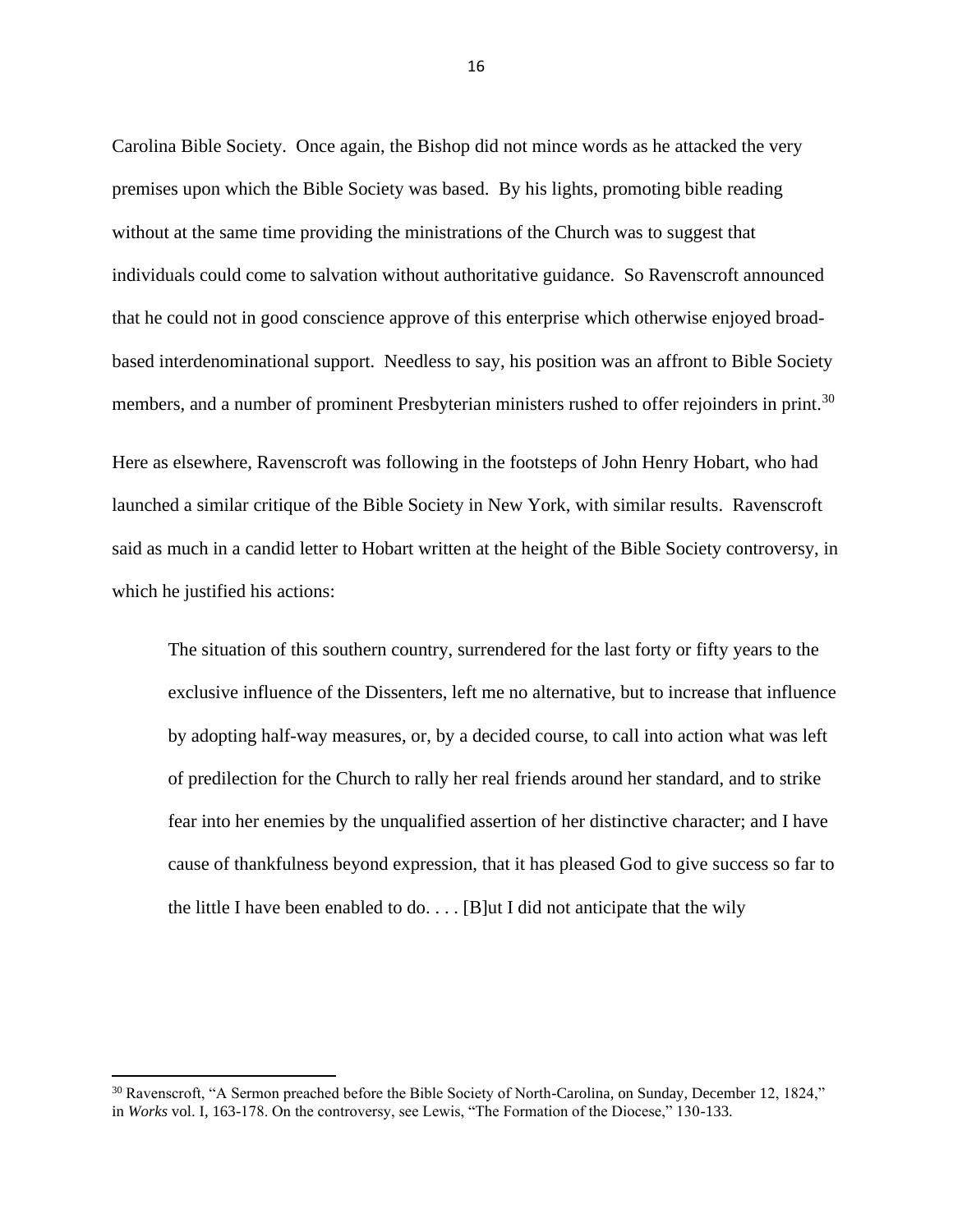Presbyterians would have swallowed the bait so readily. . . . Their opposition has done more for the cause in a year, than without it could have been done in ten.<sup>31</sup>

Ravenscroft had made a calculated determination that the most pressing need in North Carolina was to gain the exclusive loyalty of Episcopalians to their own church. Other strategies might add numerical growth or produce quicker results, but the Bishop noted that "the numerical is not always the real strength, either of the Church or of an army."<sup>32</sup> What was paramount, in Ravenscroft's estimation, was exclusive and faithful commitment to the Episcopal Church. And in his view, if the Presbyterians were offended by this attitude, so much the better. Predictably, Ravenscroft also put an end to the proposal to unite with the Lutherans, reporting to the convention in 1825, that "in the immediate neighborhood of the Rev. Mr. Miller they have commenced retracing their steps, and will in time, I trust, recover from the paralyzing effect of the attempt to amalgamate with the Lutheran body  $\dots$ ."<sup>33</sup>

To implement his mission strategy, Ravenscroft required clergy who would enthusiastically embrace his views. This, he understood, was critically important in the North Carolina Piedmont, where Presbyterians and Baptists had long predominated, and where mission work was already underway. The crisis came in Fayetteville, where the Church was experiencing growth by following the very different path of interdenominational cooperation. In 1823 Bedell had been succeeded by an equally Evangelical minister, William Hooper. Hooper, the step-son of UNC President and Presbyterian Joseph Caldwell, could not countenance Ravenscroft's

<sup>31</sup> Bishop Ravenscroft to Bishop Hobart 18 March, 1826, in John Henry Hobart, *The Posthumous Works of the Late Right Reverend John Hobart, D.D., Bishop of the Protestant Episcopal Church in the State of New York, with a Memoir of His Life,*vol. I (New York, 1833), 365, 366.

<sup>&</sup>lt;sup>32</sup> *NCDJ* 9<sup>th</sup> (1825): 22.

<sup>&</sup>lt;sup>33</sup> *NCDJ* 9<sup>th</sup> (1825): 10.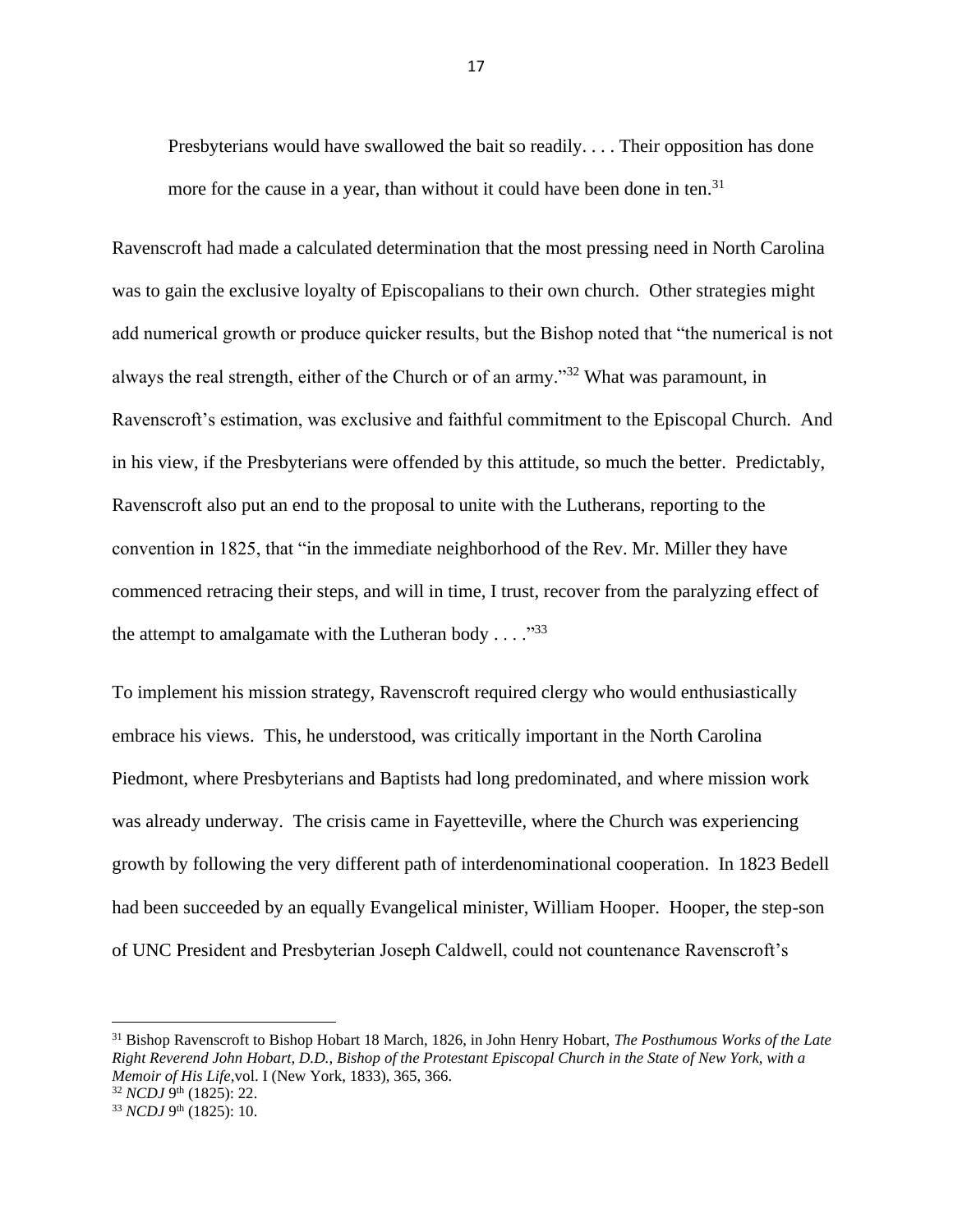insistence upon Episcopalian exclusivity and abandoned the ministry of the Episcopal Church entirely rather than serve under the bishop.<sup>34</sup>

By contrast, two young Wilmington natives serving in the Piedmont, Thomas Wright and William Mercer Green, eagerly embraced Ravenscroft's agenda and made it their own. Ravenscroft's approbation of these two acolytes is clear from his 1825 address to convention, where he said of the Church in Wadesboro, that "under the direction of the Rev. Mr. Wright, it is second to none in soundness in the Faith and exemplary holiness." The Bishop likewise noted that the Church in Hillsborough is organized "under the most flattering prospects and the Rev. Mr. Green called to take charge there."<sup>35</sup> In ensuing years, James Hervey Otey, George Washington Freeman, and Francis Lister Hawks all entered the ordained ministry of the Episcopal Church under the stamp of Ravenscroft's churchmanship and helped to extend it through much of the Old South: Otey as Bishop of Tennessee, Green as Bishop of Mississippi, and Freeman as Bishop of Arkansas and Texas.

Ravenscroft died in 1830, after only seven years in office. During his tenure, the Church in North Carolina had grown to a communicant strength of about 800 members, with ten clergy serving twenty-one active congregations. As a percentage increase, the Episcopal Church had more than doubled in size; as a statewide body, however, it remained quite small and still regionally concentrated in the eastern part of the State. Where new congregations had been added, they were largely in communities adjacent to an already-established church; almost all clergy served more than one congregation, and some three or four. But Ravenscroft's impact

<sup>&</sup>lt;sup>34</sup> Lewis, "The Formation of the Diocese," 127-130.

<sup>&</sup>lt;sup>35</sup> *NCDJ* 9<sup>th</sup> (1825): 10,11.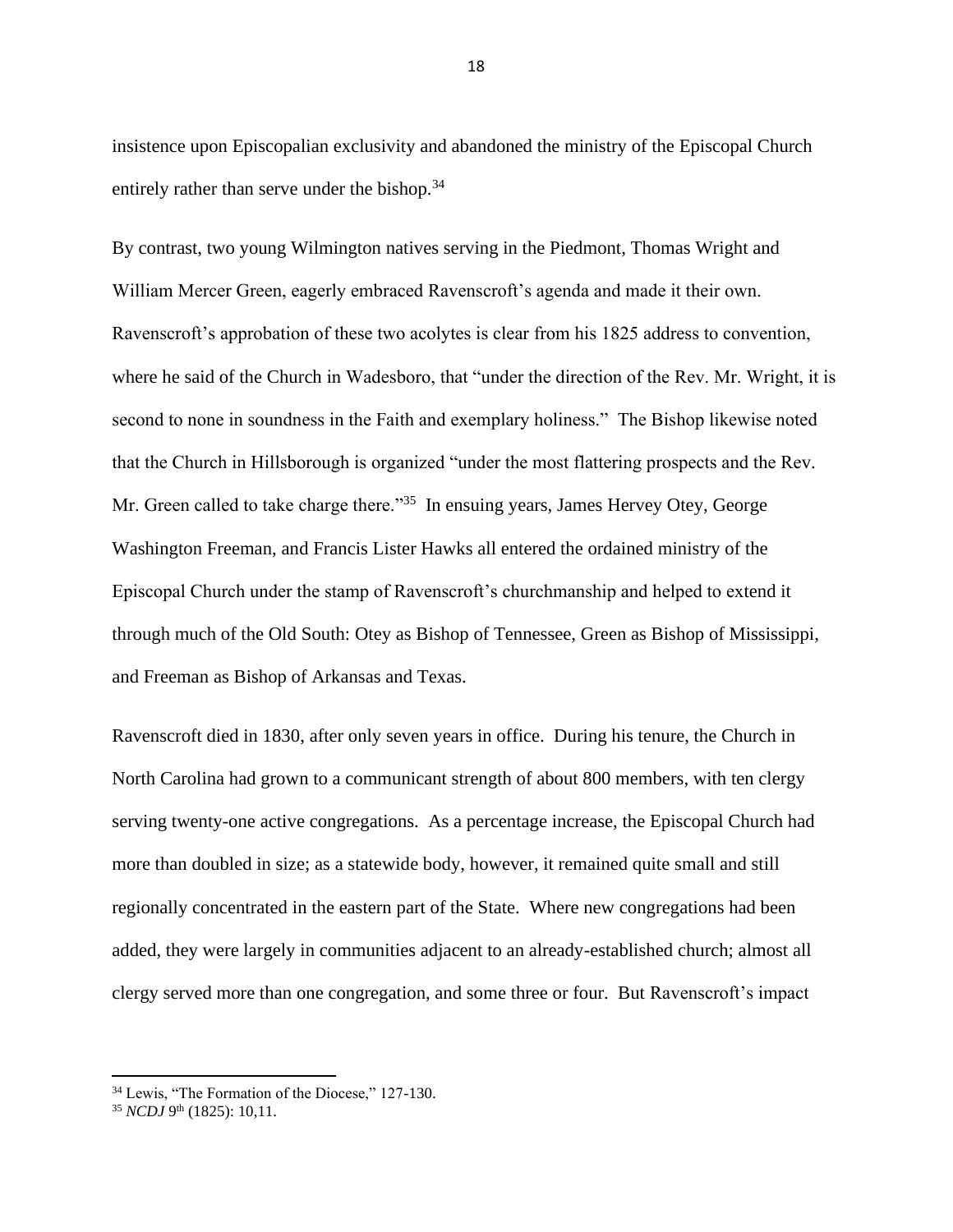cannot be measured in statistics. More than numerical strength, Ravenscroft had set out to bolster conviction. In the words of one historian, "Bishop Ravenscroft welded his North Carolina flock into an intimate Christian minority fervently devoted to the Episcopal Church."<sup>36</sup> And North Carolina was now the leading High Church diocese in the South.

In searching for Ravenscroft's successor the diocese turned to someone of the same mold: John Henry Hobart's own son-in-law, Levi Silliman Ives, then serving as a priest in New York City. Ives's personal religious pilgrimage was very similar to that of Hobart and Ravenscroft. He was raised in a Protestant household in Connecticut and became convinced of the truth of High Church claims to retain continuity with apostolic Christianity in faith and practice. He gravitated to New York and received tutelage and support from Hobart, eventually marrying the Bishop's daughter.

As Bishop of North Carolina, Ives initially set out to continue the work begun by Ravenscroft. His first major initiative was to push for the creation of an Episcopal Boys' School in Raleigh, built on the premise that Episcopalians in North Carolina needed an alternative to schools run by other Protestants. That particular enterprise ultimately floundered in the late 1830s, but it led to the creation of a far more successful girls' school, St. Mary's in Raleigh, which continues to this day. $37$ 

Also successful was the effort to create a separate house of worship for Episcopalians at the University of North Carolina, the Chapel of the Cross. Up until 1838, there were no churches in Chapel Hill and compulsory worship for all students was held on campus. But when William

<sup>36</sup> Lewis, "The Formation of the Diocese," 169.

<sup>37</sup> Blackwell P. Robinson, "The Episcopate of Levi Silliman Ives," in *The Episcopal Church in North Carolina, 1701-1959,* ed. Lawrence Foushee London and Sarah McCulloh Lemmon (Raleigh, 1987), 178-185.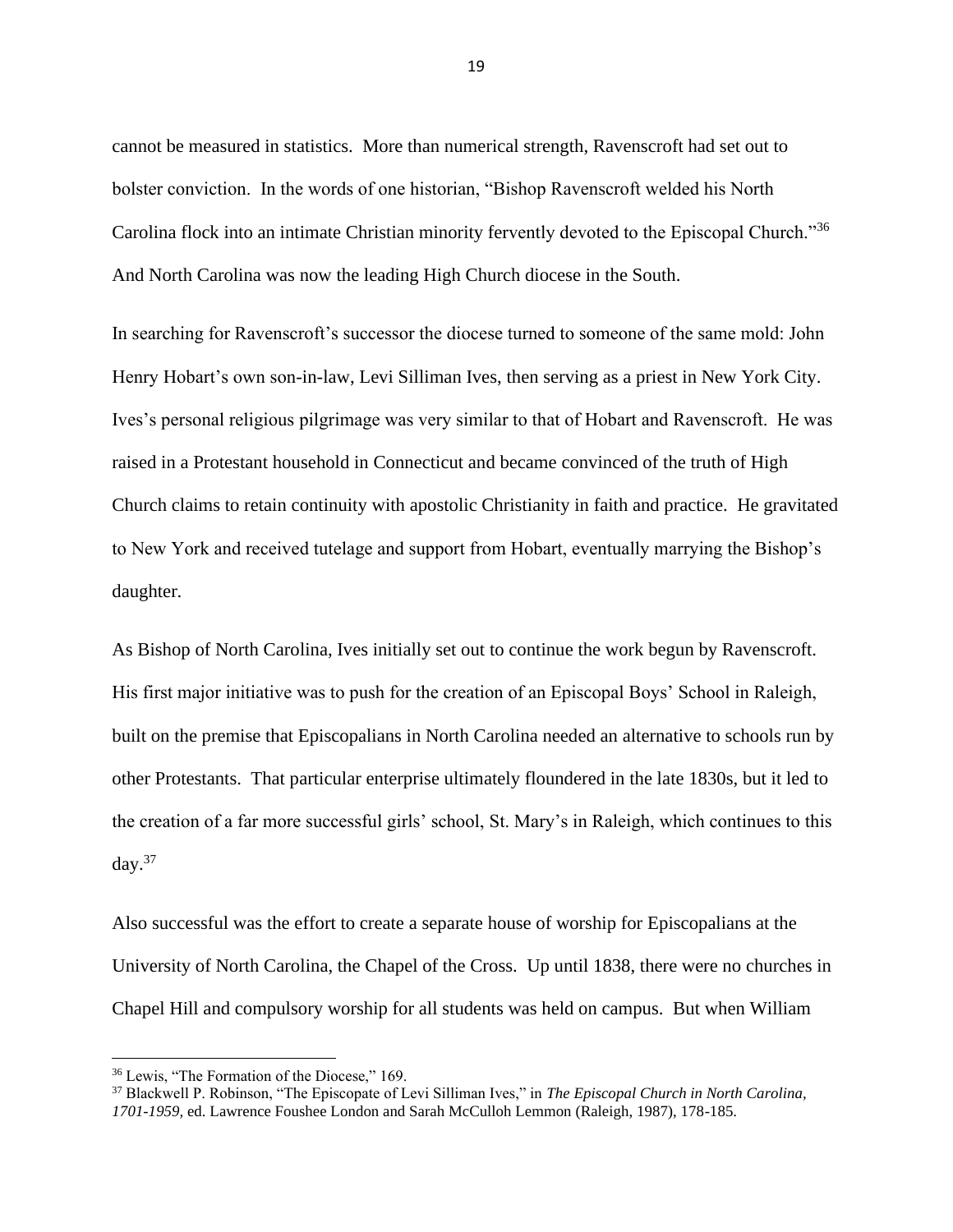Mercer Green became University Chaplain in 1838, he began to lobby for an Episcopal alternative. He was joined in that effort by Bishop Ives, who asked the diocese to support Green's initiative because the sons of churchmen "are comparatively without the means of instruction in the Gospel as held by their fathers; all distinctive views being sedulously precluded from the teachings of the [University] Chapel."<sup>38</sup>

But Ives was not simply championing causes that would have warmed the heart of Bishop Ravenscroft. By the 1840s, he was also moving with the leading edge of High Church thought and practice. One outward sign of this transformation was the embrace of Gothic Revival architecture. The push for building Episcopal Churches on a medieval model began in England in the late 1830s, but it soon made its way across the Atlantic. Ives became an early advocate and encouraged the building of Gothic Revival churches in Wilmington, Raleigh, and Chapel Hill.<sup>39</sup>

More significantly, Ives looked favorably on the series of Tracts published by leaders of the Oxford Movement, starting in 1833. Initially the Oxford Movement was simply a call to remind England that the Church had divine origins and was not reducible to a department of state. Thus, initial efforts were little different from what Hobart and his followers had been teaching for several decades. But Oxford Movement leaders pushed further, to a fundamental rethinking of relationship between the Church of England and the English Reformation. By the beginning of the 1840s, John Henry Newman and a few other Oxford theologians began to look at the English Reformation itself as a mistake and urged the Church of England to reclaim its medieval roots and reform its doctrine and practice in ways that would bring it into closer conformity with

<sup>38</sup> Robinson, "The Episcopate of Levi Silliman Ives," 194.

<sup>39</sup> Robinson, "The Episcopate of Levi Silliman Ives," 194, 196; George E. DeMille, *The Catholic Movement in the*  American Episcopal Church, 2<sup>nd</sup> edition (Philadelphia, 1950), 83.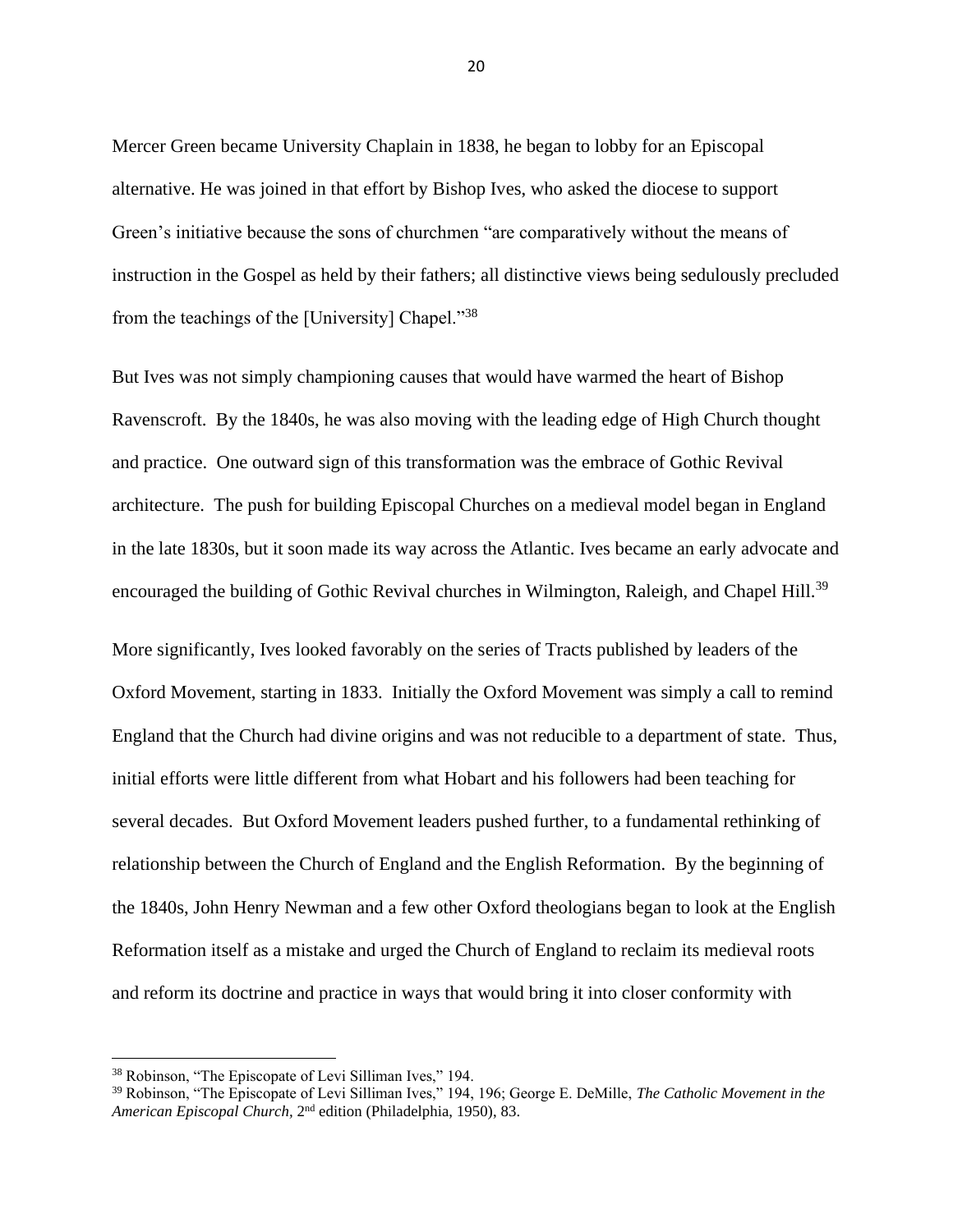medieval (if not modern) Roman Catholicism. A firestorm erupted over Newman's Tract 90 in 1841, which argued for a thorough-going Catholic reading of the Church of England's doctrinal standards: the 39 Articles of Religion to which all English clergy must subscribe. Newman, embittered by the depth of criticism, including from some of his fellow Oxford Movement leaders, left for Roman Catholicism in 1845.<sup>40</sup>

Ives was following something of the same path. In 1847, he established at Valle Crucis, a remote mission outpost in the mountains, a semi-monastic community he called the Order of the Holy Cross, and there he instituted an advanced program in Catholic worship, doctrine, and devotion, including systematic private confession and the Reservation of the Sacrament. Predictably, it opened him to concern from those in the diocese who thought it too Roman. What ensued was a five-year period of turmoil that put bishop and diocese increasingly at odds—but was compounded by Ives's unhappy tendency to change his own position and to threaten his own clergy with deposition. Perhaps he genuinely didn't know his own mind; perhaps he was ill and unable to withstand the buffeting. In any case, he made himself a solitary figure and lost the respect of clergy and laity alike—who viewed him as at best weak and at worst devious and untrustworthy. The result was a measure of relief at his ultimate departure for Rome—literally and spiritually—in December of 1852.<sup>41</sup>

The controversy which embroiled the diocese during the final years of Ives's episcopate should not obscure the signal achievements of his twenty-one year tenure. Under Ives's leadership, the diocese extended its mission work into the western section of the state, establishing

<sup>40</sup> DeMille, *The Catholic Movement,* 40-73.

<sup>41</sup> Robinson, "The Episcopate of Levi Silliman Ives," 199-219.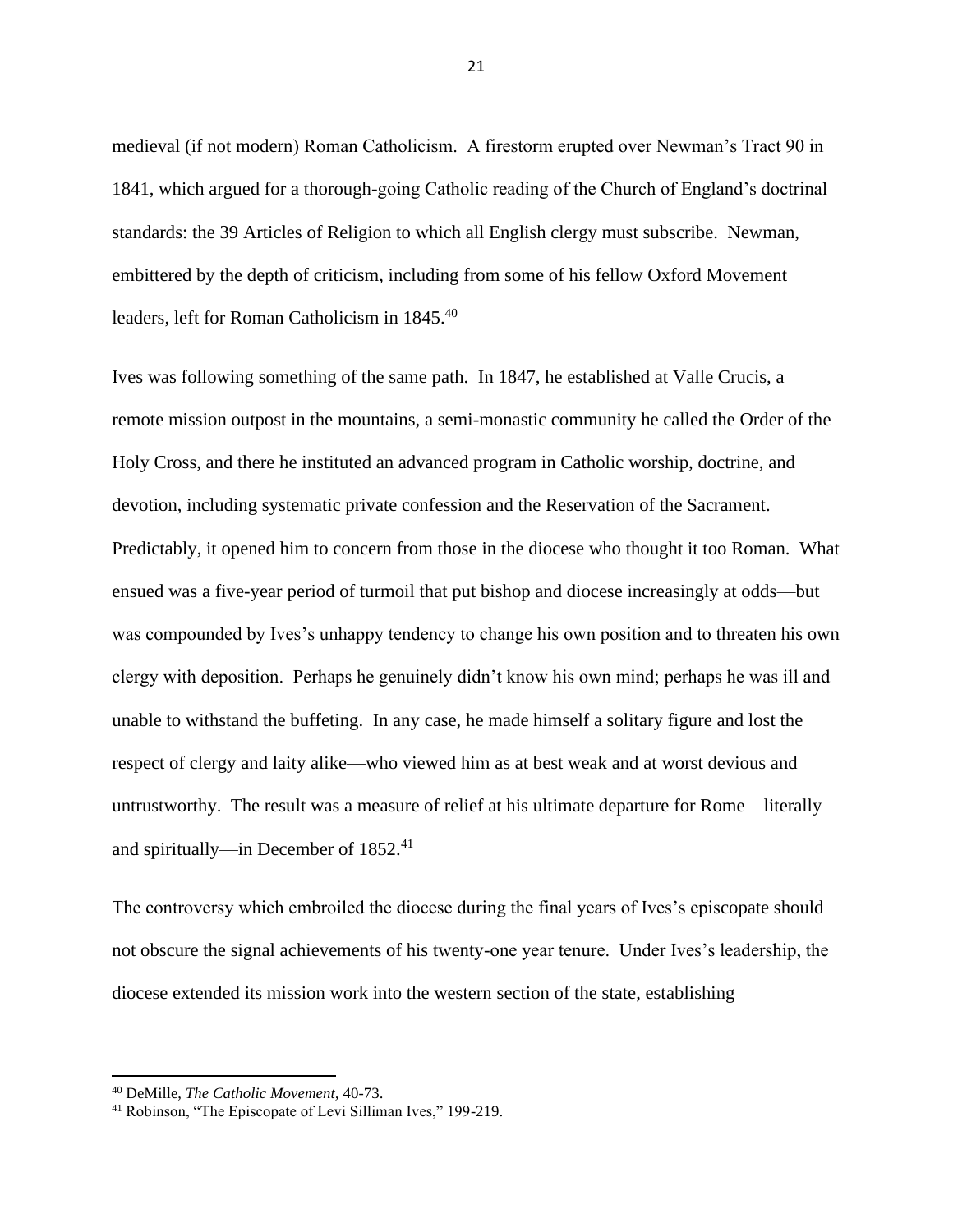congregations in Charlotte, Lincolnton, Morganton, and Asheville, along with continued development in the east. In total, the number of clergy in the diocese increased from fifteen in 1832 to forty in 1852 and the number of communicants increased from 800 to over 2,000.<sup>42</sup> Ives encouraged the founding of Episcopal Schools, and he made a point of promoting the church's ministrations to the enslaved population of the state.<sup>43</sup>

The diocese gathered in convention in the spring of 1853 to elect Ives's successor. Clearly the choice would be of great interest and importance in setting the direction of the diocese with respect to party affiliation. Some have assumed that the diocese wanted nothing more to do with High Church attitudes after Ives' departure and would now follow the course of neighboring Virginia.<sup>44</sup> This is a plausible conjecture, but mistaken. A.F. Olmsted, Rector of St. Bartholomew's, Pittsboro, spoke for the clergy of the diocese in a sermon delivered at the 1853 Convention, immediately preceding the voting for a new bishop. Olmsted spoke in positive terms about the benefits that had flowed into the church from the Oxford Movement—in worship, in devotional tone, in attention to building and Christian art, in scholarship, and in missionary activity. He also carefully distinguished between the "excesses" of some individuals running to Rome (read Newman and Ives) and the legitimate fruit of the Oxford Movement as based on "our Church principles," noting that one of the unhappy consequences of defections to Rome being the "false view that high views of the Church, of her ministry and Sacraments have a natural affinity with, and almost inevitable tendency to Romanism." Olmsted closed with these

<sup>42</sup> Matthias M. Marshall, "The Church in North Carolina: Its Present Condition and Prospects," in ed. Joseph Blount Cheshire, Jr., *Sketches of Church History in North Carolina: Addresses and Papers by Clergymen and Laymen of the Dioceses of North and East Carolina* (Wilmington, 1892), 342.

<sup>43</sup> Robinson, "The Episcopate of Levi Silliman Ives," 189-193.

<sup>44</sup> Richard Rankin, *Ambivalent Churchmen and Evangelical Churchwomen: The Religion of the Episcopal Elite in North Carolina, 1800-1860* (Columbia SC, 1993), 166, 167.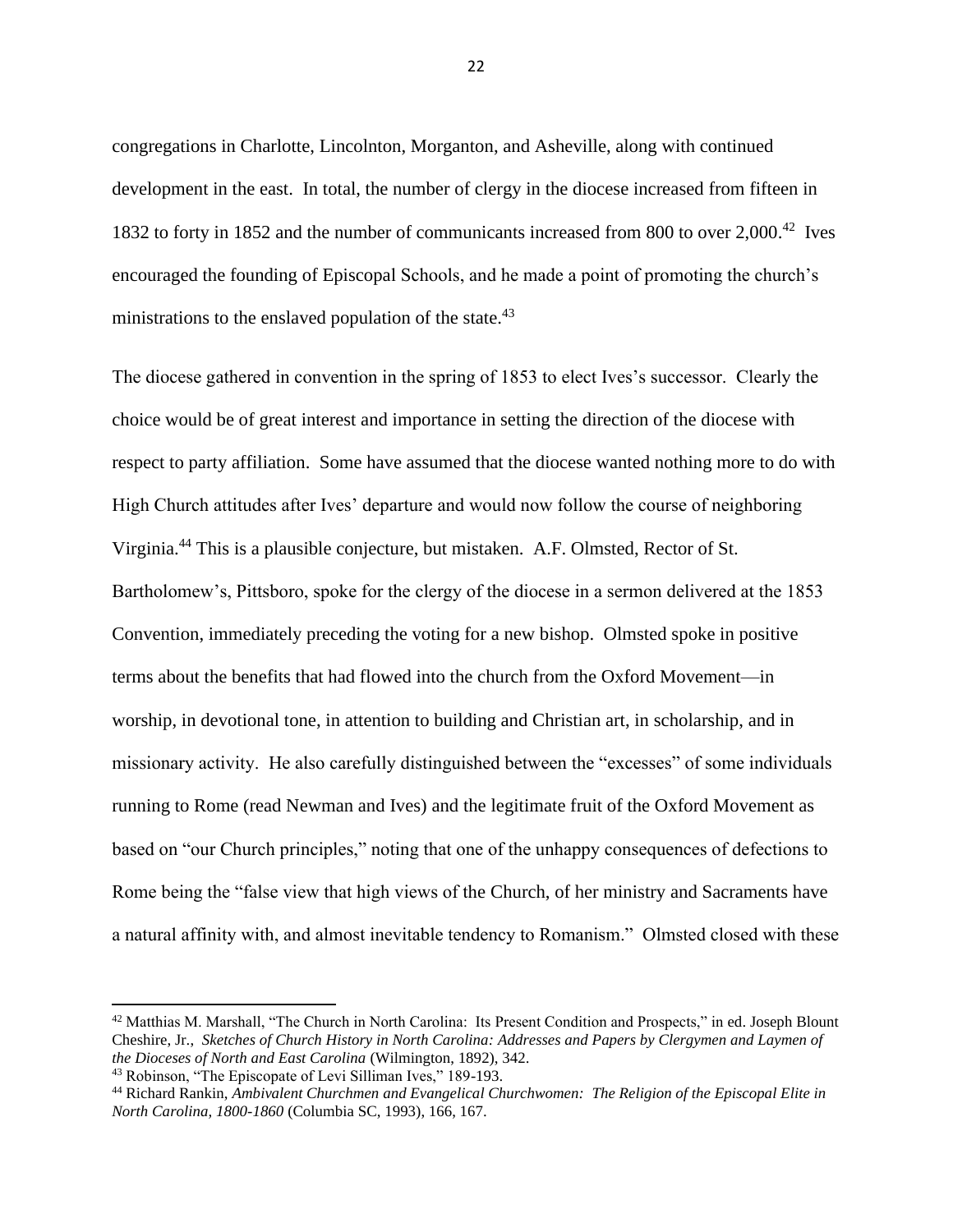words: "Let us not then lose our hold upon those principles which, as Churchmen, we have hitherto cherished. This Diocese has occupied heretofore, in the American Church, an elevated position for true, sound, and high-toned Churchmanship. . . . Let us hope that the impress stamped upon it by its first Bishop, the lamented Ravenscroft, will remain ineffaceable. Ever blessed be the memory of that true-hearted man and noble Bishop! And may God raise up to sit in his See, one worthy to be his successor; one who shall be to us 'the repairer of the breach, the restorer of paths to dwell in."<sup>45</sup>

This they did in the person of Thomas Atkinson, a native Virginian, who served several Baltimore parishes in the 1840s and early 1850s. Atkinson's commitment to what Olmsted called "church principles" was clearly on display in his 1855 Charge to the Diocese. He spoke of the blessings of a Church that is at once comprehensive, creedal, sacramental, dignified, scriptural, and ancient.<sup>46</sup>

But Atkinson was not a carbon-copy of Ravenscroft. Rather, he mirrored the outlook and agenda of William Augustus Muhlenberg, founding Rector of the Church of the Holy Communion in New York City, and a man who has been called the most influential priest in the 19<sup>th</sup>-century Episcopal Church. Muhlenberg was deeply concerned for what he saw as the elite cultural captivity of the Episcopal Church. And to counter the notion that the Episcopal Church only catered to the wealthy, Muhlenberg became an outspoken critic of the practice of paying for churches through pew rents. Indeed, the rationale for founding the Church of the Holy Communion was to have a church that would from its beginning have only free pews.

<sup>45</sup> *NCDJ 37th ,* (1853): 69-79.

<sup>46</sup> Thomas Atkinson, *Primary Charge of the Rt. Rev. Thomas Atkinson, Bishop of North Carolina, to the Clergy. Delivered at the Convention at Warrenton May, 1855* (Fayetteville, 1855), 3-5.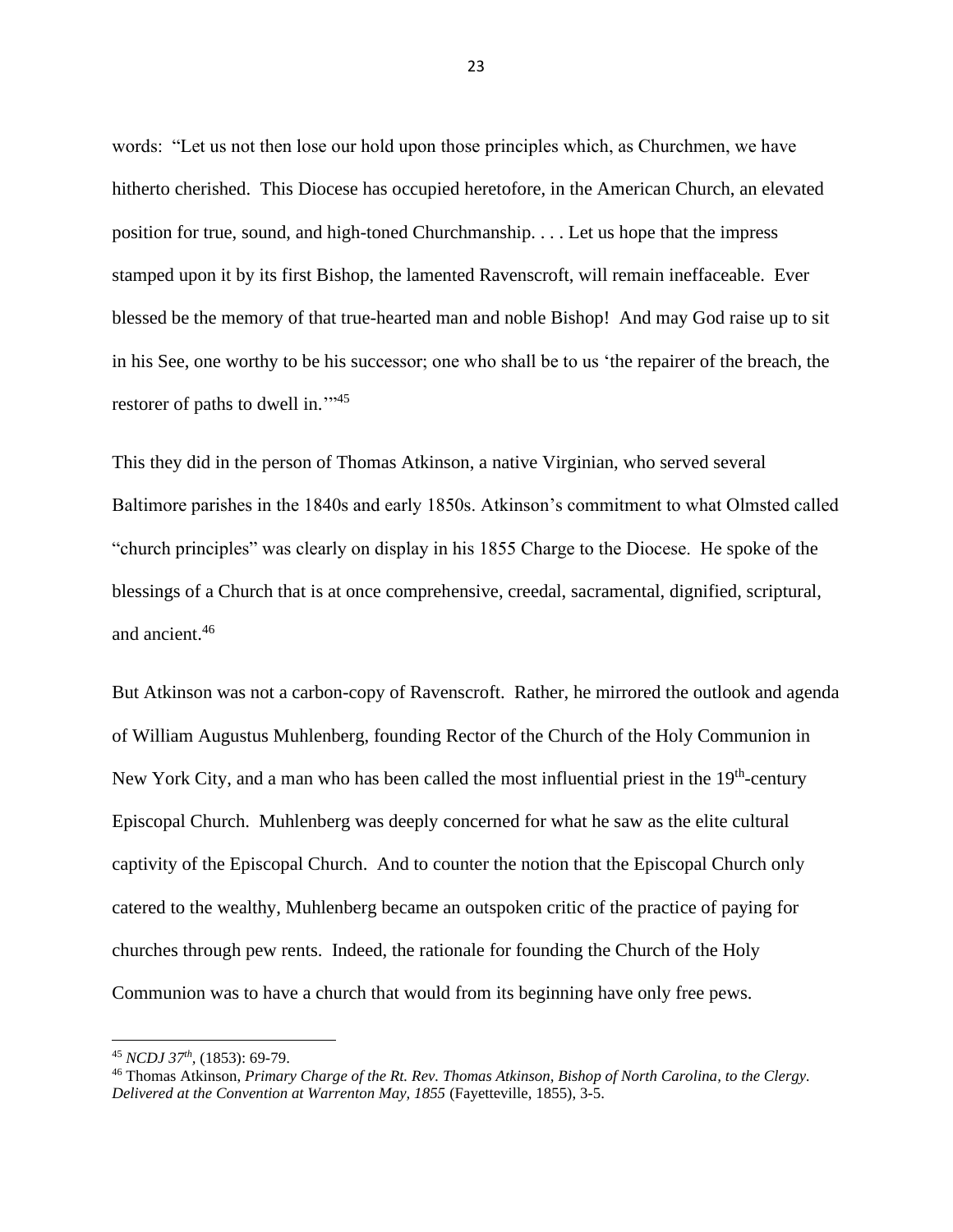Muhlenberg wanted to cultivate clergy from all classes and he wanted to add flexibility to Sunday morning liturgy. Muhlenberg was also interested in many of the Oxford Movement reforms: gothic architecture, better music, better liturgy, better ornaments and furnishings. He had the first vested boys' choir in America. And he also took the lead in introducing women's orders in the Episcopal Church. Muhlenberg adopted the label "Evangelical Catholic" to describe his somewhat eclectic form of churchmanship, as he sought both to heighten and broaden the church. He also broke from the High Church exclusivity characteristic of Hobart to embrace broad-based social outreach, and devoted the last decades of his life—and his own financial resources—to the building of St. Luke's Hospital in New York.<sup>47</sup>

Atkinson pursued much the same line as Muhlenberg. In his 1855 charge to the clergy, Atkinson pivoted from his praise for the Church to a call for reform. Like Muhlenberg, he lamented the identification of the Church with ruling elites. To be truly Catholic, he contended, meant to embrace all sorts and conditions of society. True to Muhlenberg's agenda, Atkinson called for the abolition of pew rents, for flexibility in the use of the prayer book, and for drawing clergy from all ranks of society and not making a shibboleth of an "educated clergy."<sup>48</sup> When Atkinson, who resided in Wilmington, couldn't convince the local parish, St. James', to forsake pew rents, he followed Muhlenberg's lead and formed a new congregation there in 1858 on a "free church" basis, St. Paul's, which became a model for biracial cooperation in the city.<sup>49</sup>

<sup>47</sup> David Hein and Gardiner H. Shattuck, Jr. *The Episcopalians* (Westport CT, 2004), 255-257.

<sup>48</sup> Atkinson, *Primary Charge*, 9-14.

<sup>49</sup> Daniel Morrelle, "Extract from the History of St. Mark's Church, Wilmington, N.C." incorporated in *The Parish Register of St. Paul's Episcopal Church, Wilmington, North Carolina 1872-1912*: 7, 8*.* Special Collections Library of the University of North Carolina at Wilmington.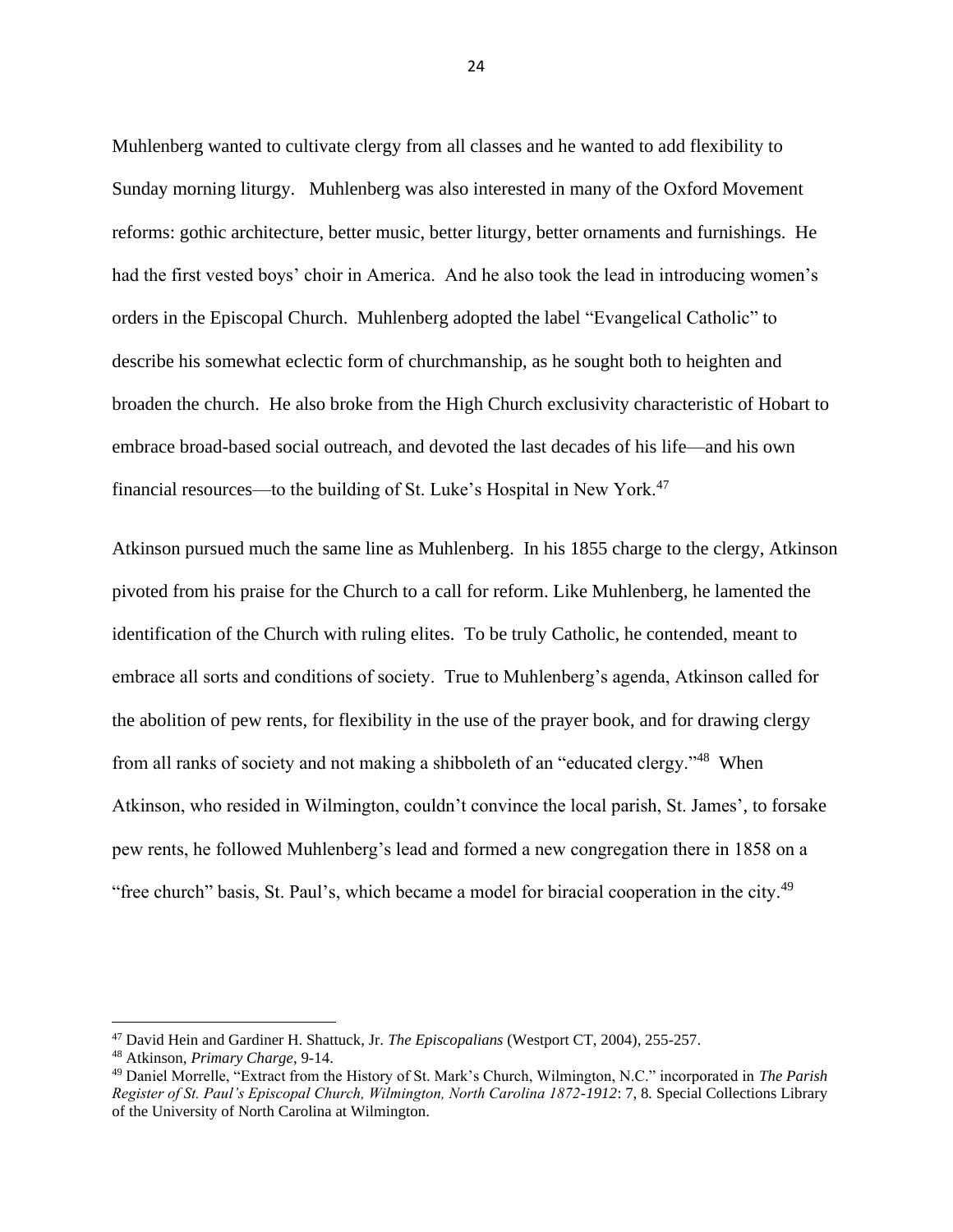From 1860 to 1865, the Civil War consumed the state and dominated the concerns of the church. Atkinson distinguished himself for the calm and principled way he dealt with the creation of the Confederacy and its implications for the Church. He took the position that he remained a bishop of the Episcopal Church until such time as a separate Episcopal Church of the Confederacy came into existence, a position which put him at variance with his fellow Southern bishops and in tension with the prevailing southern sentiment.<sup>50</sup> But the value of Atkinson's position was clearly evident when he led the way to the reunification of the Church North and South within months of the end of the war.<sup>51</sup>

But the Episcopal Church reunited after the Civil War only to nearly divide itself in two over matters of ritual. The period from 1866-1874 marked the height of controversy in the Episcopal Church over ritual, and Atkinson's position within that controversy is worth noting. Atkinson initially took a moderate stance; in 1866 he refused to join 28 of his fellow bishops in condemning certain contested practices such as the use of altar candles, reverences to the altar, and Eucharistic vestments.<sup>52</sup> But as the controversy wore on, Atkinson made clear his anti-Roman bias and took a firm stance against adopting private confession to a priest as anything more than an occasional practice.<sup>53</sup> Thus, in surveying the roughly fifty-year period from 1823-1874, one sees how the diocese of North Carolina was strongly identified with the High Church

<sup>50</sup> *NCDJ, 46th* (1862): 19-23*.*

<sup>&</sup>lt;sup>51</sup> The subject of the reunification of the Episcopal Church in the aftermath of the Civil War has received extensive scholarly treatment. Journal articles devoted to the subject include: Mark Mohler, "The Episcopal Church and National Reconciliation, 1865," *Political Science Quarterly,* Vol. 41, No. 4, (Dec., 1926), 567-595; Henry T. Shanks, "The Reunion of the Episcopal Church, 1865," *Church History,* Vol. 9, No. 2 (June, 1940), 120-140; Lockert B. Mason, "Separation and Reunion of the Episcopal Church 1861-1865: The Role of Bishop Thomas Atkinson," *Anglican and Episcopal History* Vol. LIX, No. 3, (September, 1990), 345-365.

<sup>52</sup> DeMille, *The Catholic Movement,* 113.

<sup>53</sup> Atkinson, "Bishop's Charge," published as "Appendix C" and separately paginated, *NCDJ 58th* (1874): 1-11.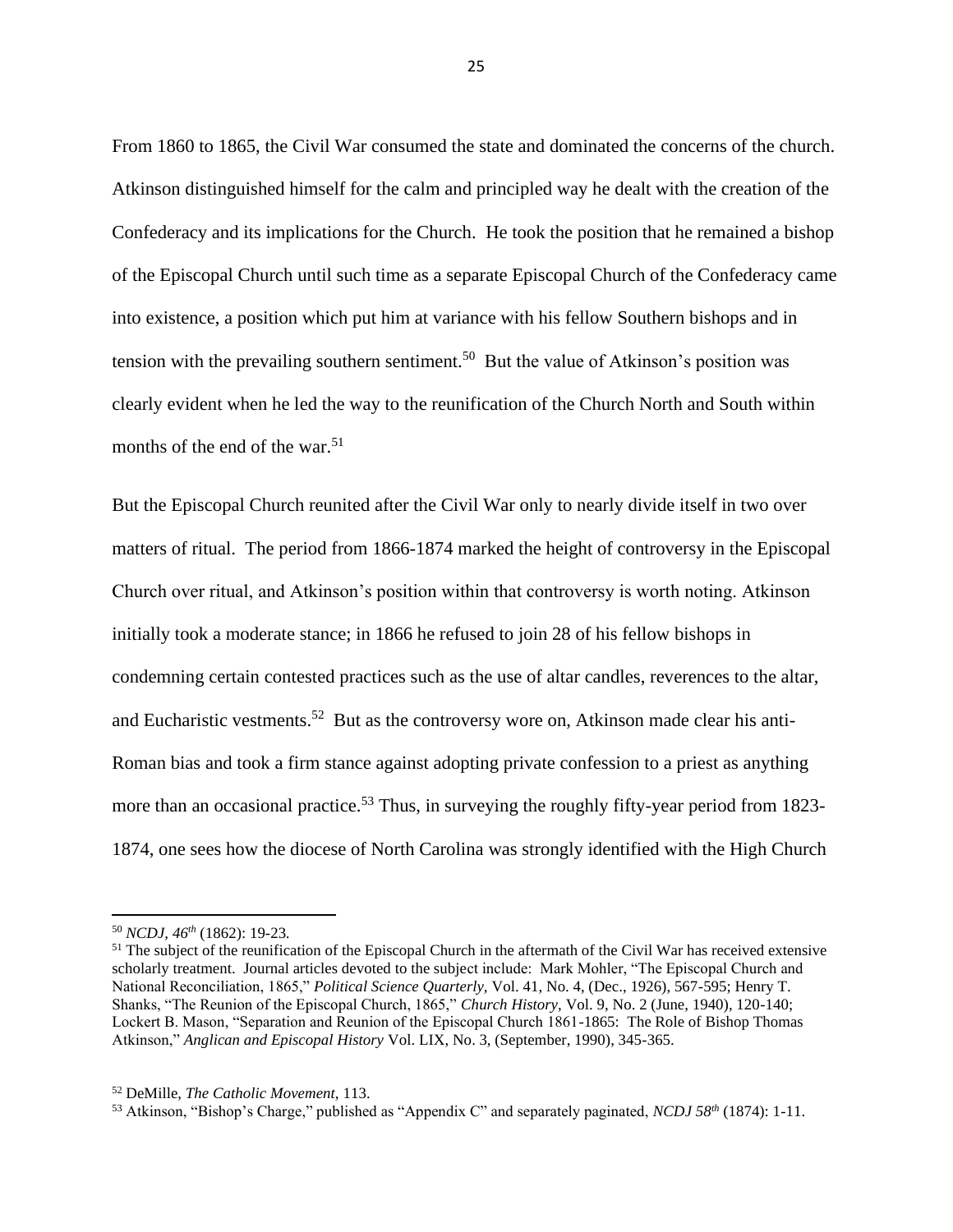movement of the first half of the 19<sup>th</sup> century, but as the measure of High Church shifted to mean increasing openness to beliefs and practices previously considered "Roman" (often termed Anglo-Catholicism), Atkinson remained wedded to an earlier stage of High Church development which continued to value the Reformation and draw a contrast between Rome and Canterbury.

Where Atkinson chiefly distinguished himself was in drawing out the moral and social implications of his High Church leanings. The Bishop spoke unambiguously about the need for the Church to remain Catholic, by which he meant that the Church could never permit itself to rest content with embracing only one segment or class of society. And this in turn became the bedrock of his insistence that the Church seek to minister to and incorporate African-Americans. Atkinson, like his predecessors Ravenscroft and Ives, had been a strong proponent of slave evangelization in the years before the war and frequently made a special point of ministering to blacks when he made his visitations. In the aftermath of the war, however, Atkinson called on North Carolina Episcopalians to help establish black churches and schools and to cultivate black leadership. Atkinson also helped to found the Freedman's Commission of the national Episcopal Church in 1865 and was quick to utilize its resources to start schools for the newly emancipated in New Bern and Wilmington.<sup>54</sup>

At the 1867 Convention, Bishop Atkinson reiterated his conviction that the Church must take steps to educate the black population and admit black men into ordained ministry. He went on to elaborate the underlying principle for that conviction:

<sup>54</sup> *NCDJ, 49th* (1865): 22-24; *Protestant Episcopal Freedman's Commission: Occasional Paper, January, 1866.*  (Boston, 1866) Transcribed by Wayne Kempton and posted to Project Canterbury, 2010. 1, 2.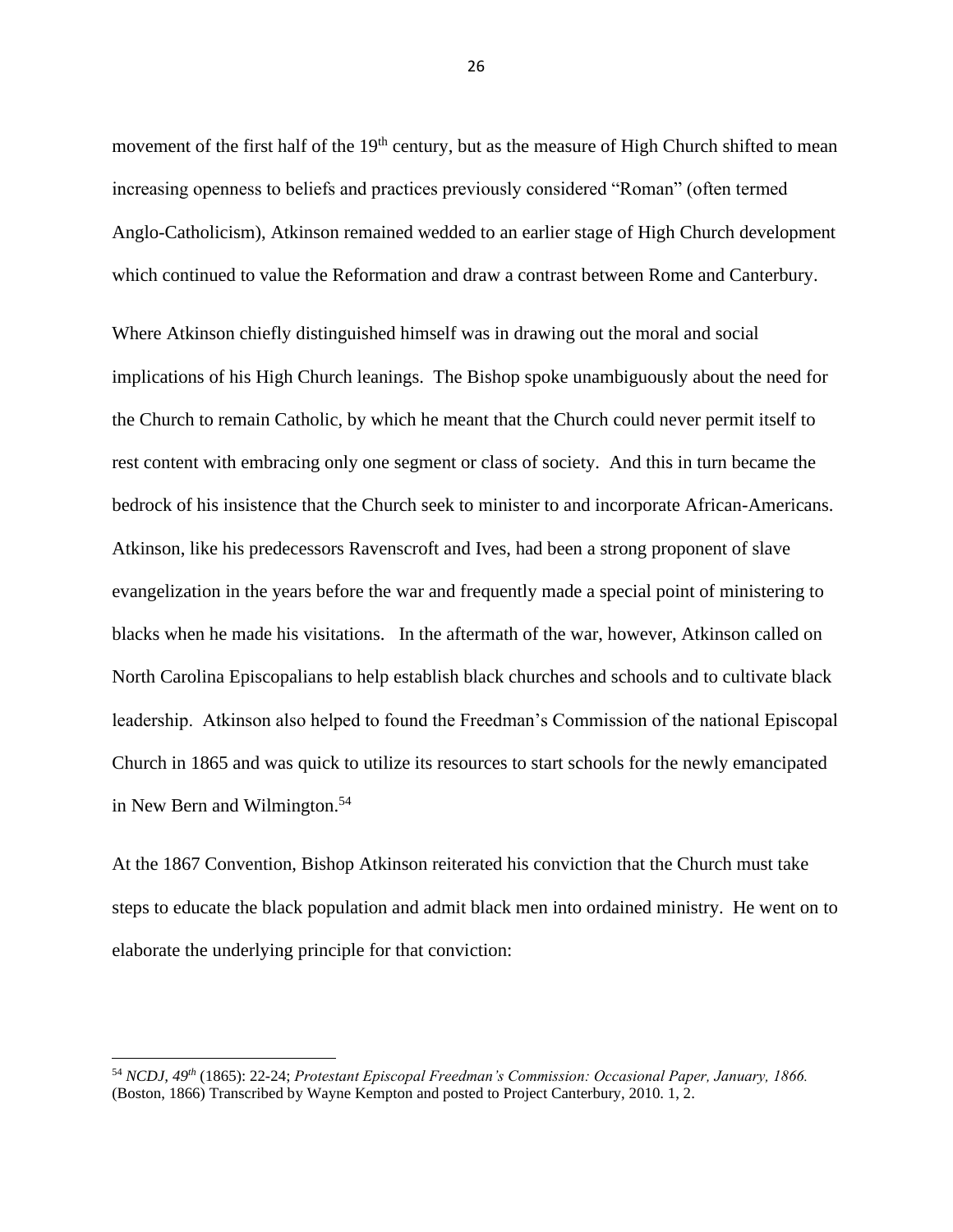A man who regards our Church from the point of view in which some of its enemies affect to look at it, that is, as a voluntary society of decided aristocratic spirit and sympathies, may very consistently think that its ministers, and indeed its members, should be confined to a certain class in society, and a certain race among the people; but it is difficult to understand how he reasons who sets out with affirming that our Church is Catholic and Apostolic, and concludes with maintaining that it ought not to receive ministers, and by necessary consequence members, of a different race from his own, although that race may be, as with us, one-third, or with others, half of the entire population.<sup>55</sup>

The signal achievement of Atkinson's commitment to the inclusion of black congregations and clergy was the 1867 founding of St. Augustine's Normal School in Raleigh, which became the signal achievement of the Church's Freedman's Commission as well. Although St. Augustine's was not officially a diocesan institution, its incorporators were Bishop Atkinson and ten other North Carolina Episcopalians, along with the school's first principal, the Rev. Brinton Smith. Also worth noting is the fact that North Carolina, alone among southern dioceses in the  $19<sup>th</sup>$ century, recognized black clergy and congregations as fully participating members of diocesan convention. This, too, can be traced to Atkinson's principled insistence upon the catholicity of the Church.<sup>56</sup>

<sup>55</sup> *NCDJ,* 51st (1867): 24.

<sup>56</sup> *The Spirit of Missions,* vol. 32 (1867), 817,818. See also Thelma Johnson Roundtree, *Strengthening Ties that Bind: A History of Saint Augustine's College,* (Raleigh, 2002), 3-8. George Freeman Bragg numbered Bishop Atkinson among the "militant minority" of white men and women who "lost no opportunity to work for the best interest of all, black and white, and such have co-operated in preserving to the Church 'an open door' to the colored race." Of Atkinson, he wrote: "Bishop Atkinson . . . ere the smoke of Civil War had cleared came bravely forward in North Carolina, battling in the face of hard, bitter and unrelenting prejudice, established St. Augustine's College for the education of the colored race, organized colored parishes and had them admitted into union with his diocesan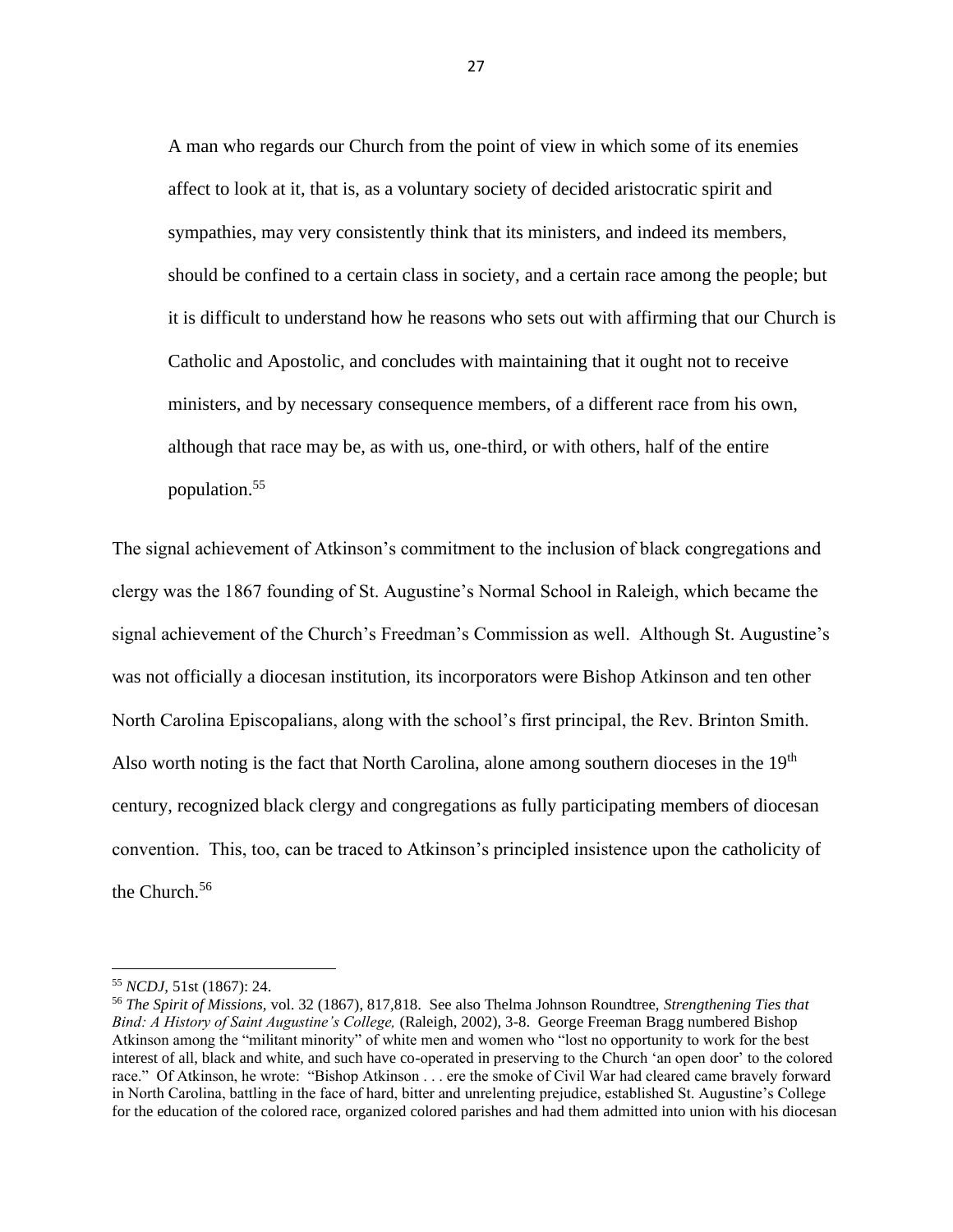Besides extending the Church's ministry to the newly-emancipated, Atkinson and the diocese also faced the on-going challenge of how to minister effectively across the state as a whole. In part, the challenge was geographic: as the church extended its reach into western North Carolina, the physical and practical challenge of arranging for the visitations of the Bishop became increasingly daunting. Moreover, at age sixty Atkinson felt that he no longer had the stamina to maintain the requisite schedule of visits. So for reasons of personal health and practicality, Atkinson proposed the division of the state into two dioceses. But the Episcopal Church, for all the strides it had taken between 1817 and 1860, still represented a small fraction of the overall population of North Carolina. There were about three thousand communicants of the church in the entire state. There were, for comparative purposes, about five times that many Presbyterians and about twenty times as many Baptists and Methodists.<sup>57</sup> Indeed, there were an insufficient number of self-supporting congregations in the state to meet the Episcopal Church's own criteria for creating a new diocese. So Atkinson recommended as the "next expedient" the appointment of an assistant bishop.<sup>58</sup>

But a special 1867 committee on diocesan missions put the matter in a different light. The committee believed that the Episcopal Church in North Carolina was suffering from a lack of attention to the distinctive needs and challenges for missionary activity in different parts of the state. Therefore, the committee saw the division of the diocese as an important step in effective

convention. And when the Standing Committee refused to pass the papers of a colored candidate for holy orders, invited two 'Yankee' Negro priests from the North to come into his diocese and admitted them to full privileges in his convention. Other Southern Bishops labored earnestly to do the same thing, but could not." George Freeman Bragg, Jr. "The Episcopal Church and the Negro Race," *Historical Magazine of the Protestant Episcopal Church,*  Vol. IV, No. 1, (March, 1935), 50, 51. A favorable comparison of the Episcopal Church in North Carolina with the efforts of Presbyterians, Baptists, and Methodists is made by Roberta Sue Alexander, *North Carolina Faces the Freedmen: Race Relations During Presidential Reconstruction, 1865-1867* (Durham, 1985), 67-75.

<sup>57</sup> William S. Powell, *North Carolina Through Four Centuries* (Chapel Hill & London, 1989), 326. <sup>58</sup> *NCDJ,* 51st (1867): 24, 25.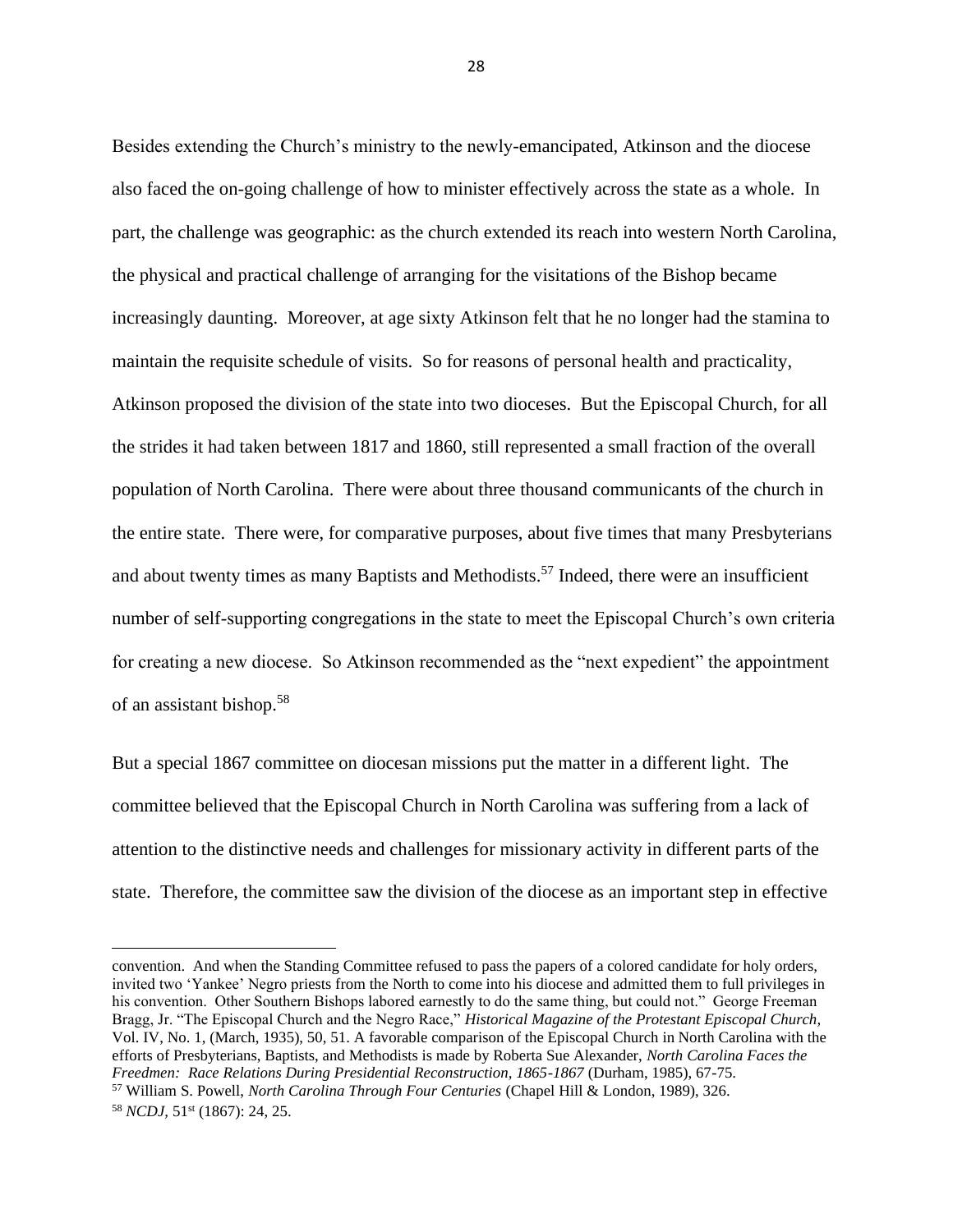missionary strategy, and they placed the following resolution before Convention: "Resolved, that for a full performance of the Church's work, as a Missionary Church in the State of North Carolina, a division of the Diocese is absolutely essential."<sup>59</sup> The Committee, however, recognized the same constitutional impediments as the Bishop, and so they made a further resolve: to create six regional convocations for missionary purposes. At the convention of 1869, this led to a joint proposal from the Bishop and the committee that each of the six convocations "take into serious consideration the importance and necessity of itinerant missionary labor, and to provide for the same within their bounds, as may seem to them, under the direction of the Bishop, to be wisest and best."<sup>60</sup>

What followed in the 1870s was the adoption of a number of steps designed to meet this mission imperative. One was the establishment of the Ravenscroft School in Asheville to provide clergy training for young men unable to attend seminary out of state. Another was the election of Theodore Lyman as Assistant Bishop in 1873.<sup>61</sup> At the time of his election, Lyman was serving in San Francisco, but he and Atkinson had previously worked together in Maryland and shared a common outlook. They forged a strong working relationship, and when Atkinson died in January, 1881, Lyman retained his predecessor's mission principles and priorities.

Equally, if not more important, was the cultivation of a cohort of young, energetic clergy who, coming of age after the Civil War, were inspired by Bishop Atkinson's vision for the church and committed to extending the ministrations of the church into hitherto unserved (or underserved) areas. In 1877, three of these young men—Francis Murdoch, Charles Curtis, and William Shipp

<sup>59</sup> *NCDJ*, 51st (1867): 34.

<sup>60</sup> *NCDJ*, 53rd (1869): 38, 39.

<sup>61</sup> James W. Patton, "The Diocese of North Carolina, 1861-1883," in *The Episcopal Church in North Carolina, 1701-1959,* ed. Lawrence Foushee London and Sarah McCulloh Lemmon (Raleigh, 1987), 258; 264-167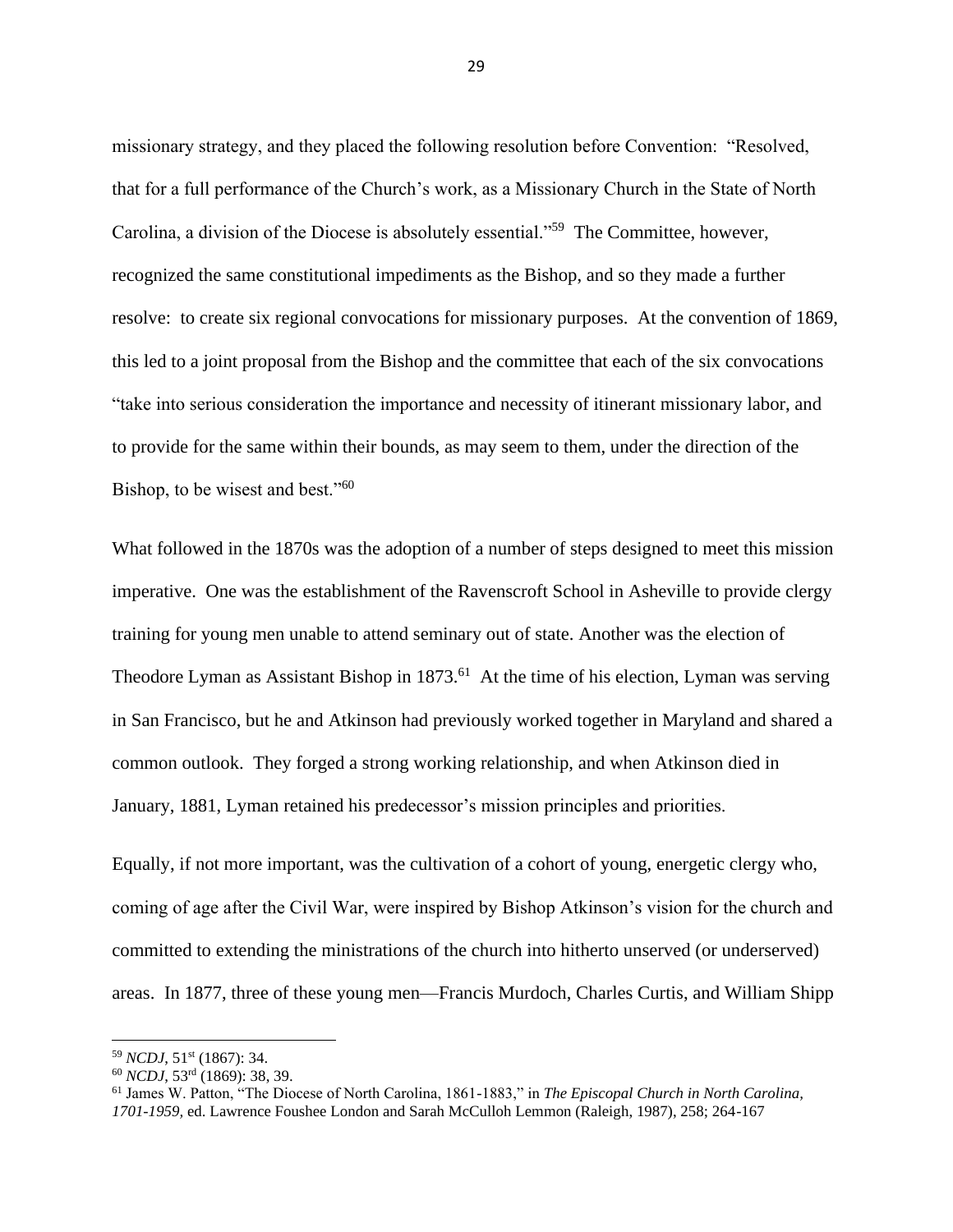Bynum—banded together as the Evangelical Brotherhood, and with Atkinson's blessing, undertook to conduct protracted preaching missions throughout the Piedmont, asking no compensation and taking no collection. They pledged to preach extemporaneously, keep their references to other denominations positive, and encourage their listeners to repent and return to the Lord.<sup>62</sup> Along with their friend and colleague Joseph Blount Cheshire, Jr., these men were responsible for establishing or expanding congregations from Durham to Charlotte, founding a new diocesan newspaper, and embracing innovative strategies to extend the church's ministries. One such strategy was the forming of Associate Missions, where the church would deploy a team of ministers in a central location to serve outlying towns and communities. This was tried with some success in both Asheville and Greensboro. The Greensboro Mission was intentionally designed to utilize the railroad lines linking Greensboro with Winston, Burlington, and High Point.<sup>63</sup>

Another innovation was the creation of the position of diocesan evangelist. Edward Wootten, a priest in Bertie County, proposed this action in the pages of the diocesan newspaper, *The Church Messenger*, in November 1880, having noted that none of the six convocations had yet carried through with the call for itinerant missionaries in 1869, though the need was as urgent as ever.

 $62$  This notice appeared in advance of a preaching mission in Winston: "A Mission begins (D.V.) in St. Paul's Church [Winston] on Sunday, June  $20<sup>th</sup>$ . The clergy conducting it will be members of the Evangelical Brotherhood—a Society whose constitution, rules, and books are submitted to and sanctioned by Bishop Atkinson. Rev. Frank J. Murdoch of Salisbury is Warden of this Society, and will therefore direct details of the proposed Mission." *The Church Messenger* 2, no. 5 (June 15, 1880). Following the event, there was another piece in the *Messenger*, describing the Evangelical Brothers as a society formed at St. Barnabas, Greensboro, several years ago whose preaching is extemporaneous, the teaching positive, and the practical appeal for repentance. "Together with the Rev. Charles J. Curtis, Mr. Murdoch has held not a few missions and in no instance have they failed to leave permanent impressions for good upon the life and work of Parishes at various points in Central and Northwestern North Carolina. . . . The order to which these faithful Priests belong accepts no compensation for what it does. The missions are held literally 'without money and without price.' St. Paul's Parish has had a great refreshment and felt as if an answer were indeed made to the Prophet's prayer: 'Revive thy work O Lord!' " *Church Messenger* 2, no. 8 (July 9, 1880).

<sup>63</sup> *NCDJ* 63rd (1879): 196, 197.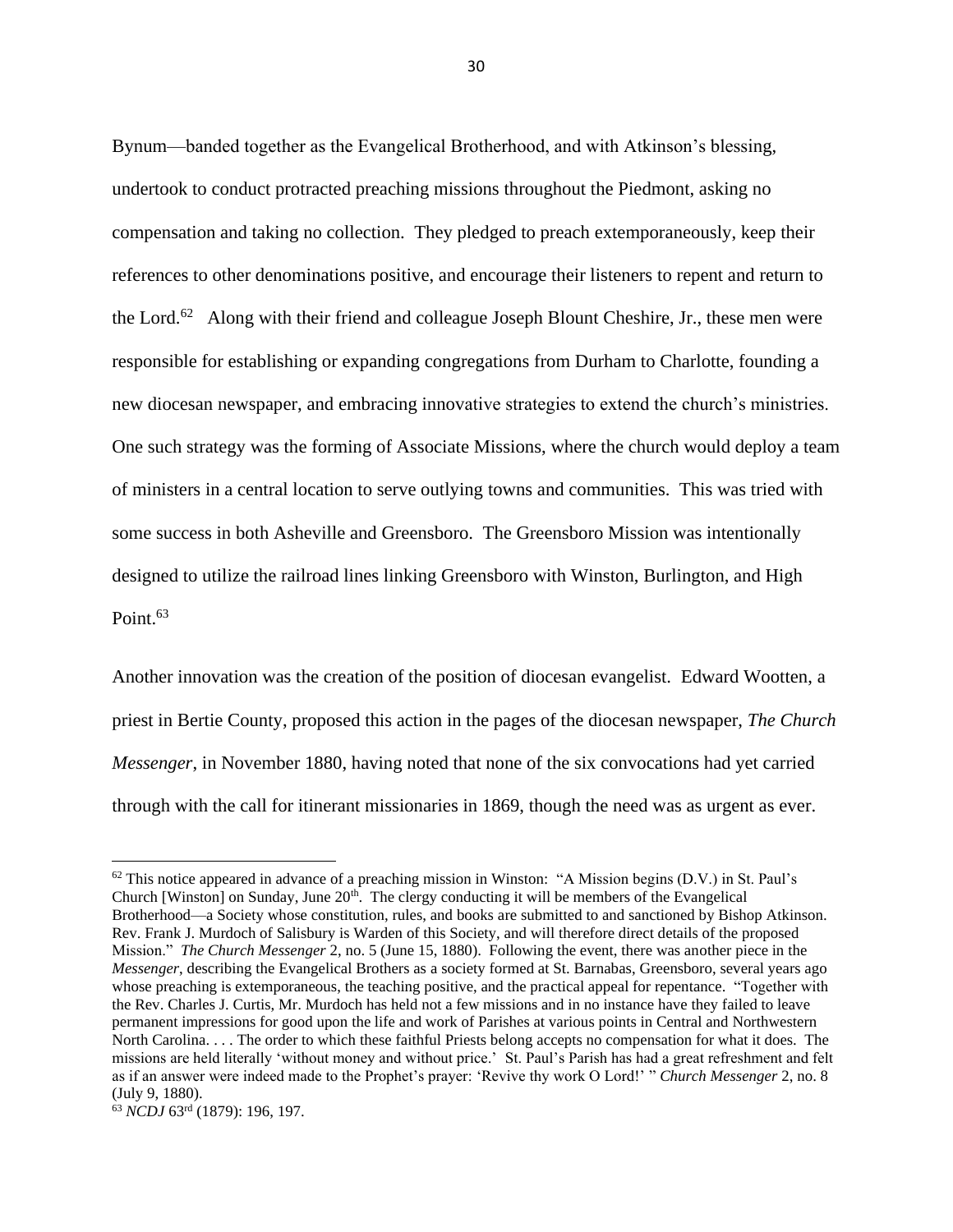R.S. Bronson, Rector in Wilson and Rocky Mount, seconded the proposal two months later.<sup>64</sup> By the time of the 1881 convention, there was a groundswell of support, and when Wootten introduced it, it passed.<sup>65</sup>

Atkinson had died earlier that year, and Lyman had taken his place. Lyman appointed two men: William Shipp Bynum and a Virginian, George Dame. Both began work in late 1881, but within a matter of months, Dame determined to accept a call to parochial ministry. Bynum continued, and reported to the 1882 convention on his missionary strategy and preliminary results, explaining that it was his practice to preach two or three times a day, sometimes at points ten, twenty, or thirty miles apart. Lyman was effusive in his praise of Bynum and declared his hope that the new missionary spirit would pervade all parishes.<sup>66</sup>

But the Bishop's call to diocesan-wide mission consciousness was not the centerpiece of convention action in 1882. Rather, it was the convention's determination to proceed in principle to effect a division of the diocese. The ensuing year became one of the most fascinating and critical in the life of the Church in North Carolina. Lyman and Bynum outdid themselves in holding missions and visitations throughout the state. Bynum traveled to 45 counties, from Cherokee to Currituck. He logged over 4,000 miles on railway and steamship lines and nearly 1,500 by horse and on foot. Lyman did more visitations than ever before—getting to nearly every parish and missionary station in the state and visiting twenty of them twice.<sup>67</sup>

<sup>64</sup> *Church Messenger* 2 no. 25 (November 11, 1880) and 2 no. 35 (January 20, 1881).

<sup>65</sup> *NCDJ* 65th (1881):38, 44.

<sup>66</sup> *NCDJ* 66th (1882): 168-170; 96.

<sup>&</sup>lt;sup>67</sup> For the Bishop's Address, see *NCDJ* 67<sup>th</sup> (1883): 45-79; for the Evangelist's Report, see *NCDJ* 67<sup>th</sup> (1883): 151-157.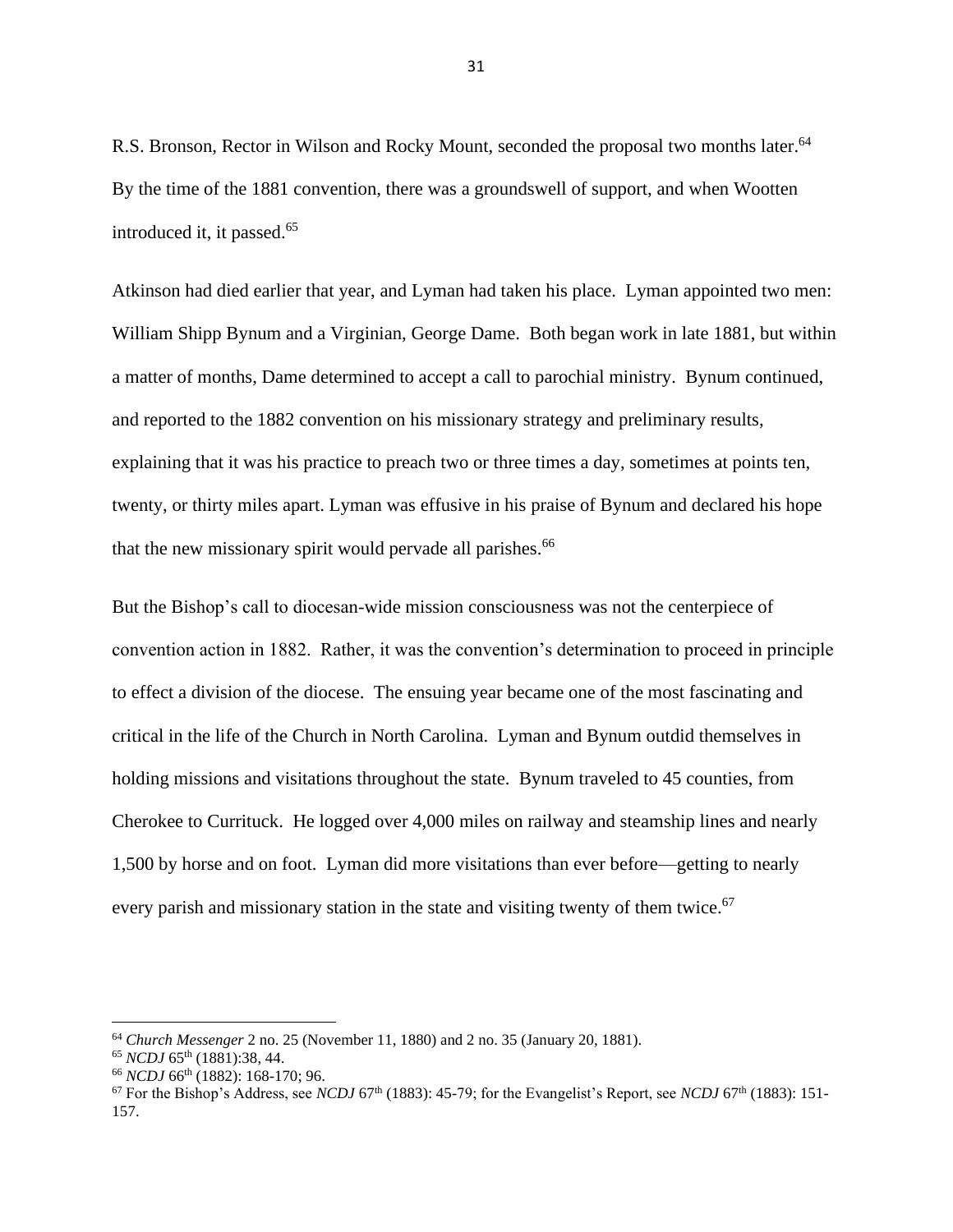Why all this effort? In part it was to justify continuation of the current arrangement. Lyman contended that division was premature: the diocese was still numerically and financially weak, and evangelists were a greater priority than another bishop. With the extension of rail lines, one didn't need another bishop to do visitations because travel had become so much easier. Thus he reasoned: "If you can only have two or more active and efficient Evangelists, occasional visits from them, with continued services for two or three days, in each missionary station which is visited, will accomplish far more for the Church than simply an annual visit from the Bishop."<sup>68</sup>

But the funding for the current arrangement of bishop and evangelist was contingent upon keeping the diocese united, since both positions were paid for from the Permanent Episcopal Fund. Bynum himself saw the problem immediately and offered to resign his position, effective diocesan convention 1883.<sup>69</sup> Some viewed the loss of the evangelist position with relative equanimity.<sup>70</sup> Others were less sanguine, contending: "This Evangelist scheme has never yet been fully put to work. At one Convention it was started, one most competent Evangelist secured, and the next Convention virtually knocks the whole scheme in the head. . . . We [the writer] stand to-day where the convention apparently stood two years ago, in the full conviction that two or three Evangelists can achieve a work in this Diocese which no one Bishop can do."<sup>71</sup> It would be a decided understatement to say the letters to the editor in the *Church Messenger* become quite heated. Editor Edmund Joyner felt it necessary to remind his letter-writers that they all followed a gentle savior.<sup>72</sup>

<sup>68</sup> *NCDJ* 66th (1882): 99.

<sup>69</sup> *Church Messenger* 4, no. 2 (May 25, 1882).

<sup>70</sup> *Church Messenger* 4, no. 46 (April 19,1883).

<sup>71</sup> *Church Messenger* 4, no. 47 (April 26, 1883).

<sup>72</sup> *Church Messenger* 4, no. 48 (May 3, 1883).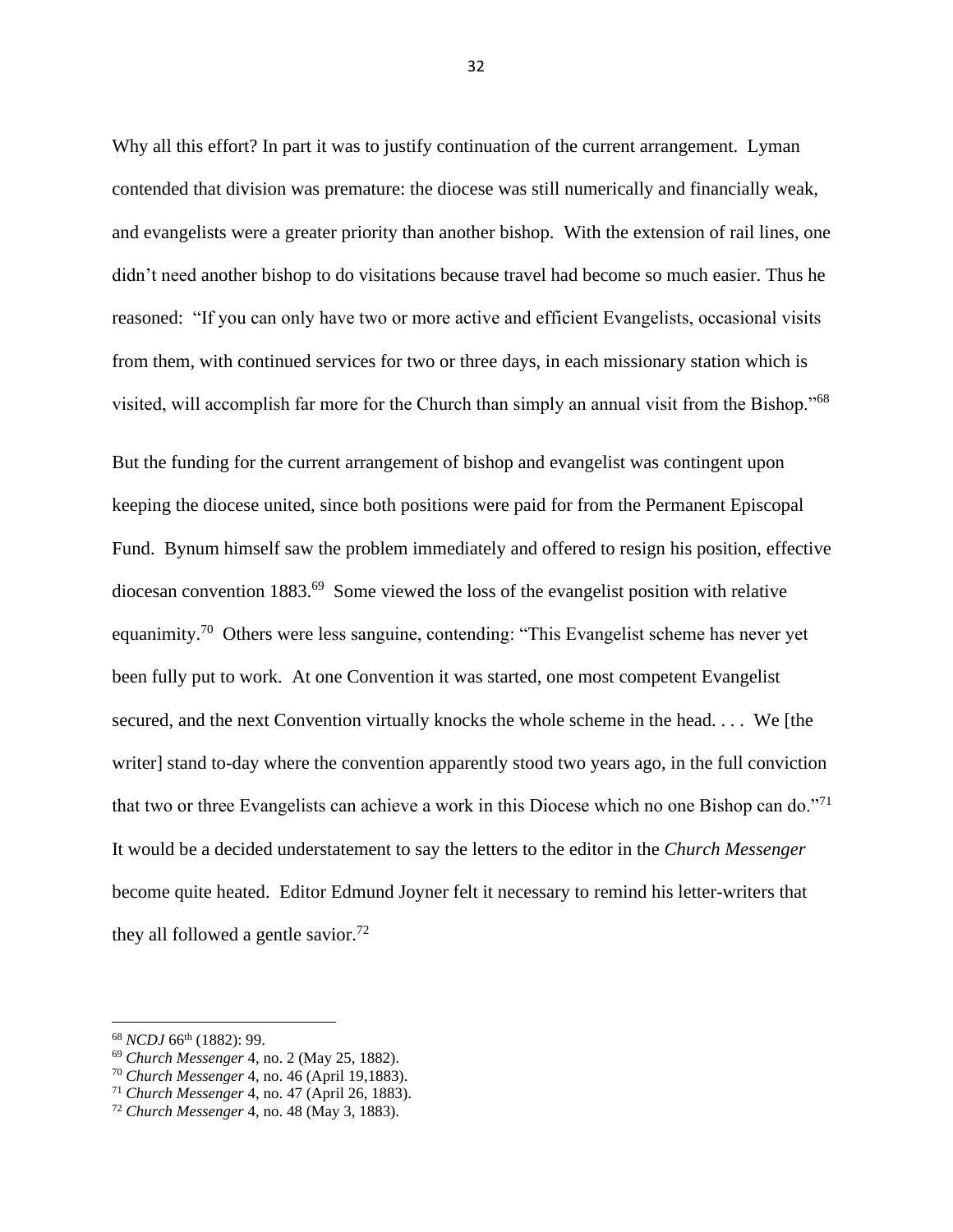With all this passion flowing through diocesan veins, the 1883 convention was destined to be memorable and momentous. The delegates proceeded with the division of the diocese over the Bishop's dispassionate dissent, albeit not his veto. And however much delegates appreciated Bynum's work, the inevitable elimination of his position proceeded. The thornier issue was precisely where to draw the line. Several proposals were put forward, including one which would have drawn an east-west line through the middle of the state, creating an upper and lower diocese. Ultimately, the line favored by the majority of delegates followed the eastern border of Northampton County and proceeded southwest to the eastern border of Scotland County. Because Bishop Lyman chose to remain in Raleigh, the portion of the state for which he retained jurisdiction was called the Diocese of North Carolina. The newly-created diocese was given the name the Diocese of East Carolina, and in December of 1883, it held its first convention and proceeded to elect the Rev. Alfred A. Watson, Rector of St. James', Wilmington, as its first bishop.<sup>73</sup>

At the time of division, there was a rough parity between the two dioceses in terms of communicant strength and financial resources, but not in terms of geographical extent. This reflected the fact that historically the Episcopal Church in North Carolina was strongest along the coastal plain and weakest in the mountains.<sup>74</sup> Indeed, even with the division of the diocese, it was still challenging to give the western part of the state the kind of focused attention that it merited. As a result, a further of division of the diocese was effected in 1895, with the creation of the Missionary District of Asheville along the eastern boundary of the counties of Alleghany,

<sup>73</sup> Patton, "The Diocese of North Carolina, 1861-1883," 269; Lawrence Fay Brewster, "The Diocese of East Carolina, 1883-1963," in *The Episcopal Church in North Carolina, 1701-1959,* ed. Lawrence Foushee London and Sarah McCulloh Lemmon (Raleigh, 1987), 426-428.

<sup>74</sup> Patton, "The Diocese of North Carolina, 1861-1883," 269, 270.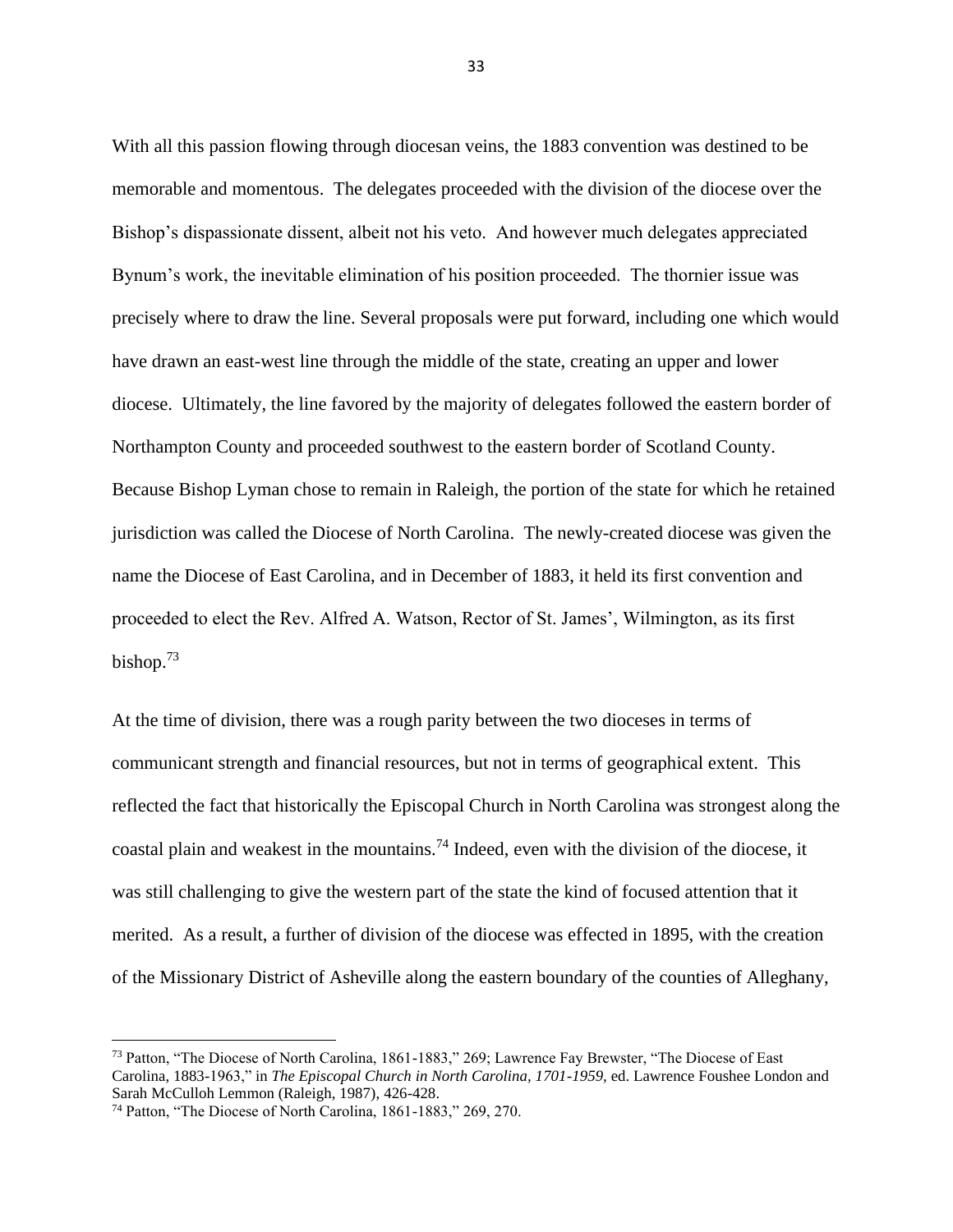Wilkes, Alexander, Catawba, Lincoln, and Gaston. The designation of the western region as a Missionary District meant that it would be entitled to have its own bishop but that it was not yet ready to support itself financially as a diocese. Junius Moore Horner of Oxford, North Carolina was chosen bishop in 1898, but it would not be until 1922 that the General Convention of the Episcopal Church approved the creation of the Diocese of Western North Carolina.<sup>75</sup>

The tripartite division of the state into three separate dioceses would remain a source of contention and controversy into the 1940s. In 1898, East Carolina lobbied to have the Missionary District abolished and the diocesan boundary redrawn to give more territory to East Carolina. This proposal was rejected by both the Diocese of North Carolina and the newlyformer Missionary District. By the 1930s, it was the Diocese of Western Carolina initiating the requests. Bishop Horner died in the spring of 1933, and in anticipation of calling his successor, Western North Carolina reached out to the other two dioceses, inviting them to send representatives to a conference in the summer of 1933 to consider the question of whether the current tripartite division should stand. The conference once again rejected all consideration of a new bipartite division, but it did call on the Diocese of North Carolina to consider ceding portions of its territory to the other two. When the Diocese of North Carolina failed to act on that broad recommendation, Western North Carolina made a targeted request that the counties surrounding Winston-Salem be ceded. This overture met with inaction, as did a 1948 campaign

<sup>75</sup> Elizabeth N. Thomson, "The Episcopal Church in Western North Carolina, 1894-1948," in *The Episcopal Church in North Carolina, 1701-1959,* ed. Lawrence Foushee London and Sarah McCulloh Lemmon (Raleigh, 1987), 465- 467; 492-496.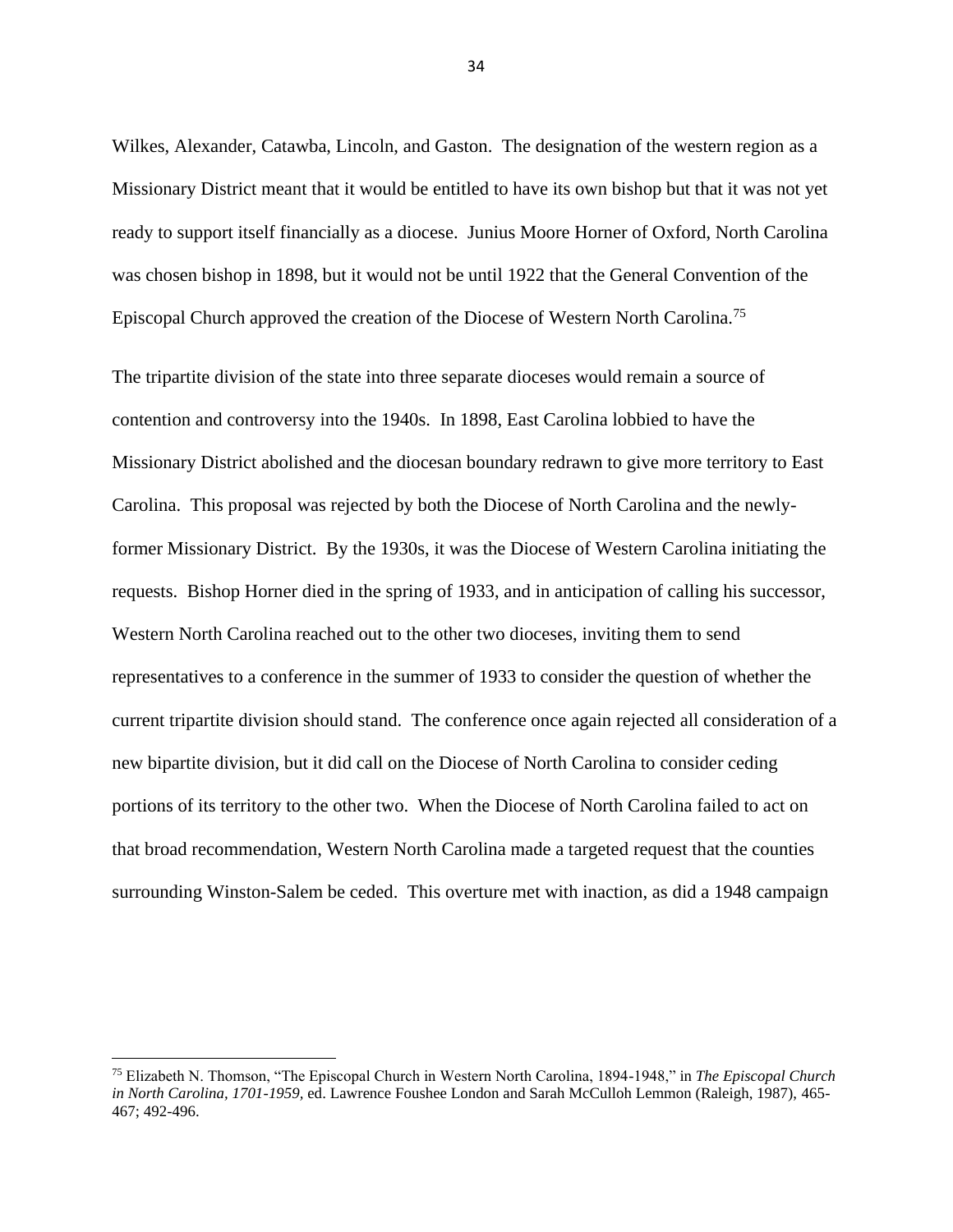for realignment spearheaded by East Carolina. The boundaries set in the 1880s and 1890s have remained fixed.<sup>76</sup>

This has resulted in the Diocese of North Carolina being much the largest and most urban of the three―roughly twice the size of the others—and embracing the two great populations centers of Raleigh and Charlotte―and all the metropolitan areas in the piedmont crescent. Because dioceses are autonomous governing units, once the division was made there was no longer any way to impel cooperative ventures. But shared heritage and common outlook brought the dioceses together to support a number of institutions and initiatives. One of these was St. Mary's School in Raleigh, which by the 1890s was deeply in debt and in danger of closing. The Diocese of North Carolina arranged purchase and transfer of ownership into the Church's hands and was joined in this highly successful effort by East Carolina.<sup>77</sup> St. Augustine's School in Raleigh and the Thompson Orphanage in Charlotte have also enjoyed support from Episcopalians across the state (and beyond).

Helping to forge these bonds across diocesan boundaries into the early decades of the  $20<sup>th</sup>$ century were the common background and shared experiences of the leaders of both dioceses. A.A. Watson had served in North Carolina for almost forty years before becoming the first bishop of East Carolina, so he had long and deep associations across the state, even though his ministry had been spent in churches along the coast: Plymouth, Washington, New Bern, and Wilmington. Lyman had been Assistant Bishop of the entire state for a decade before the

<sup>76</sup> Thomson, "The Episcopal Church in Western North Carolina," 469; 509, 510; 513; Brewster, "The Diocese of East Carolina," 452, 453.

<sup>77</sup> H.G. Jones with David Southern, *Miss Mary's Money: Fortune and Misfortune in a North Carolina Plantation Family, 1760-1924,* (Jefferson, 2015), 163-167. Jones notes that the Mary Ruffin Smith bequest to the Diocese of North Carolina became a source of protracted litigation between the two dioceses, and that the shared effort to contribute to the saving of St. Mary's School facilitated rapprochement.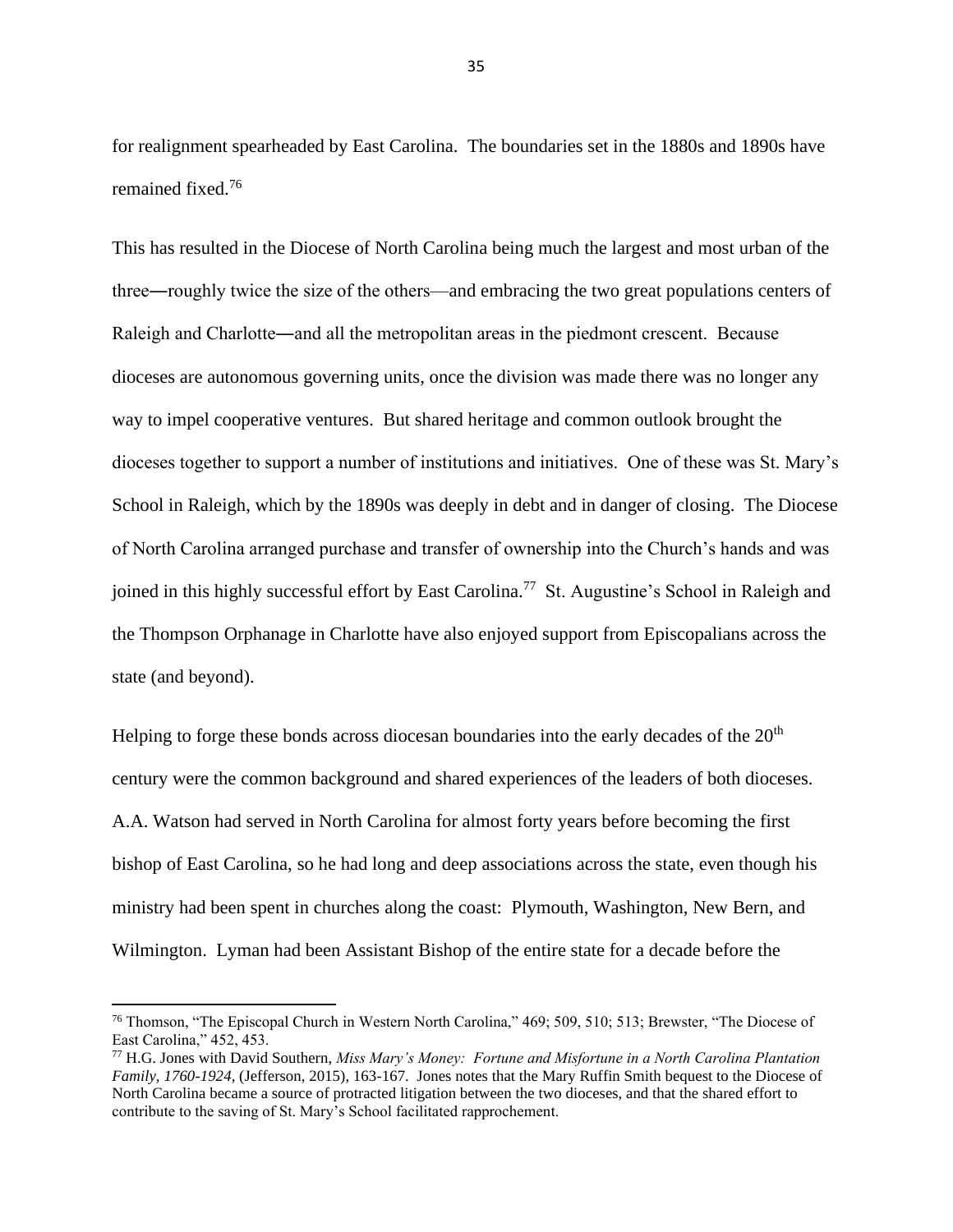division, and when Lyman died in 1893, he was succeeded by Tarboro native Joseph Blount Cheshire, Jr., then serving as Rector of St. Peter's, Charlotte. All these men had imbibed Atkinson's convictions about mission and ministry, and collectively they oversaw a period of unprecedented growth and expansion for the Church. In the 1880s and 1890s alone, 58 new church buildings were erected, a testimony to enterprising and devoted parish clergy who extended their ministrations beyond the membership of their own congregation. Cheshire himself was one of those, greatly expanding the reach of the Church in Charlotte through new congregations and institutions during his decade as Rector of St. Peter's from 1882 to 1893.<sup>78</sup>

Of invaluable assistance to Cheshire in several of these outreach efforts was Jane Wilkes, who also was one of the early leaders of the North Carolina Branch of the Woman's Auxiliary of the Board of Missions. The role of women as supporters of parish projects was long-established, and informal networks of women existed throughout the Church. Many clergy, in their parochial reports, would credit "the Ladies" for their assistance as teachers and fundraisers. But the Woman's Auxiliary, organized in North Carolina in 1882, formalized and extended this work and directed it wholly towards mission and social outreach. In Charlotte, Mrs. Wilkes is bestremembered for her contributions to the establishment of two church-supported hospitals: St. Peter's and Good Samaritan. She was also executive secretary and "permanent president" in the Woman's Auxiliary, serving from the early 1880s until 1909. Because women were not allowed to take positions of leadership within the Convention until the 1960s and 1970s, the Auxiliary became a parallel institution, whose governance and organization mirrored that of the Diocese.

<sup>78</sup> James S. Brawley, "The Episcopal Church in North Carolina, 1883-1900," in *The Episcopal Church in North Carolina, 1701-1959,* ed. Lawrence Foushee London and Sarah McCulloh Lemmon (Raleigh, 1987), 296, 297; Lawrence Foushee London, *Bishop Joseph Blount Cheshire,* (Chapel Hill, 1941), 27-45.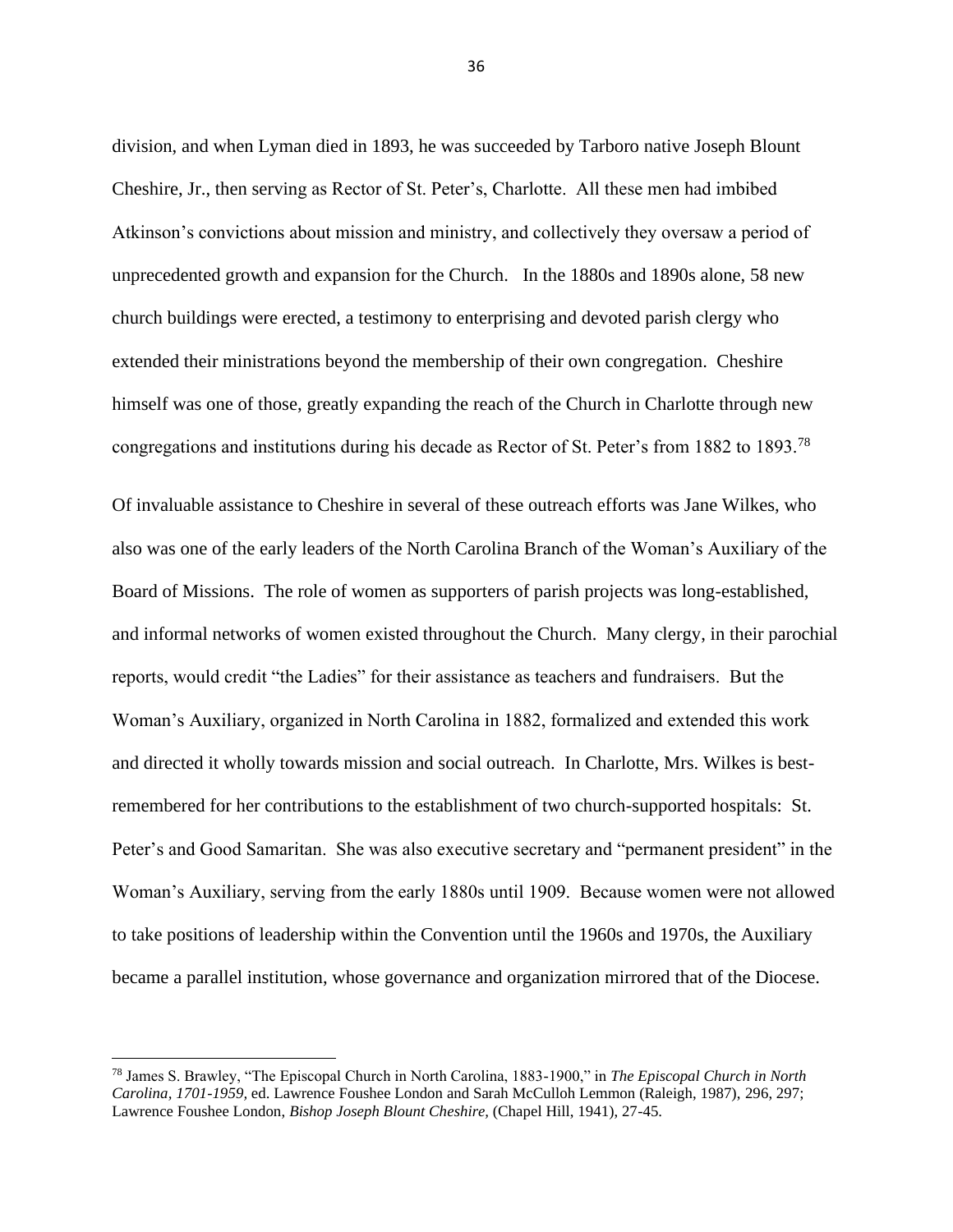Besides hospitals, ministries in mill villages (then called "industrial work") and among the deaf were two areas where women were critical to staffing and financial support of mission initiatives.<sup>79</sup>

Prevailing racial attitudes also led to the creation of a parallel organization for African-Americans in the Church. In the aftermath of the Civil War, Atkinson had called for the creation of black congregations and schools and for the cultivation of black leadership as ministers and teachers. But in keeping with his "catholic principles" he had also insisted upon having these congregations and clergy as full members of diocesan convention. Starting in 1891, however, all the black congregations of the Diocese of North Carolina were placed within a separate "colored convocation" under the administrative leadership of an Archdeacon for Work among the Colored People. The first Archdeacon was a white priest, William Walker, but in 1898 Bishop Cheshire replaced him with a black priest from South Carolina named John H.M. Pollard. And when Pollard died in 1908, Cheshire appointed another black priest, Henry B. Delany, to the post. At the time, Delany was serving as a teacher and Vice-Principal of St. Augustine's School, where he had first entered as a student. After ten years as Archdeacon, Delany's field of service expanded as he became a Suffragan, or Assistant Bishop, working exclusively with the African-American congregations throughout the Carolinas, though officially attached to the Diocese of North Carolina. Delany served as bishop for ten years and died in office in 1928. At the same time, the diocese decided to abolish its convocation system and reorganize all mission work through

<sup>79</sup> London, *Bishop Joseph Blount Cheshire,* 42,43; Eva Burbank Murphy, "Wilkes, Jane Renwick Smedberg," in ed. William S. Powell, *The North Carolina Dictionary of Biography, 6 volumes* (Chapel Hill, 1979-1996); Lawrence Foushee London, "The Diocese in the First Decades of the Twentieth Century, 1901-1922," in *The Episcopal Church in North Carolina, 1701-1959,* ed. Lawrence Foushee London and Sarah McCulloh Lemmon (Raleigh, 1987), 330-334.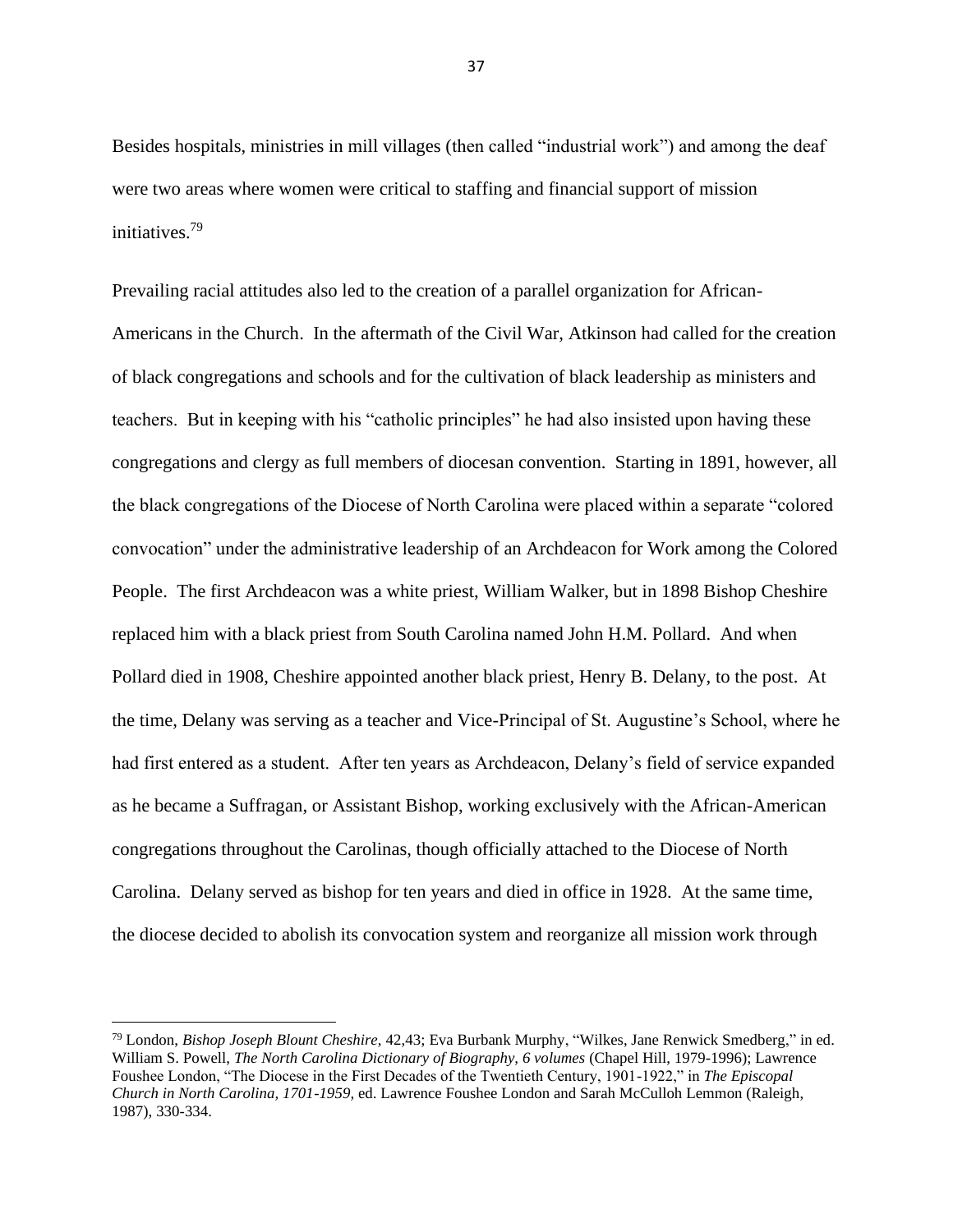diocesan departments, and so the separate convocation for black congregations likewise disbanded and Delany's position was discontinued.<sup>80</sup>

In addition to broadly-shared missions, each of the three dioceses developed their own institutions and specialized ministries which reflected the specific context in which they found themselves. The Diocese of North Carolina, for example, became strongly committed to college work, a reflection of the large number of prominent colleges and universities in the Piedmont. The Diocese of Western North Carolina encouraged craft and parochial schools, and the Diocese of East Carolina strongly supported ministry to the members of the Armed Forces stationed there $81$ 

The 1950s saw the Episcopal Church throughout the state expand into the suburbs and start new congregations in large metropolitan areas, a trend that was broadly shared with other religious bodies. Between 1953 and 1963, communicant membership in the Diocese of North Carolina grew from 25,000 to 35,000 members and thirteen new parishes were formed.<sup>82</sup> Soon, however, pressing social issues came to the forefront, bringing controversy and dissension in their wake. First and foremost was the call in church and society for an end to racial segregation. One ardent segregationist, James Dees, rector of Trinity Church, Statesville was so disturbed by the church's

<sup>80</sup> *NCDJ 75th* (1891): 140-141. Annual reports continued to appear in the Journal of Convention through 1928. See also London, "The Diocese in the First Decades of the Twentieth Century, 1901-1922," 309; 317-328, and George H. Esser, "Rapid Growth and Financial Crisis, 1923-1941," in *The Episcopal Church in North Carolina, 1701-1959,*  ed. Lawrence Foushee London and Sarah McCulloh Lemmon (Raleigh, 1987), 364-366.

<sup>81</sup> For the significance of college work, see the Address of Bishop Thomas A. Fraser, *NCDJ 146th* (1962): 83; on Penland and other Appalachian schools, see Thomson, "The Episcopal Church in Western North Carolina," 472- 485; on ministry to the Armed Forces, see Brewster, "The Diocese of East Carolina," 452. <sup>82</sup> *NCDJ 149th ,* (1965): 69.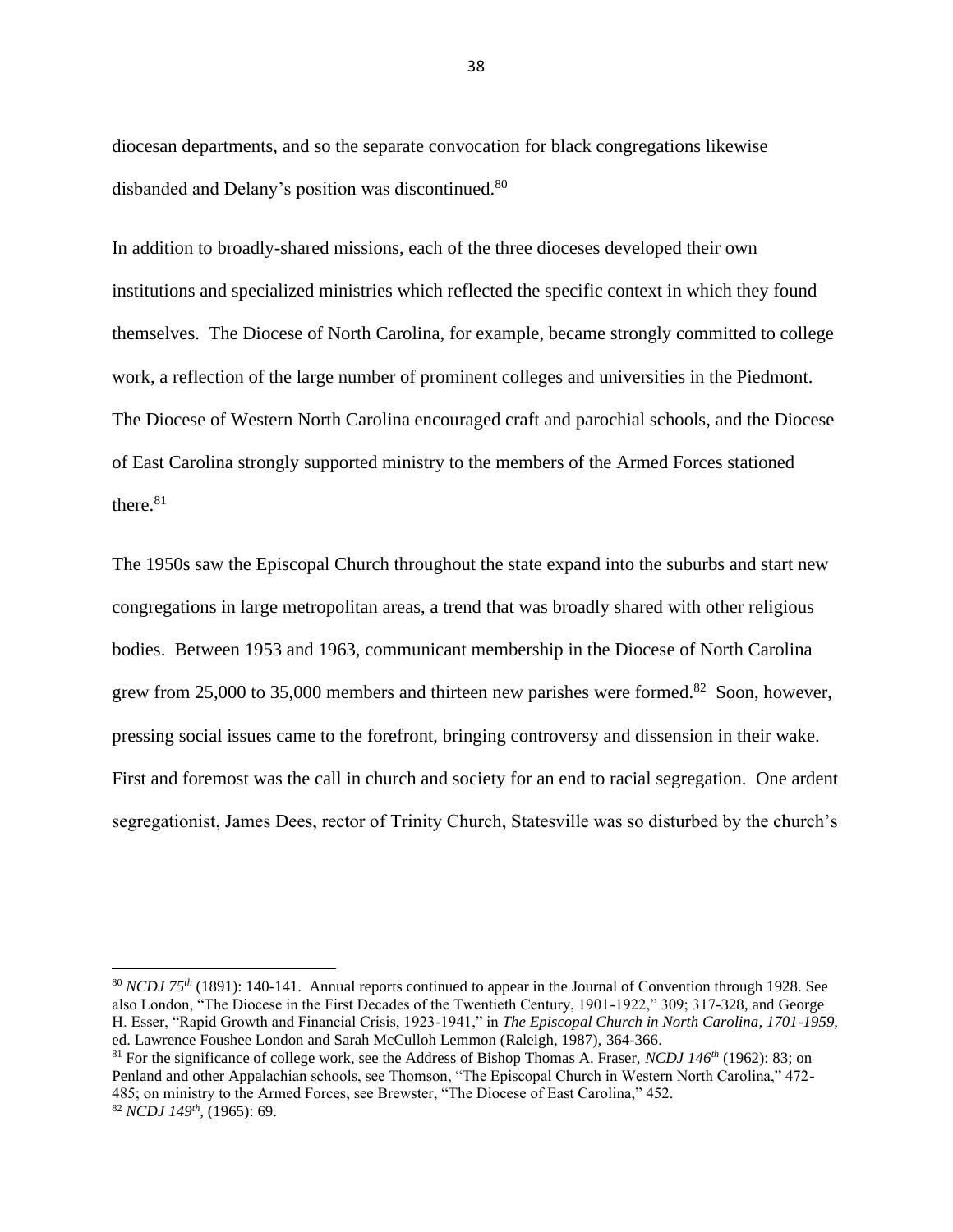support for civil rights that in 1963 he renounced his priesthood and organized a new body, the Anglican Orthodox Church, but his was not a widely-shared response.<sup>83</sup>

More broadly divisive were the Episcopal Church's efforts to respond to the urban rioting that began in 1965. Deeply shaken by what he saw in American cities, Presiding Bishop for the national church, John Hines, asked the 1967 General Convention to authorize an ambitious \$9 million fund (the General Convention Special Program or GCSP) to address social inequities through awarding grants to organizations and programs outside the customary channels. Whatever misgivings North Carolina Episcopalians might have had about this initiative were fanned into active dissent when fund administrators in New York awarded two grants totaling \$45,000.00 to the Malcolm X Liberation University in Durham in 1969. At the diocesan convention in 1970, North Carolina Bishop Thomas Fraser announced that 38 congregations had withheld contributions from the diocese and national church totaling almost \$164,000.00. North Carolina weathered the controversy, and by 1973 the Episcopal Church had retreated from the agenda of the GCSP.<sup>84</sup>

But the 1970s did not provide respite from controversial and contentious issues in the church. One was the issue of the ordination of women; the other, the issue of revising the liturgy of the church as expressed in the Book of Common Prayer. Both changes were enacted at the General Convention of 1976, after which some traditionalists left the church. $85$  But the ordination of women also led to a remarkable event early in 1977 at the Chapel of the Cross in Chapel Hill, when the first African-American woman ordained to the priesthood of the Episcopal Church, the

<sup>83</sup> Gardiner H. Shattuck, Jr., *Episcopalians & Race: Civil War to Civil Rights,* (Lexington, KY, 2000), 118.

<sup>84</sup> *NCDJ 154th ,* (1970), 73-77; Shattuck, *Episcopalians & Race,* 199, 200; Prichard, *A History of the Episcopal Church,* 261-264.

<sup>85</sup> Prichard, *A History of the Episcopal Church,* 251-257.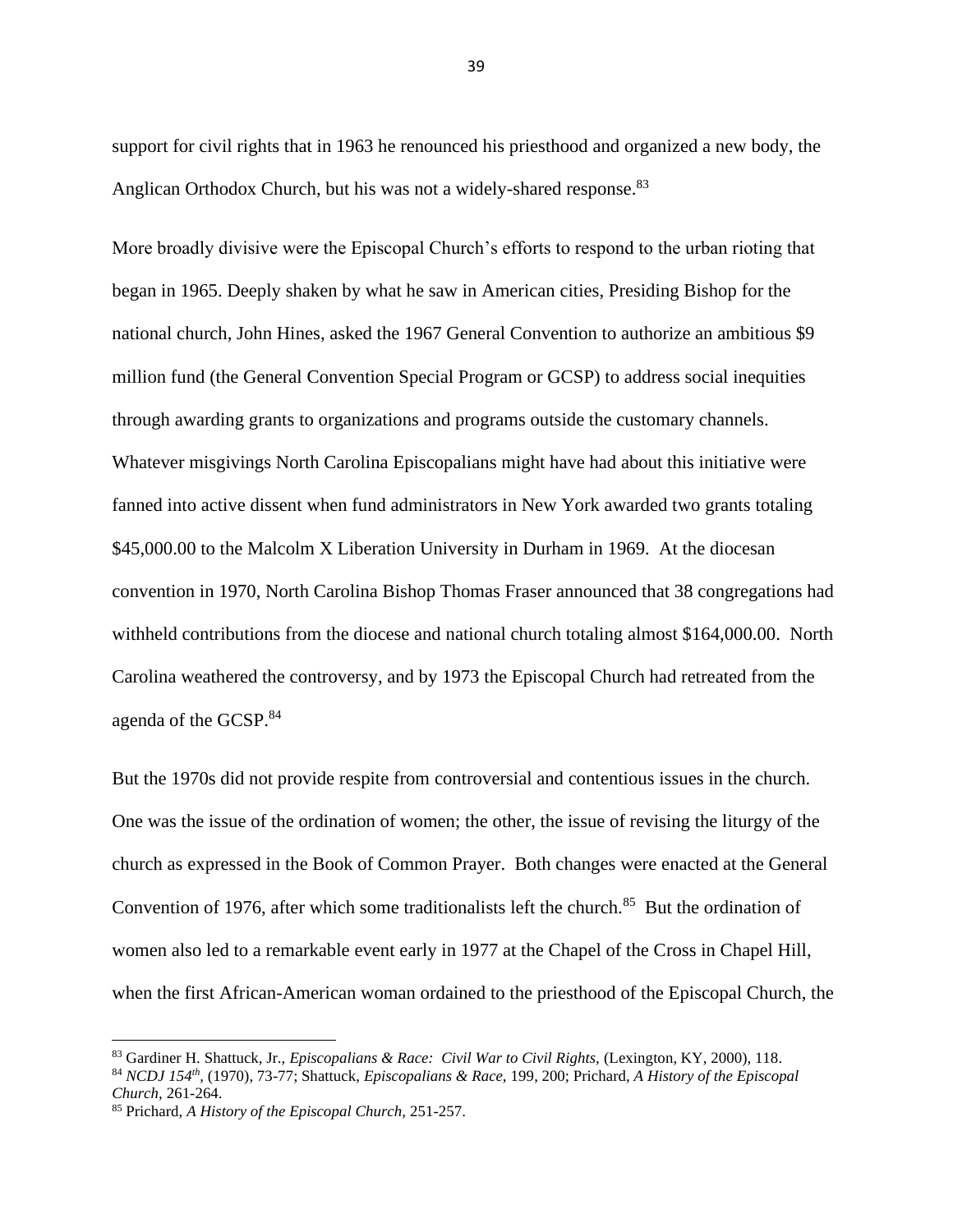Rev. Dr. Pauli Murray, celebrated Holy Communion for the first time in the very building where her grandmother, Cornelia Fitzgerald, had worshipped in the 1850s as an enslaved child.<sup>86</sup> Women's ordination was gradually embraced throughout the Church in North Carolina, and by the second decade of the  $21^{st}$  century, the clergy of the church were as likely to be women as men. Indeed, North Carolina elected its first woman bishop in 2013, the Rt. Rev. Anne E. Hodges-Copple.<sup>87</sup>

North Carolina was home to another landmark event in the life of the Episcopal Church in 2000, when the Diocese of North Carolina elected the Rt. Rev. Michael B. Curry as the first African-American Bishop to lead a southern diocese. In his first convention address after becoming bishop, Curry recalled the diocese to its missionary vocation.<sup>88</sup> His leadership was sorely tested in 2003, however, after he and the other bishops of North Carolina voted with the majority of their colleagues to confirm the election of the Rt. Rev. V. Gene Robinson, an openly gay priest living in a non-celibate relationship, as Bishop of New Hampshire. Some of those unhappy with Robinson's consecration left the Episcopal Church and formed new congregations under a new national organization called the Anglican Church in North America (ACNA; established in 2009) that sees itself as a more traditional alternative to the Episcopal Church within the world-wide Anglican Communion. As of 2015, ACNA reported on its website 34 congregations across North Carolina.

Bishop Curry, however, retained the enthusiastic support of the vast majority of Episcopalians in his diocese. He continued to make mission work a priority and called on the church to broaden

<sup>86</sup> Pauli Murray, *Song in a Weary Throat: An American Pilgrimage,* (New York, 1987), 432-435.

<sup>87</sup> *NCDJ 197th ,* (2013): 1, 112-114.

<sup>88</sup> *NCDJ 185th* (2001): 116-124.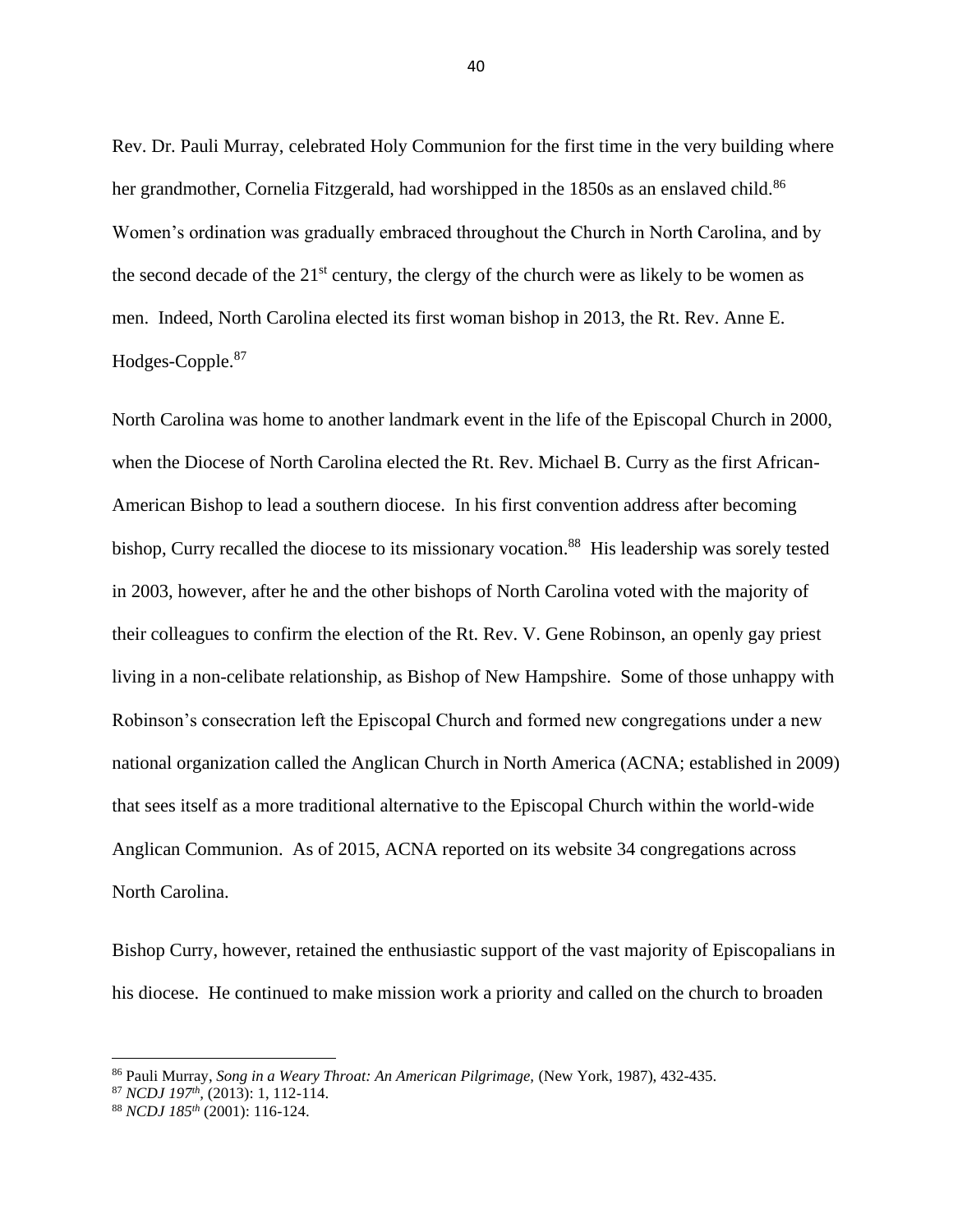and deepen its appeal, even invoking the "Primary Charge" of his 19<sup>th</sup>-century predecessor,

Thomas Atkinson.<sup>89</sup> In any event, North Carolina was one of only four dioceses of the Episcopal

Church to report an increase in membership between 203 and 2013. And on November 1, 2015,

Bishop Curry was installed as the 27<sup>th</sup> Presiding Bishop for the national Episcopal Church, the

first North Carolina bishop and the first African-American bishop to hold the position.<sup>90</sup>

## **Bibliography**

## **Public Records**

*The Church of England in North Carolina: Documents, 1699-1741*. Edited by Robert J. Cain. The Colonial Records of North Carolina, Second Series Volume X (Raleigh, 1999).

*The Church of England in North Carolina: Documents, 1742-1763*. Edited by Robert J. Cain and Jan-Michael Poff. The Colonial Records of North Carolina, Second Series Volume X (Raleigh, 2007).

*The Colonial Records of North Carolina.* 10 vols. Edited by William L. Saunders. Raleigh, 1887.

*The State Records of North Carolina.* 16 vols. Edited by Walter Clark. Raleigh, 1886-1907.

## **Church Records**

*Journals of the General Conventions of the Protestant Episcopal Church, 1789-Present.* Various dates and places of publication.

*Early Conventions Held at Tawborough, Anno Domini 1790, 1793, and 1794. Edited by Joseph* Blount Cheshire, Raleigh, 1882.

*Journals of the Annual Conventions, The Diocese of North Carolina, 1817-Present.* Various dates and places of publication.

*Journals of the Annual Conventions, The Diocese of East Carolina, 1885-Present.* Various dates and places of publication.

*Journals of the Annual Conventions, Missionary District of Asheville, 1895-1922.* Various dates and places of publication.

*Journals of the Annual Conventions, The Diocese of Western North Carolina, 1922-Present.* Various dates and places of publication.

<sup>89</sup> *NCDJ 192nd ,* (2008): 123-131.

<sup>90</sup> G. Jeffrey MacDonald, "Go to Galilee," *The Living Church,* October 18, 2015, 8-14.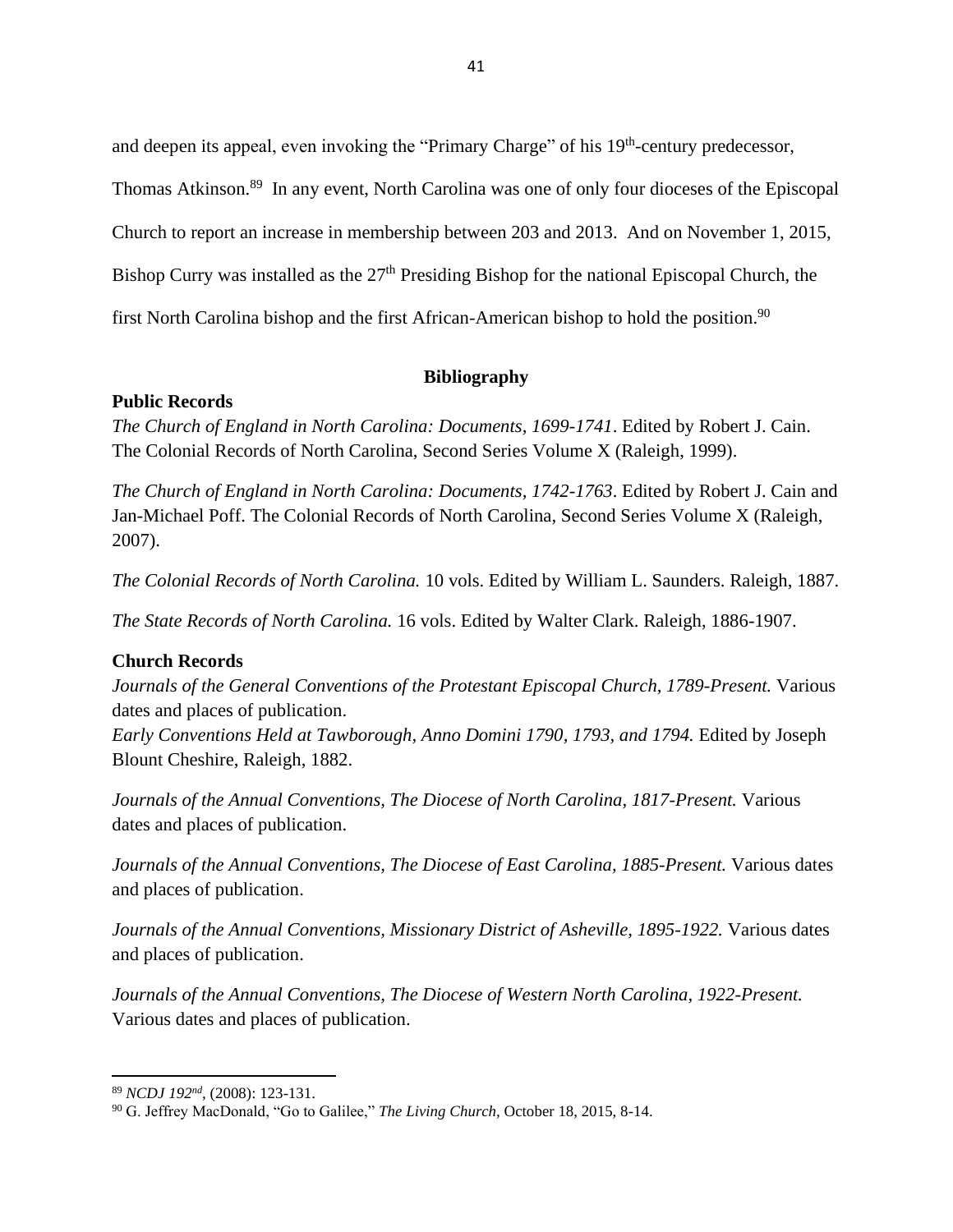Woman's Auxiliary, Diocese of North Carolina. *Annual Reports.* 1883-1958. Diocesan House, Raleigh.

Woman's Auxiliary, Diocese of East Carolina. *Annual Reports.* 1898-1959. Office of the Diocese, Kinston.

Episcopal Churchwomen, Diocese of North Carolina. *Annual Reports and Yearbook.* 1959 present.

*Note: for diocesan records and archives of the Diocese of East Carolina, see the special collections of Joyner Library at East Carolina University; for the Diocese of Western North Carolina, see the special collections of Belk Library at Appalachian State University; for the Diocese of North Carolina, see the Archives at Diocesan House, Raleigh.* 

*Note: for parish records consult the holdings of the State Department of Archives and History or contact the specific parish. Some county libraries also have copies of parish records.*

### **Church Newspapers and Periodicals**

*The Church Intelligencer,* Raleigh and Charlotte. 1860-1867.

*The Church Messenger*, Winston, Durham, and Charlotte. 1879-1887.

*The Messenger of Hope*, Charlotte. 1887-1909

*The Carolina Churchman,* Raleigh and Greensboro. 1909-1935.

*The North Carolina Churchman*, Various places of publication, 1936-1978.

*The Communicant*, Raleigh, 1978-2004

*The Disciple*, Raleigh, 2004-present.

*The Highland Churchman,* Asheville, 1925-1987.

*The Highland Episcopalian*, Asheville, 1987-present.

*The Mission Herald,1903-1974.*

*Spirit of Missions.* New York, 1836-1939.

## **The published writings of North Carolina Bishops**

Atkinson, Thomas. *Primary Charge of the Rt. Rev. Thomas Atkinson, Bishop of North Carolina, to the Clergy, Delivered at the Convention at Warrenton, May 1855.* Fayetteville, 1855.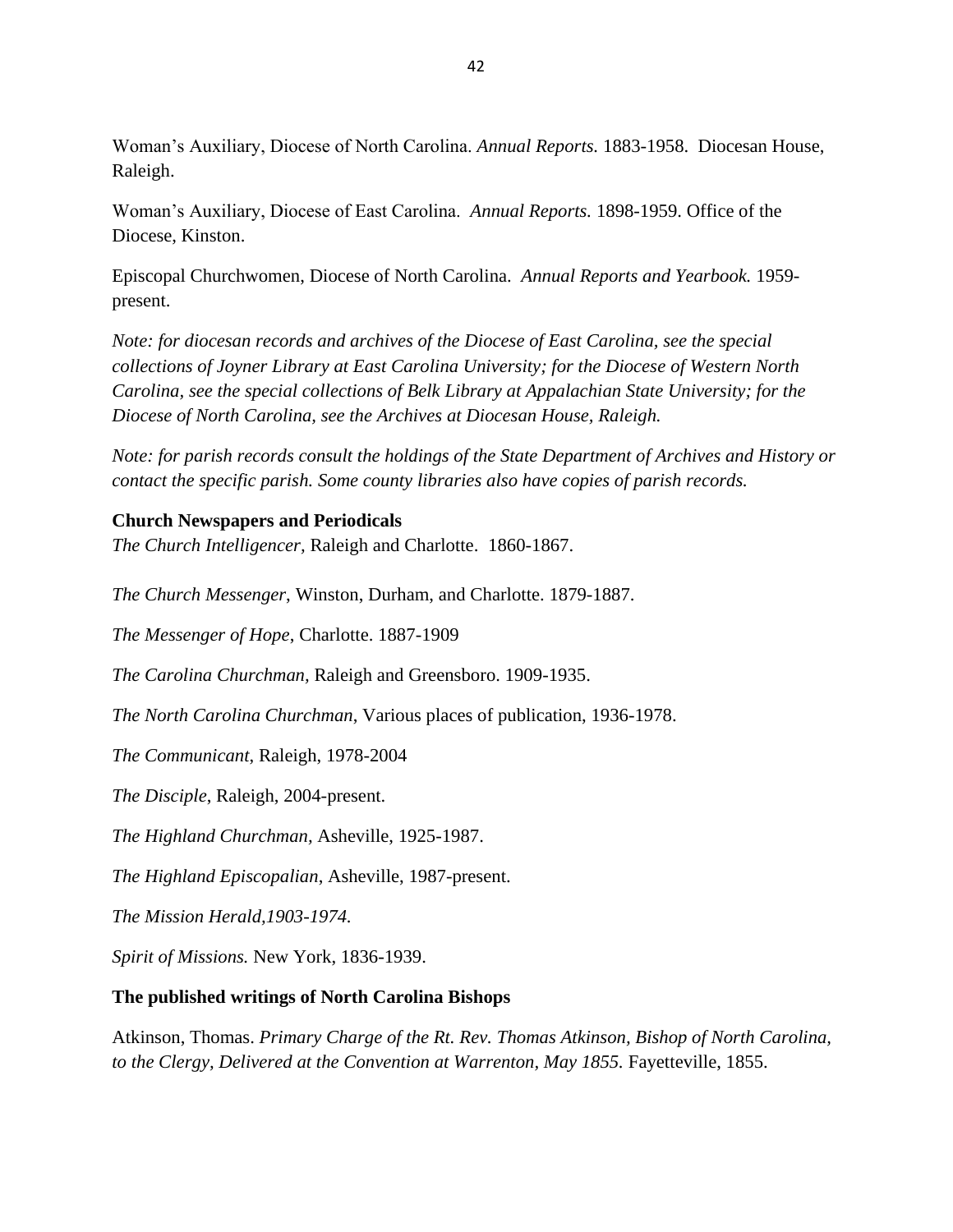\_\_\_\_\_\_\_. *On the Causes of our National Troubles: A Sermon Delivered in St. James' Church, Wilmington, N.C., on Friday, the 4th of January, 1861: Being the Day Recommended By the President of the United States to be Observed in Humiliation, Fasting and Prayer.* Wilmington, 1861.

\_\_\_\_\_\_\_. "The Unity of the Races" *North Carolina University Magazine* VII. No. 8 (April, 1858): 349-69.

Cheshire, Joseph Blount, ed. *Sketches of Church History in North Carolina: Addresses and Papers by Clergymen and Laymen of the Diocese of North and East Carolina: Prepared for the Joint Centennial Convention at Tarborough, May 1890.* Wilmington, 1892.

*\_\_\_\_\_\_\_. The Church in the Confederate States: A History of the Protestant Episcopal Church in the Confederate States.* New York, 1912.

\_\_\_\_\_\_. *Fifty Years of Church Life in North Carolina,* an Address by the Rt. Rev. Joseph Blount Cheshire, D.D., Bishop of North Carolina, on the Fiftieth Anniversary of the Rev. Robert B. Drane, D.D. as Rector of St. Paul's Church, Edenton, N.C. All Saints' Day, 1926. Edenton, n.d.

Curry, Michael B. *Crazy Christians: A Call to Follow Jesus.* New York and Harrisburg, 2013.

\_\_\_\_\_\_. *Songs of My Grandma Sang.* New York and Harrisburg, 2015.

Fraser, Thomas Augustus, Jr. *Frequently Wrong, But Never in Doubt: A catena from the Writings of Thomas Augustus Fraser, Jr.* Selected and compiled by Virtie Stroup. Oxford, N.C., 1993.

Horner, Junius M. *Industrial Schools, Southern Appalachian Mountains.* Asheville, n.d.

Ives, Levi Silliman. *The Duties Now Especially Called for, to Preserve the Faith of the Church: A charge to the Clergy of the Diocese of North Carolina, Delivered in Christ Church, Newbern, on the Fifth Sunday after Easter, May 8th, 1836.* Raleigh, 1836.

\_\_\_\_\_\_\_. *The Importance of Christian Education: A Charge Delivered to the Convention of the Protestant Episcopal Church in the Diocese of North Carolina, Held at Warrenton, June 1st , 1833.* Fayetteville, N.C., 1833.

\_\_\_\_\_\_\_. *A Letter from the Rt. Rev. Bishop Ives, in Answer to Certain Questions Concerning Confession and Absolution.* New York, 1850.

\_\_\_\_\_\_\_. *A Pastoral Letter to the Clergy and Laity of His Diocese.* New York, 1849.

\_\_\_\_\_\_\_. *The Trials of a Mind in Its Progress to Catholicism: A Letter to His Old Friends.*  Boston, 1854.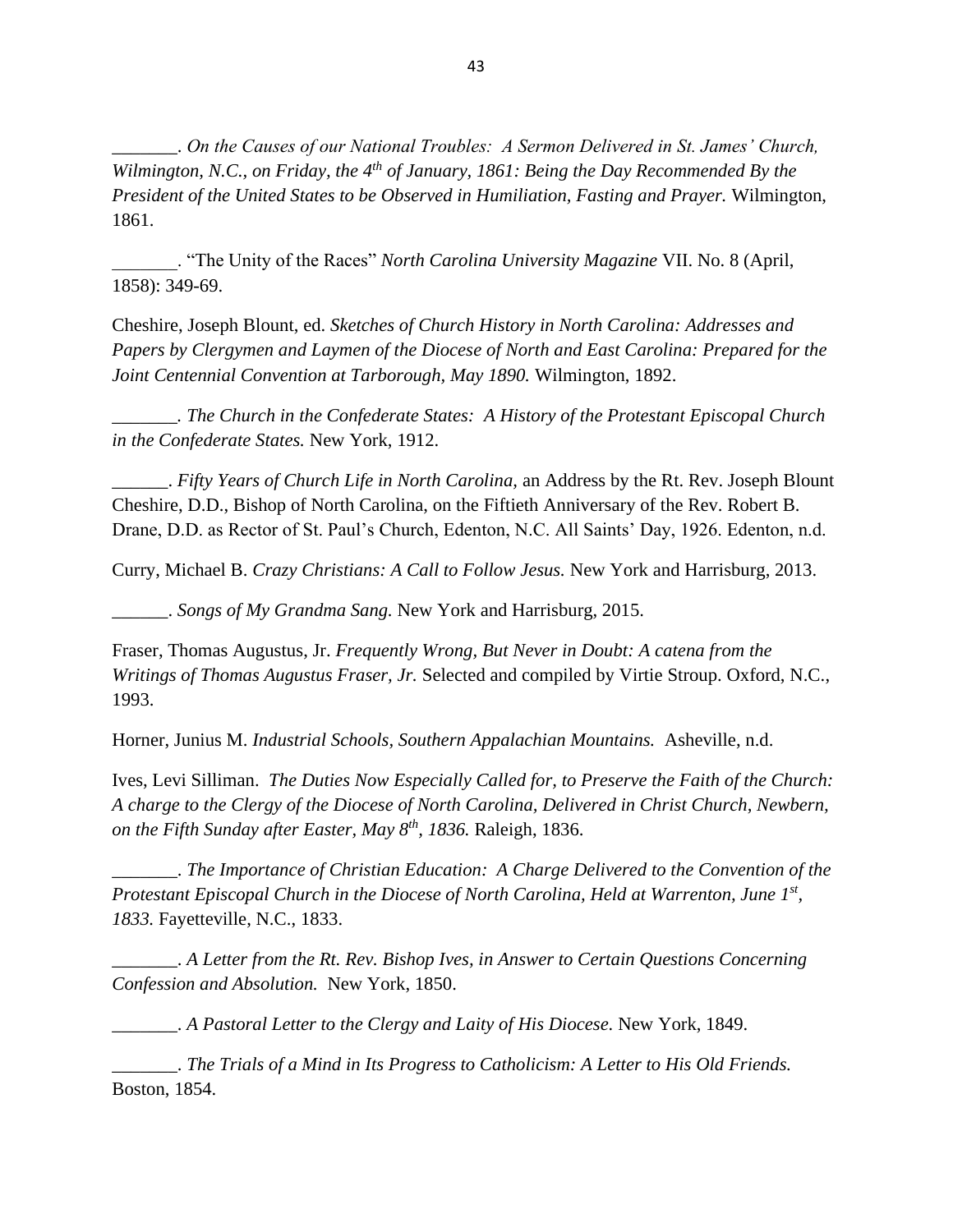Ravenscroft, John Stark. *The Works of the Right Reverend John Stark Ravenscroft, D.D.* 2 vols. New York, 1830. 2<sup>nd</sup> ed., Fayetteville, 1856.

Taylor, Granville Porter. *From Anger to Zion: An Alphabet of Faith.* New York and Harrisburg, 2004.

*\_\_\_\_\_\_\_. To Dream as God Dreams: Sermons of Community, Conversion, and Hope.* New York and Harrisburg, 2005.

*Note: For a complete bibliography of Bishop Cheshire's published works, see* Lawrence F. London, *Bishop Joseph Blount Cheshire: His Life and Work. For a complete bibliography of the writings of Bishop Ives, consult* Michael T. Malone, "Levi Silliman Ives: Priest, Bishop, Tractarian, and Roman Catholic Convert."

#### **Secondary sources**

#### **A. Selected Books on the Episcopal Church**

Armentrout, Don A. and Robert B. Slocum, editors. *Documents of Witness: A History of the Episcopal Church 1782-1985.* New York, 1994.

Bond, Edward L. and Joan R. Gundersen. "The Episcopal Church in Virginia, 1607-2007," *The Virginia Magazine of History and Biography.* Richmond, 2007

DeMille, George E. The Catholic Movement in the American Episcopal Church, 2<sup>nd</sup> edition. Philadelphia, 1950.

Donovan, Mary Sudman. *A Different Call: Women's Ministries in the Episcopal Church 1850- 1920.* Wilton, Ct., 1986.

Dorn, T. Felder. *Challenges on the Emmaus Road: Episcopal Bishops Confront Slavery, Civil War, and Emancipation.* Columbia, S.C., 2013.

Lewis, Harold T. *Yet with a Steady Beat: The African American Struggle for Recognition in the Episcopal Church.* Valley Forge, 1996.

Mills, Frederick V., Sr., *Bishops by Ballot:An Eighteenth-Century Ecclesiastical Revolution.* New York,1978.

Mullin, Robert Bruce. *Episcopal Vision/American Reality: High Church Theology and Social thought in Evangelical America.* New Haven, 1986.

Prichard, Robert. *A History of the Episcopal Church,* revised edition. New York and Harrisburg, 1999.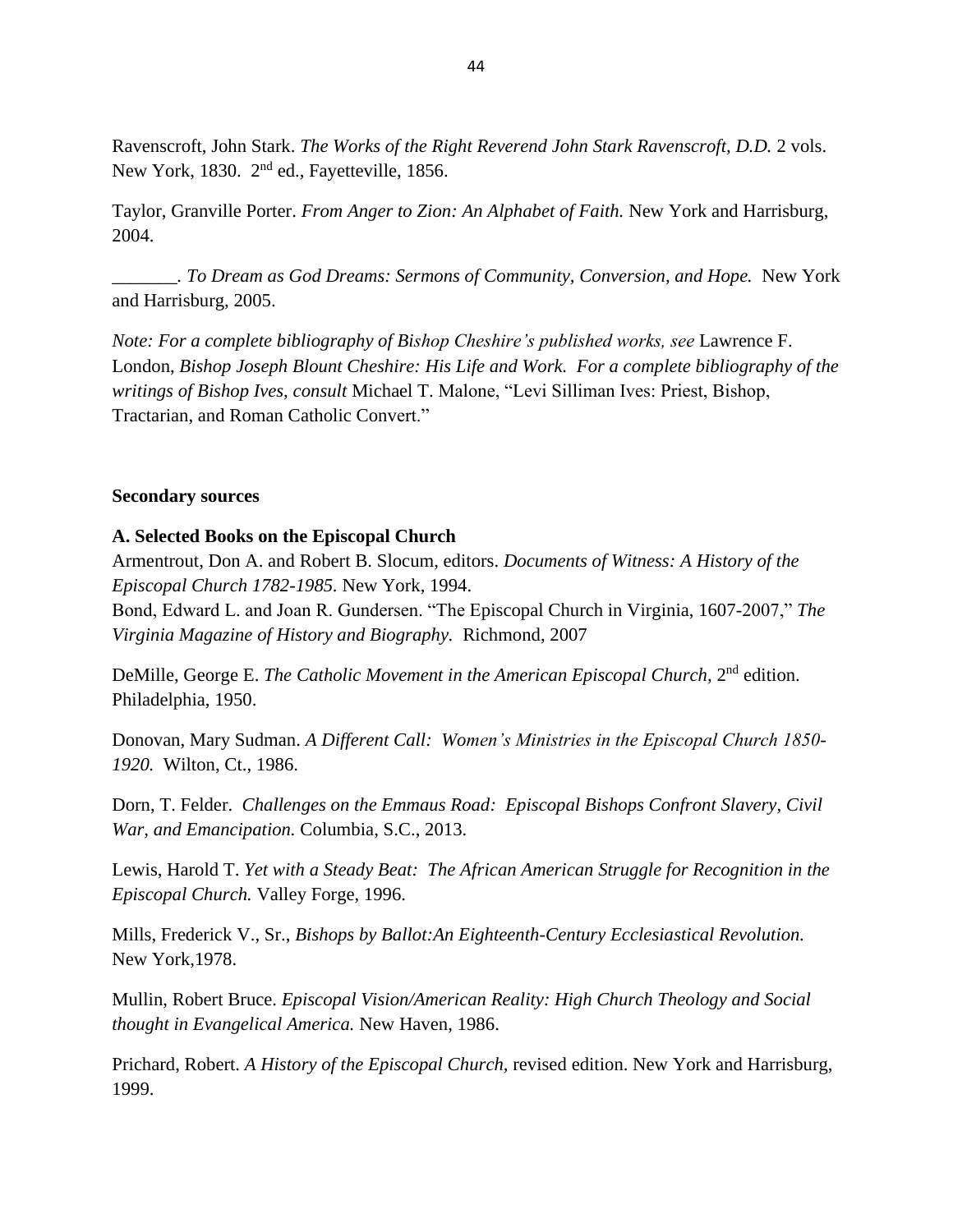Shattuck, Gardiner H., Jr. *Episcopalians and Race: Civil War to Civil Rights.* Lexington, Kentucky, 2000.

## **B. Books and Dissertations related to the Episcopal Church in North Carolina**

Abott, S.F. James. *Unfinished Journey: A Brief Racial History of the Diocese of Western North Carolina.* Asheville, 2011.

Cheshire, Joseph Blount, ed. *Sketches of Church History in North Carolina: Addresses and Papers by Clergymen and Laymen of the Diocese of North and East Carolina: Prepared for the Joint Centennial Convention at Tarborough, May 1890.* Wilmington, 1892.

Duncan, Norvin C. *A Pictorial History of the Episcopal Church in North Carolina, 1701-1964.*  Asheville, 1965.

Haywood, *Lives of the Bishops of North Carolina: From the Establishment of the Episcopate in that State down to the Division of the Diocese.* Raleigh, 1910.

Hirsch, Charles B. "The Experiences of the S.P.G. in Eighteenth Century North Carolina." Ph.D. dissertation, Indiana University, 1953.

Kars, Marjoleine. *Breaking Loose Together: The Regulator Rebellion in Pre-Revolutionary North Carolina*. Chapel Hill and London, 2002.

Lewis, Henry W. *Northhampton Parishes.* Jackson, N.C., 1951.

London, Lawrence Foushee. *Bishop Joseph Blount Cheshire: His Life and Work.* Chapel Hill, 1941.

London, Lawrence Foushee and Sarah McCulloh Lemmon, editors. *The Episcopal Church in North Carolina, 1701-1959,* Raleigh, 1987.

Malone, Michael Taylor. "Levi Silliman Ives: Priest, Bishop, Tractarian, and Roman Catholic Convert." Ph.D. dissertation, Duke University, 1970.

Rankin, Richard. *Ambivalent Churchmen and Evangelical Churchwomen: The Religion of the Episcopal Elite in North Carolina, 1800-1860,* Columbia SC, 1993.

Sill, James B. *Historical Sketches of Churches in the Diocese of Western North Carolina.*  Asheville, 1955.

Walker, Philip. *Decades of growth: The Episcopal Diocese of Western North Carolina under Bishop Henry and Bishop Weinhauer, 1948-1989***,** Asheville NC, 1995.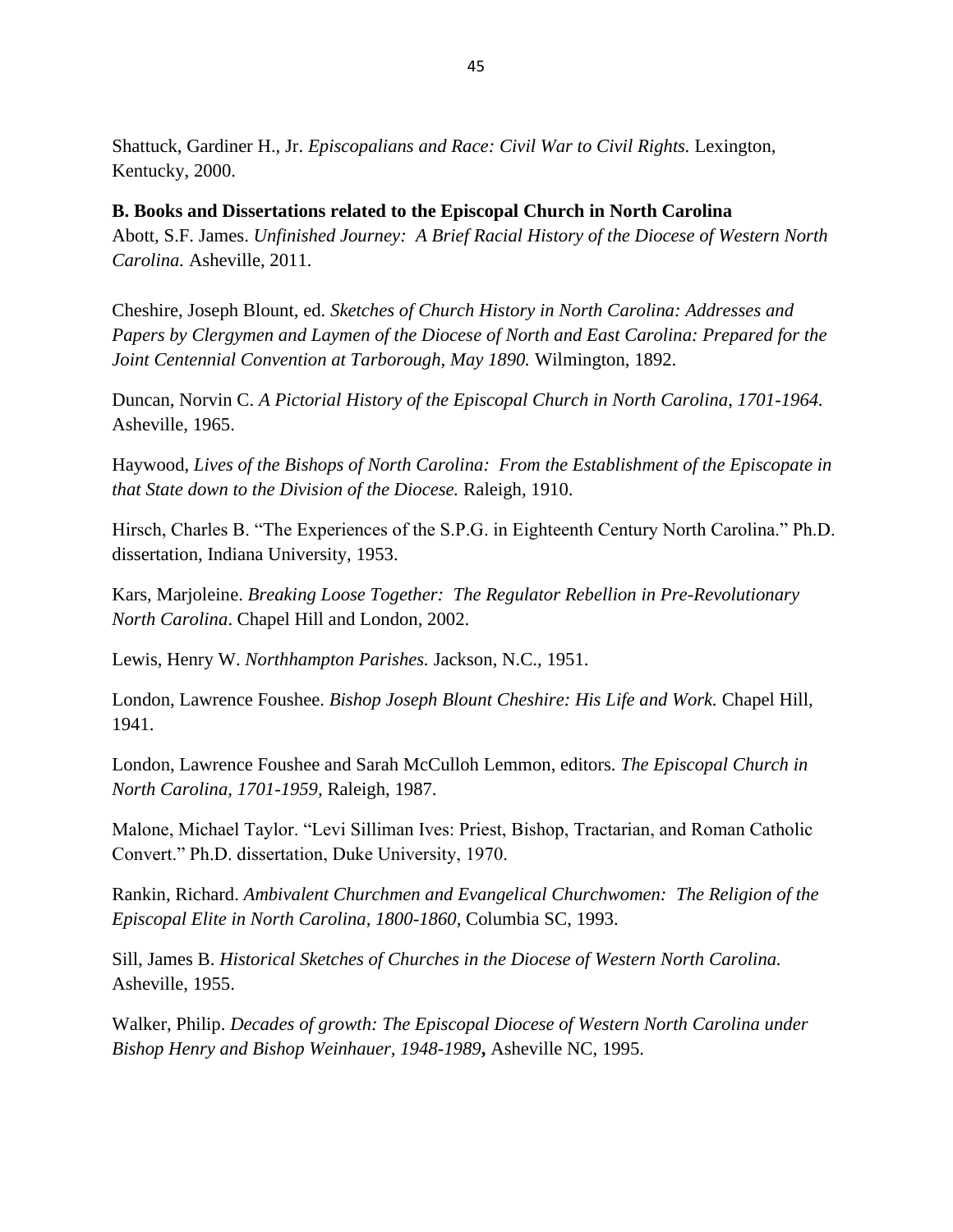#### **C. Books about Episcopal Institutions in North Carolina**

Haliburton, Cecil D., *A History of St. Augustine's College, 1867-1937.* Raleigh, 1937.

Hughes, I. Harding, Jr. *Valle Crucis: A History of an Uncommon Place.* n.p., 1995.

Lockman, Barbara B. *A Century's Child: The Story of Thompson Children's Home, 1886-1986.*  Charlotte, 1986.

Patterson, Cecil L. *Kanuga—Story of a Welcoming Place—A Beginning Made.* Columbia, S.C., 1998.

Reak, Jack. *Kanuga: Story of a Gathering Place.* Charlotte, 1993.

Roundtree, Thelma Johnson. *Strengthening Ties that Bind: A History of Saint Augustine's College.* Raleigh, 2002.

Stoops, Martha. *The Heritage: The Education of Women at St. Mary's College, Raleigh, North Carolina, 1842-1982.* Raleigh, 1984.

#### **D. Parish Histories**

*Note: for the most complete listing of Episcopal parish histories in North Carolina, consult the Archives of the Diocese of North Carolina, Diocesan House, Raleigh.* 

**E. Selected books by and about Episcopal figures and families in North Carolina** Anderson, Jean Bradley. *Piedmont Plantation: The Bennehan-Cameron Family and Lands in North Carolina.* Durham, 1985.

Bingham, Emily. *Mordecai: An Early American Family.* New York, 2003.

Cooper, Susan Fenimore, editor. *William West Skiles: A Sketch of Missionary Life at Valle Crucis in Western North Carolina, 1842-1862.* New York, 1890. Reprinted 1992.

Delany, Sarah and A. Elizabeth Delany, with Amy Hill Hearth. *Having Our Say: The Delany Sisters' First 100 Years.* New York, 1994.

Jones, Billy E. *The Lives and Times of John Garzia, Circa 1690-1744.* Lorraine Hale Robinson, editor. Bath, N.C., 2005.

Jones, H.G. with David Southern. *Miss Mary's Money: Fortune and Misfortune in a North Carolina Plantation Family, 1760-1924.* Jefferson, N.C., 2015.

Lemmon, Sarah McCulloh. *Parson Pettigrew of the "Old Church": 1744-1807.* Chapel Hill, 1970.